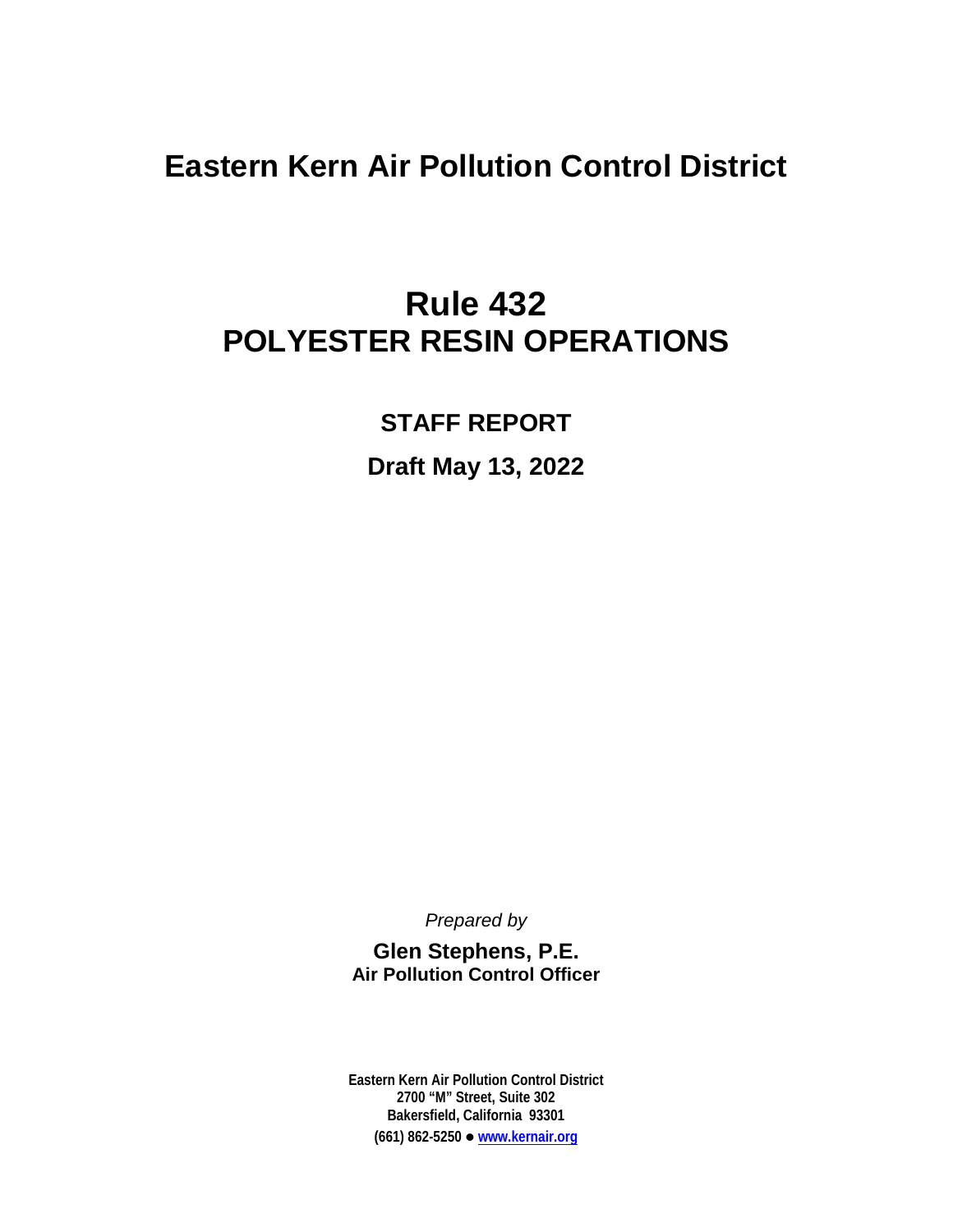### **Table of Contents**

#### **TABLES**

#### **APPENDICES**

| APPENDIX A | AMENDED: RULE 432 POLYESTER RESIN OPERATIONS                          |
|------------|-----------------------------------------------------------------------|
| APPENDIX B | AMENDED: RULE 432 POLYESTER RESIN OPERATIONS<br>(STRIKEOUT UNDERLINE) |
| APPENDIX C | 40 CFR 51.100 VOC DEFINITION                                          |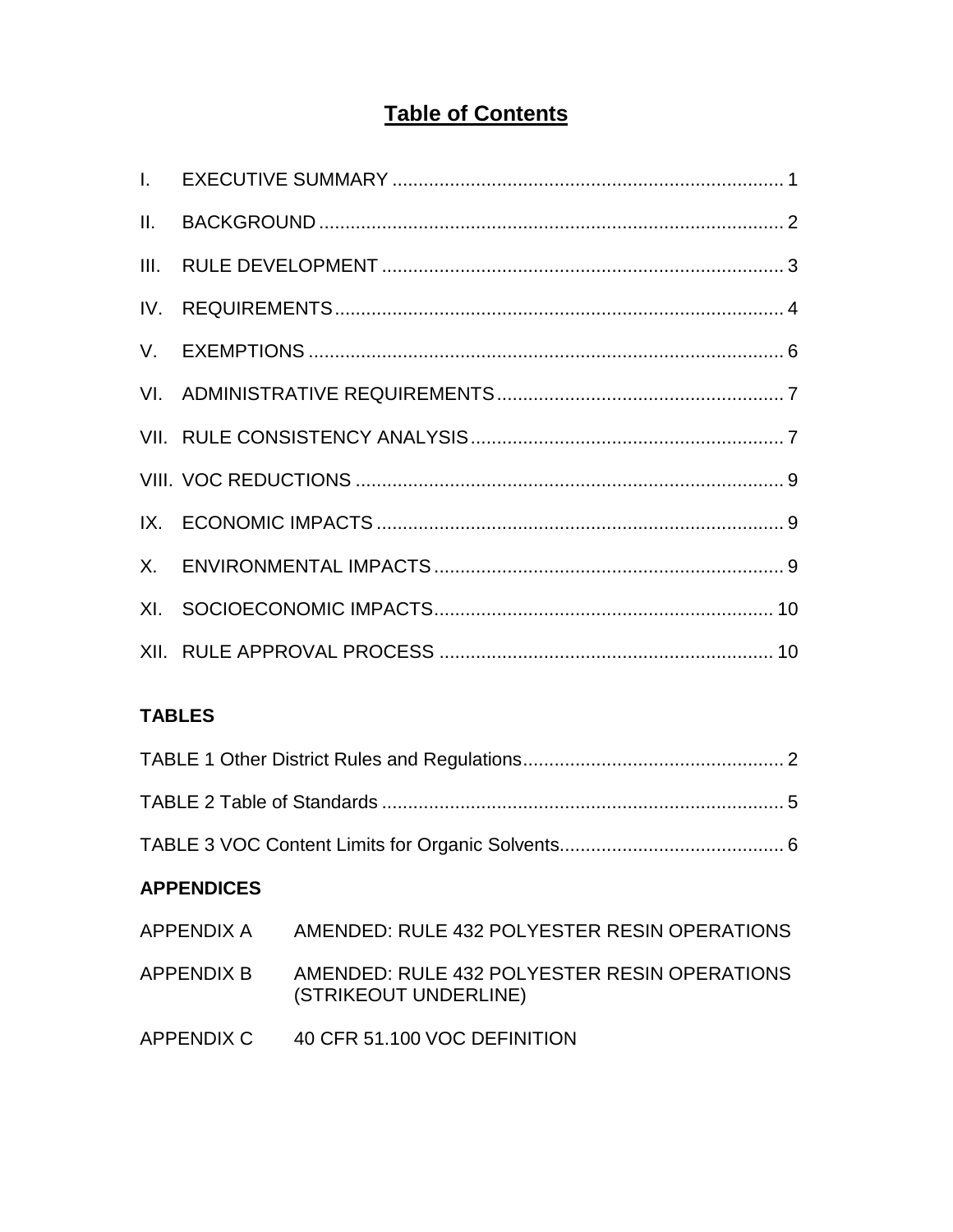#### **I. EXECUTIVE SUMMARY**

#### **Reasons for Rule Development and Implementation**

The Eastern Kern Air Pollution Control District (District) is proposing to amend Rule 432, Polyester Resin Operations. Rule 432 was initially adopted in March of 2014. The rule was designed to reduce volatile organic compound (VOC) emissions from polyester resin used in the manufacture of a variety of fiberglass composite products. Implementation of this Rule is one method the District used to attain the 2008 8-hour National Ambient Air Quality Standard (NAAQS) for ozone (VOC is an ozone precursor). Unfortunately, the District did not attain the required 75-parts per billion (ppb) 2008 NAAQS 8-hour ozone standard by 2020.

The Clean Air Act (CAA) Sections 172(c)(9) and 182(c)(9) require contingency measures if an ozone non-attainment area fails to meet Reasonable Further Progress (RFP) milestones or to attain the national primary ambient air quality standard by the 2020 attainment date. Therefore, the District is revising several rules including Rule 432, Polyester Resin Operations.

Rule 432 currently requires the monomer VOC content of the polyester resin material to be no more than 5 percent by weight or comply with specific materials with monomer percentage between 10% and 48% monomer weight percentage. Additionally, there is an exemption for facilities that do not utilize 20-gallons per month.

Fiberglass composite products produced in the District include aerospace manufacturing, storage tank insulation, and electrical vault manufacturing. The control technologies currently being applied in the District are the use of vaporsuppressed resins, the use of emulsion type cleaning solvents and limiting the VOC content of polyester resins. However, this rule was developed almost 10 years ago; therefore, low VOC content polyester resins are readily available. Using the same technology to generate additional emission reductions will not be effective. Therefore, the District if proposing to eliminate the 20-gallons per month exemption from polyester resin operations rule.

- Appendix A: Proposed Revision of proposed Rule 432, Polyester Resin Operations.
- Appendix B: Proposed Revision of Rule 432, Polyester Resin Operations, Strikeout Underline.

Appendix C: 40 CFR 51.100 VOC Definition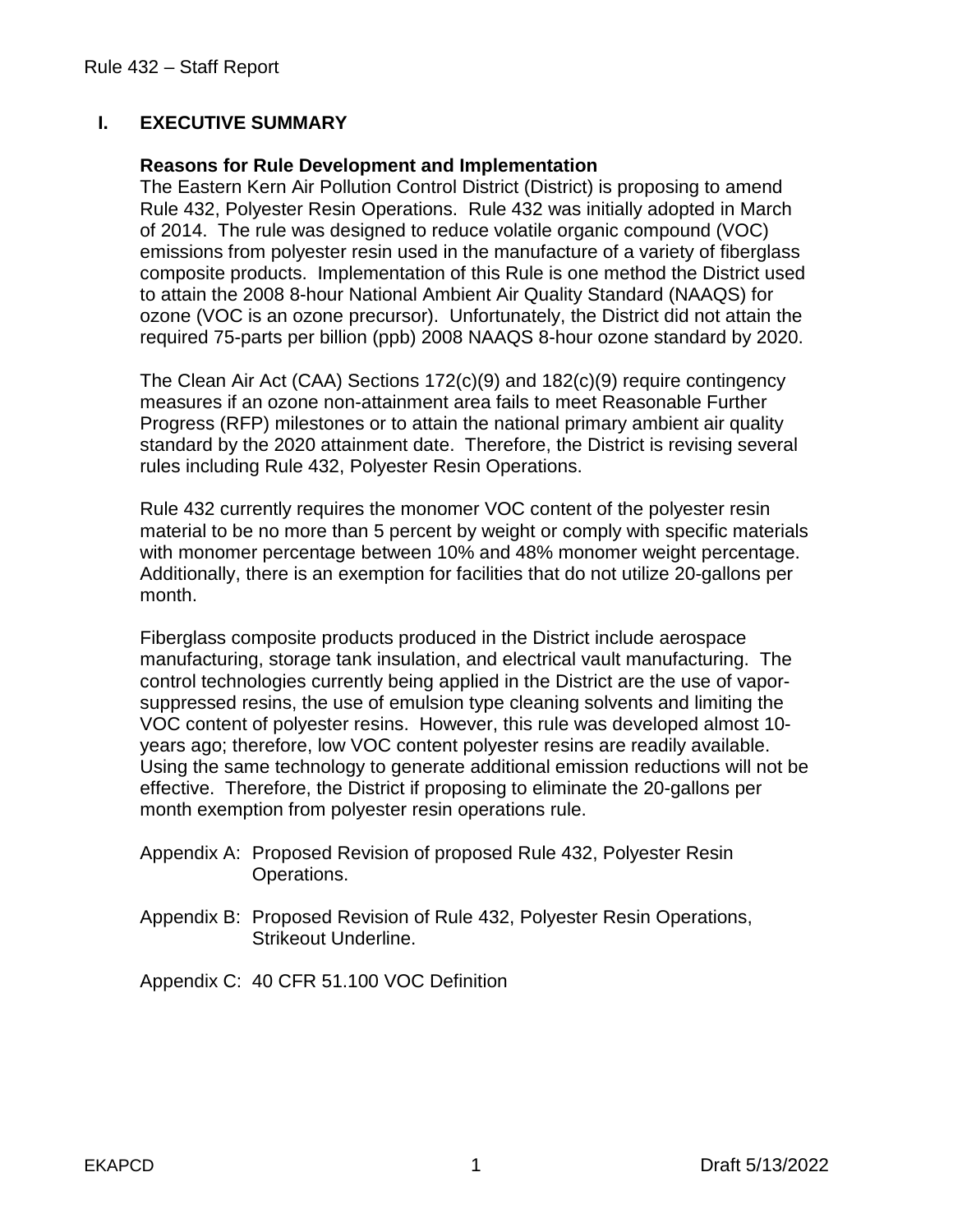#### **II. BACKGROUND**

The CAA as amended in 1990 requires that State implementation plans (SIP's) for certain ozone nonattainment areas be revised to require implementation of Reasonably Available Control Technology (RACT) to limit VOC emissions.

The U.S. Environmental Protection Agency (EPA) defines RACT as *the lowest emission limitation that a particular source is capable of meeting by the application of control technology that is reasonably available considering technological and economic feasibility*. Section 183(c) of the CAA requires the EPA Administrator to identify controls for all categories of stationary sources of VOC emissions that has the potential to emit 25-tons per year. Polyester Resin Operations is a class of stationary source that can emit 25-tons/year of VOC emissions.

In 2008 EPA published document number EPA-453/R-08-004 (Control Techniques Guidelines for Fiberglass Boat Manufacturing Materials). The Control Techniques Guidelines (CTG) for Fiberglass Boat Manufacturing Materials provides available controls, recommended control options, and cost effectiveness for recommended control options for the fiberglass boat manufacturing industry. This CTG is intended to provide State and local air pollution control authorities with an information base for proceeding with analyses of RACT for their own regulations. No Federal law or regulation precludes a district from requiring more stringent controls than those recommended as RACT. Currently, the District does not have any boat manufacturing operations within its jurisdiction; however, polyester resin operations is a growing class of source in the aerospace industry. Several aerospace companies and other industries within the District's jurisdiction utilize or will utilize polyester resin operations. Therefore, the District will proceed with developing a Polyester Resin Operations rule.

#### **A. Other District Rules and Regulations**

There are 35 air pollution control/management districts in California. The following 17 districts have Polyester Resin rules:

| ,,,,,,,,,,                     |                               |                               |                                   |
|--------------------------------|-------------------------------|-------------------------------|-----------------------------------|
| <b>Air District</b>            | <b>Rule/Regulation</b><br>No. | Adoption/<br><b>Amendment</b> | $20$ -gal/mo.<br><b>Exemption</b> |
| Antelope Valley<br><b>AQMD</b> | <b>Rule 1162</b>              | 05/13/1994                    | No.                               |
| Bay Area AQMD                  | Regulation 8, Rule 50         | 12/02/2009                    | No.                               |
| <b>Butte County AQMD</b>       | <b>Rule 232</b>               | 09/22/2005                    | No.                               |
| <b>Colusa County APCD</b>      | Regulation 2, Rule 37         | 12/17/2019                    | No                                |

**TABLE 1**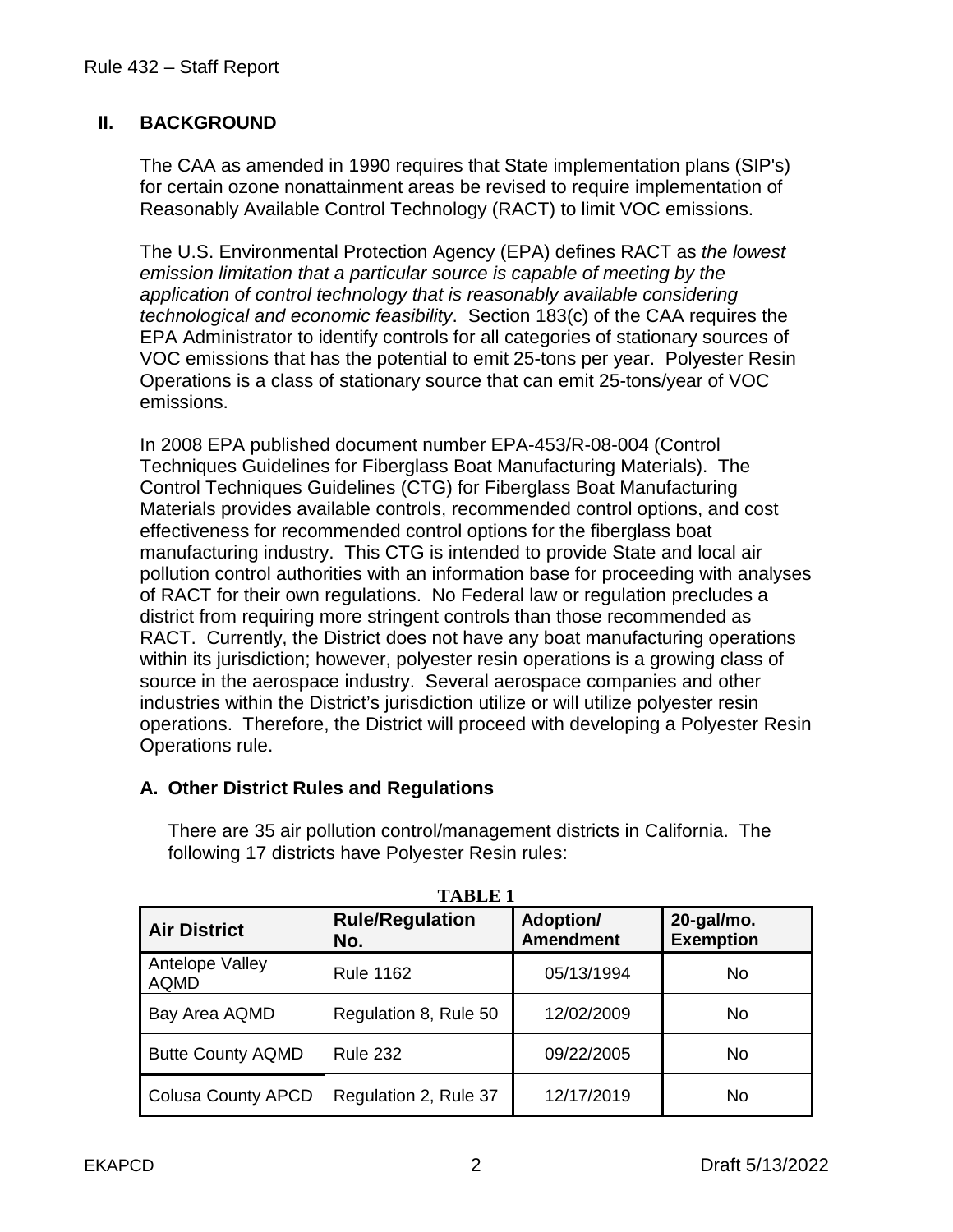| <b>Air District</b>                 | <b>Rule/Regulation</b><br>No. | <b>Adoption/</b><br><b>Amendment</b> | 20-gal/mo.<br><b>Exemption</b> |
|-------------------------------------|-------------------------------|--------------------------------------|--------------------------------|
| El Dorado County<br><b>AQMD</b>     | <b>Rule 240</b>               | 12/15/2000                           | Yes                            |
| <b>Glenn County APCD</b>            | Section 101                   | 05/01/1999                           | <b>No</b>                      |
| Mojave Desert AQMD                  | <b>Rule 1162</b>              | 04/23/2018                           | Yes                            |
| <b>Placer County APCD</b>           | <b>Rule 243</b>               | 04/10/2003                           | Yes                            |
| Sacramento Metro<br><b>AQMD</b>     | <b>Rule 465</b>               | 09/25/2008                           | Yes                            |
| San Diego County<br><b>APCD</b>     | <b>Rule 67.12</b>             | 05/11/2016                           | Yes                            |
| San Joaquin Valley<br><b>APCD</b>   | <b>Rule 4684</b>              | 08/18/2011                           | Yes                            |
| Santa Barbara<br><b>County APCD</b> | <b>Rule 349</b>               | 06/21/2012                           | Yes                            |
| <b>Shasta County APCD</b>           | Regulation 3, Rule 13         | 06/06/1995                           | <b>No</b>                      |
| South Coast AQMD                    | <b>Rule 1162</b>              | 05/13/1994                           | <b>No</b>                      |
| <b>Tehama County</b><br><b>APCD</b> | Regulation 4, Rule29          | 12/02/2009                           | <b>No</b>                      |
| Ventura County<br><b>APCD</b>       | <b>Rule 74.14</b>             | 09/22/2005                           | Yes                            |
| Yolo-Solano AQMD                    | Regulation 2, Rule 30         | 12/17/2019                           | <b>No</b>                      |

Of the air pollution control/management districts with polyester resin rules, the District shares borders with the following: Antelope Valley, Mojave Desert, San Joaquin Valley, and South Coast districts; only Antelope Valley has no 20 gal/month exemption.

#### **B. Technology Growth**

The aerospace industry is a growing industry within the District. A few facilities within the District utilize polyester resins for aerospace vehicles (SpaceShipTwo, missiles, and etc.). Obviously, for aerospace vehicles, the bulk of polyester resins utilized will be of an extreme class. Able to endure high heat and pressure. The District does not currently have any boat manufacturing operations.

#### **III. RULE DEVELOPMENT**

The purpose of the rule amendment is a contingency measure, designed to be enacted (with other rules) if current rules are insufficient to reduce VOC emission to bring District ozone levels to attainment status. The current rule limits VOC emissions from polyester resin operations and related cleaning with, storage of,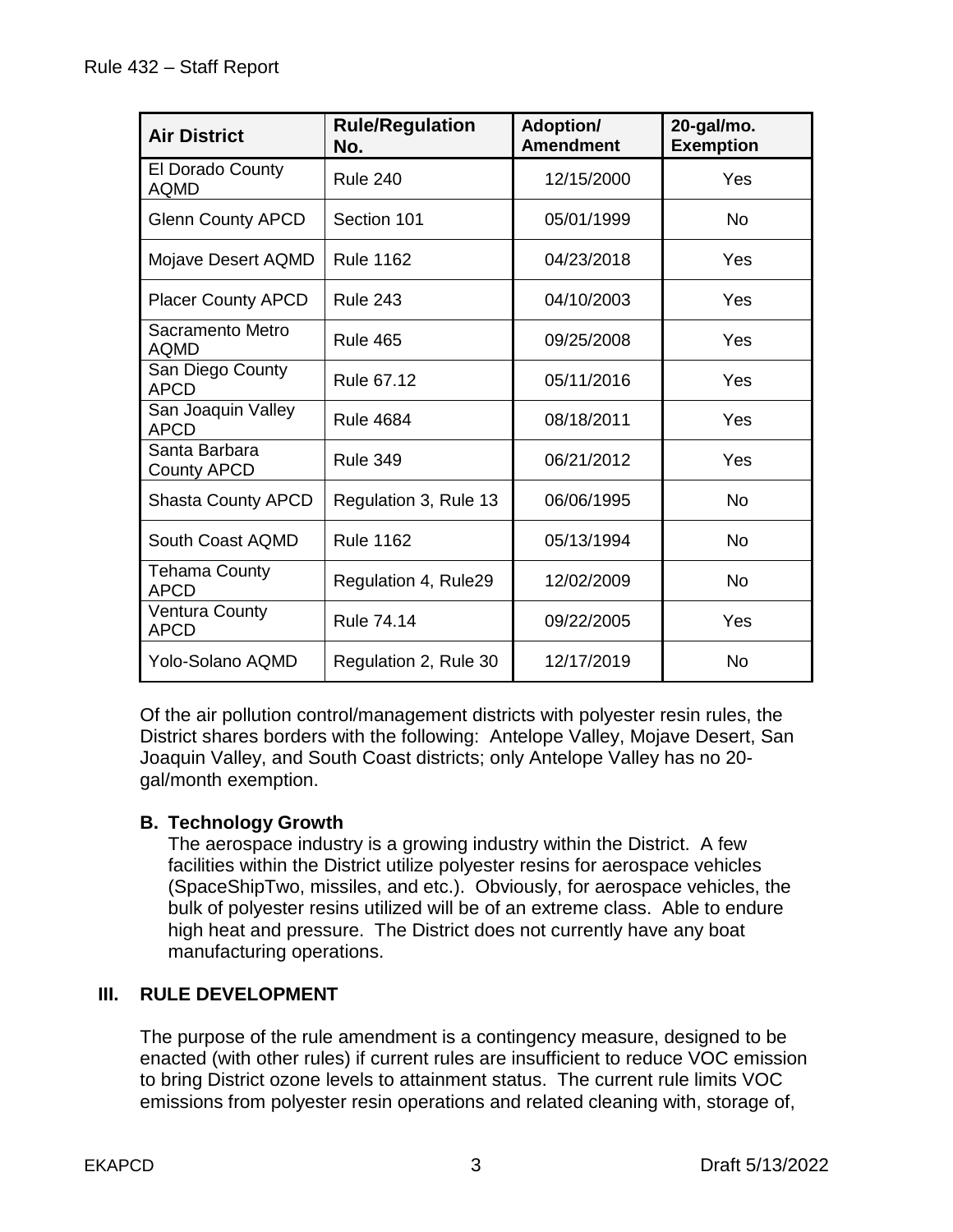and disposal of solvents and waste solvent materials. The rule applies to commercial and industrial polyester resin operations. Polyester resin operations is defined in this rule as the production or rework of products by mixing, pouring, hand layup, impregnating, injecting, forming, winding, spraying, and/or curing with fiberglass, fillers, or any other reinforcement materials and associated cleanup.

Rule 432, currently, exempts low-emitting operations such as facilities that use less than 20 gallons per month of polyester resin, provided the operator keeps the records required by the rule to demonstrate exemption status. The amended version will remove the low-use exemption. This amendment will control more facilities of Polyester Resin VOC emissions. The resultant inclusion will generate additional emission reductions.

Section II of Rule 432 (Definitions) include will be mostly unchanged except for the definition of VOC. Based on suggestion from EPA, the District will be changing the definition of VOC to the following: **VOC:** The definitions contained in 40 CFR 51.100 shall apply, and are hereby incorporated by reference. In the event of any discrepancy between a definition contained in 40 CFR 51.100 and any definition specified above, the definition in 40 CFR 51.100 (s) above shall be utilized.

#### **IV. REQUIREMENTS**

There are no changes to the requirements. Section IV of Draft Rule 432 contains the compliance requirements associated polyester resin operations, which include:

- Table of Standards for Open Mold Operations VOC Content Limits
- Alternative VOC Control Measures
- Organic Solvent Cleaning Requirements, and
- Solvent Storage and Disposal

#### **A. Table of Standards**

There are no changes to the standards. For open molding process, owner/operators shall Use materials in an that comply with the weighted average monomer VOC content limits in Table of Standards, below.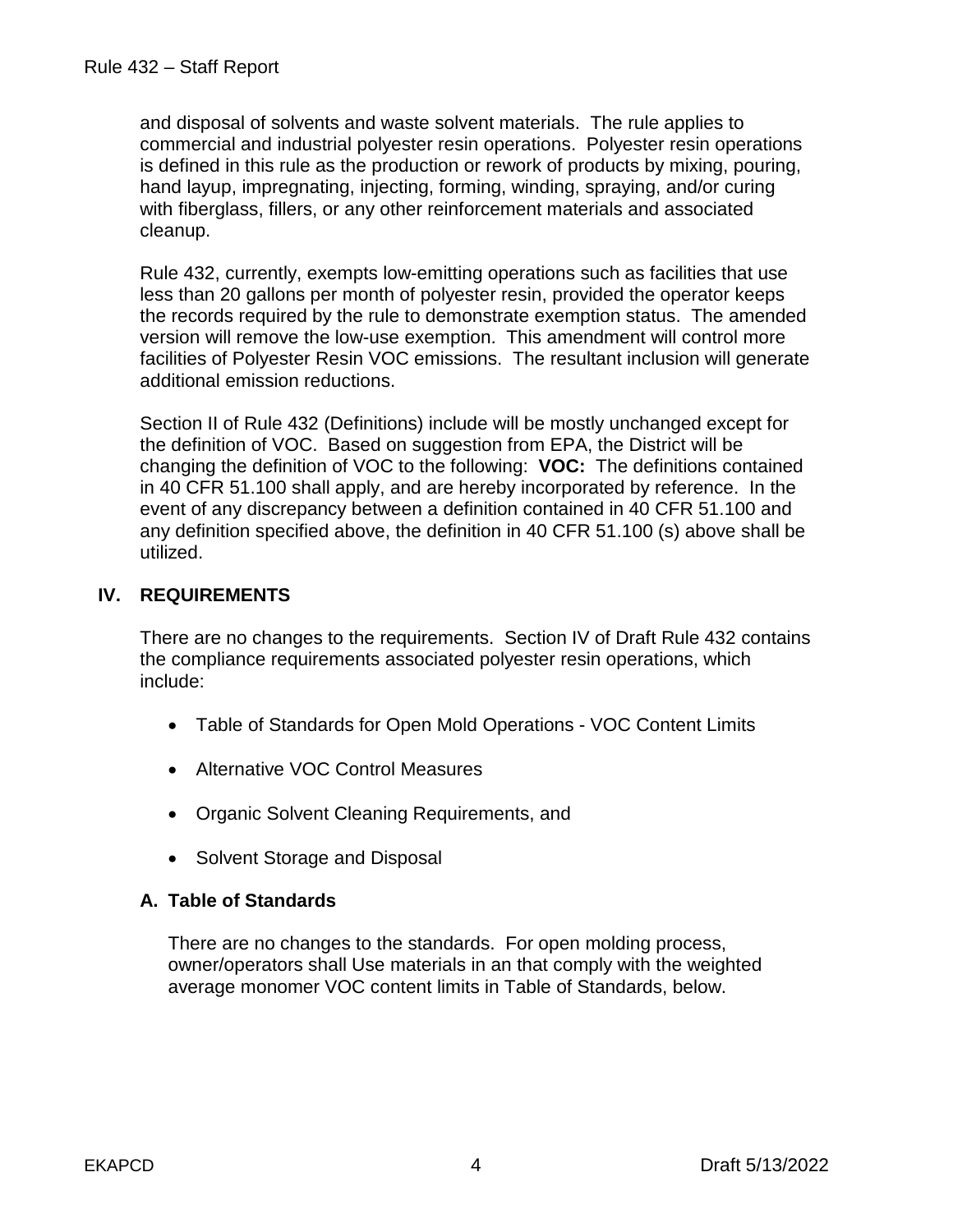| Table of Standards<br><b>Compliant Materials Weighted Average Monomer</b> |                                                |                                          |  |
|---------------------------------------------------------------------------|------------------------------------------------|------------------------------------------|--|
|                                                                           | <b>Material</b><br><b>Weight Percent Limit</b> |                                          |  |
|                                                                           |                                                |                                          |  |
| a.                                                                        | <b>General Purpose Resin</b>                   |                                          |  |
|                                                                           | <b>Marble Resin</b><br>$\bullet$               | 10% or 32%, as supplied, with no fillers |  |
|                                                                           | Solid Surface<br>$\bullet$                     | 17%                                      |  |
|                                                                           | <b>Tub/Shower Resin</b><br>$\bullet$           | 24% or 35%, as supplied, with no fillers |  |
|                                                                           | <b>Lamination Resin</b>                        | 31% or 35%, as supplied, with no fillers |  |
| $\mathbf{b}$ .                                                            | <b>Tooling Resin</b>                           |                                          |  |
|                                                                           | Atomized (spray)                               | 30%                                      |  |
|                                                                           | Non-atomized<br>$\bullet$                      | 29%                                      |  |
| $\mathbf{c}$ .                                                            | <b>Specialty Resin</b>                         |                                          |  |
|                                                                           | <b>Fire Retardant Resin</b><br>$\bullet$       | 38%                                      |  |
|                                                                           | <b>High Strength Materials</b><br>$\bullet$    | 40%                                      |  |
|                                                                           | <b>Corrosion Resistant Resin</b><br>$\bullet$  | 48%                                      |  |
| d.                                                                        | <b>All Other Resins</b>                        | 35%                                      |  |
| e.                                                                        | <b>Tooling Gel Coat</b>                        | 40%                                      |  |
| f.                                                                        | <b>Pigmented Gel Coat</b>                      |                                          |  |
|                                                                           | White and Off White                            | 30%                                      |  |
|                                                                           | Non-White                                      | 37%                                      |  |
|                                                                           | Primer                                         | 28%                                      |  |
| g.                                                                        | Clear Gel Coat                                 |                                          |  |
|                                                                           | <b>Marble Resin</b>                            | 40%                                      |  |
|                                                                           | <b>Other Resin</b><br>$\bullet$                | 44%                                      |  |
| h.                                                                        | <b>Specialty Gel Coat</b>                      | 48%                                      |  |

**TABLE 2 Table of Standards**

#### **B. Additional Polyester Resin Operation Requirements**

- 1. In addition to complying with Table of Standards, the non-monomer VOC content of each resin and gel coat shall not contain more than 5 percent by weight of the resin or gel coat; or
- 2. Use resin containing a vapor suppressant, such that the weight loss from the VOC emissions does not exceed 50 grams per square meter of exposed surface during resin polymerization; or
- 3. Use a closed-mold system; or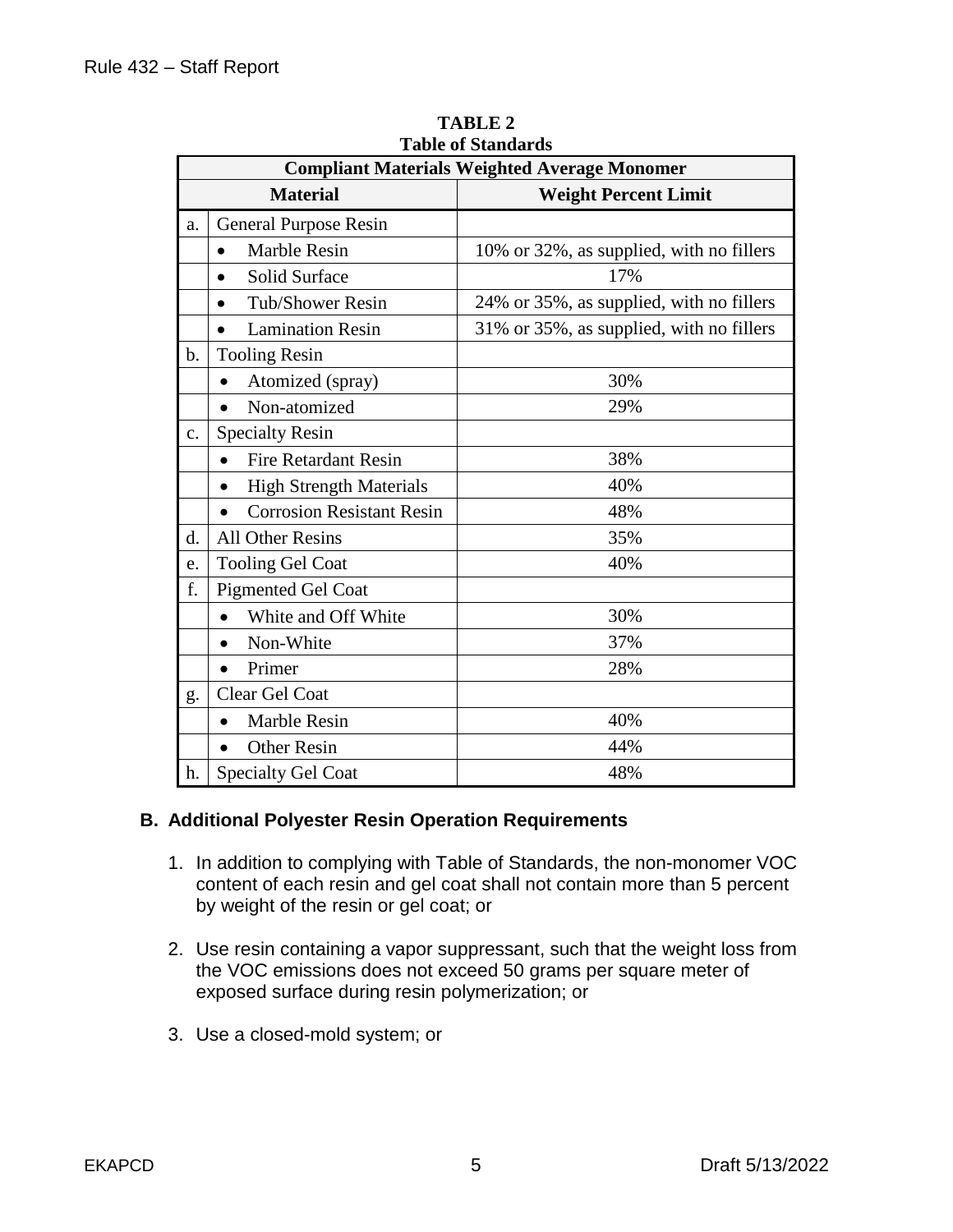4. Install and operate a VOC emissions control system that has 90% control efficiency or control emissions to a limit equivalent to the level achieved by the Table of Standards.

#### **C. Equipment Requirements**

Spray application of polyester resin shall only be performed using airless, air assisted airless, high-volume, low-pressure (HVLP) spray equipment, or electrostatic spray equipment

#### **D. Organic Solvent Use and Storage Requirements**

1. An operator shall not use organic solvents for cleaning operations that exceed the VOC content limits specified in Cleaning Solvents Table, below.

|    | <b>Type of Solvent Cleaning Operation</b>                                                                 | <b>VOC Content Limit Grams of</b><br>VOC/liter of material (lb/gal) |
|----|-----------------------------------------------------------------------------------------------------------|---------------------------------------------------------------------|
| a. | <b>Product Cleaning During</b><br>Manufacturing Process or Surface<br>Preparation for Coating Application | 25(0.21)                                                            |
| b. | Repair and Maintenance Cleaning                                                                           | 25(0.21)                                                            |
| c. | <b>Cleaning of Polyester Resin<br/>Application Equipment</b>                                              | 25(0.21)                                                            |

#### **TABLE 3 VOC CONTENT LIMITS FOR ORGANIC SOLVENTS**

2. An operator shall store or dispose of all uncured polyester resin materials, fresh or spent solvents, waste solvent cleaning materials such as cloth, paper, etc., coatings, adhesives, catalysts, and thinners in self-closing, non-absorbent and non-leaking containers. The containers shall remain closed at all times except when depositing or removing the contents of the containers or when the container is empty.

#### **V. EXEMPTIONS**

Draft Rule 432 has the following exemptions:

The solvent cleaning provisions do not apply to the following applications to cleaning of solar cells, laser hardware, scientific instruments, high precision optics, laboratory tests and analyses, or bench scale or research and development projects.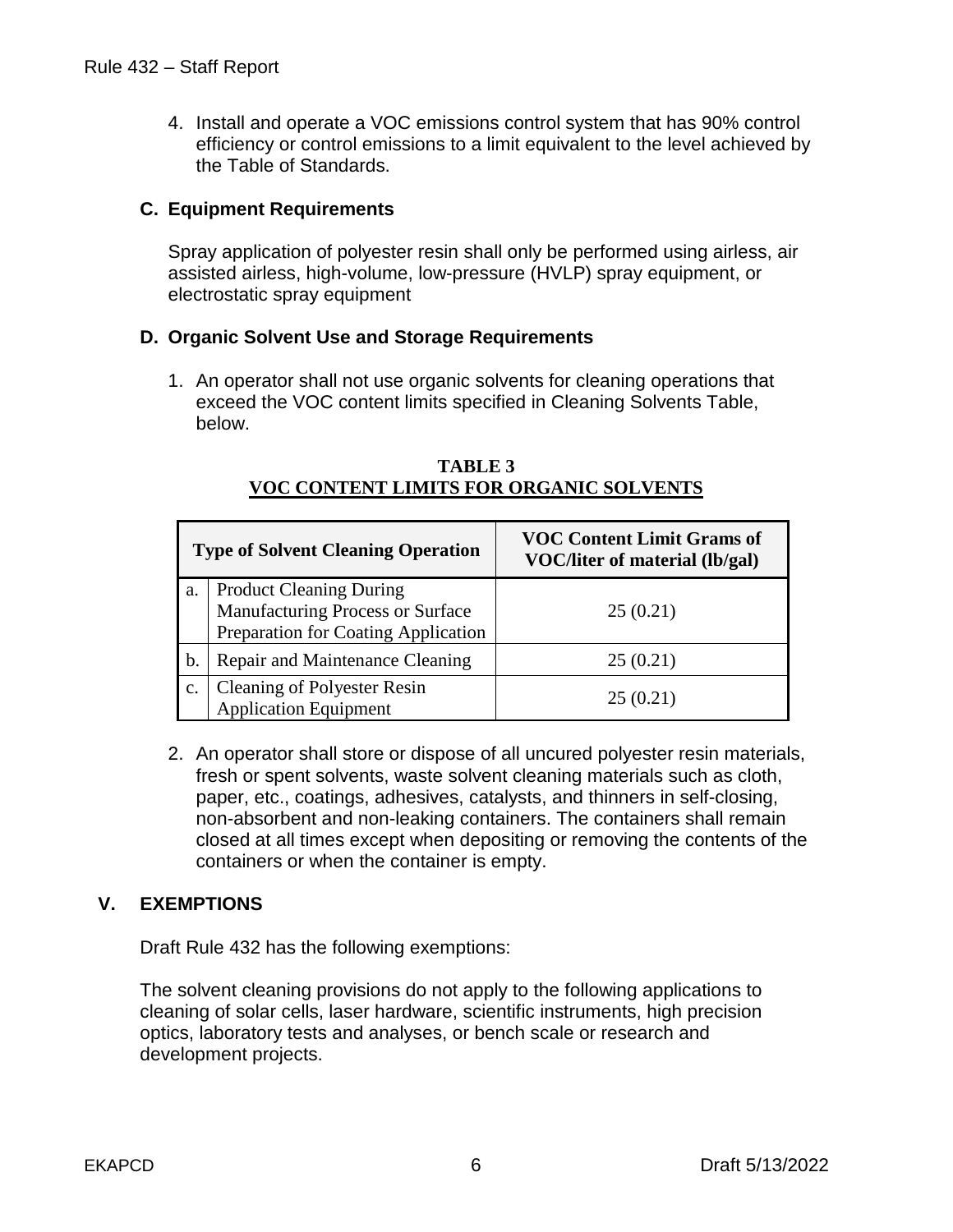#### **VI. ADMINISTRATIVE REQUIREMENTS**

- A. Daily records of the type, quantity, and VOC content of all resins, gel coats, fillers, catalysts, and cleaning materials (including cleaning solvents) used in each operation at the facility.
- B. Records showing the weight loss per square meter during resin polymerization for each vapor-suppressed resin.
- C. VOC Emission Control System Records An operator using a VOC emission control system pursuant to Section IV.A.4 of Draft Rule 432 to comply with this rule shall maintain daily records of key system operating parameters to demonstrate continuous operation and compliance of the VOC emission control system during periods of emission-producing activities. Key system operating parameters are those parameters necessary to ensure compliance, including, but not limited to, temperature, pressure drop, and air flow rate.
- D. An operator claiming exemption under Section 4.1 shall maintain records of polyester materials usage to support the claim of exemption.
- E. Draft Rule 432 contains a number of specific test methods that must be followed in order to ensure compliance with the rule. See Section VI.B. of Appendix A.

Records required by the proposed Rule shall be retained for a minimum of five (5) years and made available on site during normal business hours to the APCO, ARB, or EPA upon request.

#### **VII. RULE CONSISTENCY ANALYSIS**

Pursuant to Section 40727.2 of the California Health and Safety Code, prior to adopting, amending, or repealing a rule or regulation, the District is required to perform a written analysis that identifies and compares the air pollution control elements of Draft Rule 432 with the corresponding elements of existing or proposed District and EPA rules, regulations, and guidelines that apply to the same source category. Rule elements that were analyzed are emission limits or control efficiency, operating parameters and work practices, monitoring and testing, and recordkeeping and reporting requirements.

#### **Results of Consistency Analysis**

#### **District Rules**

Facilities subject to Rule 432 could also be subject to the following rules:

Rule 410, Organic Solvents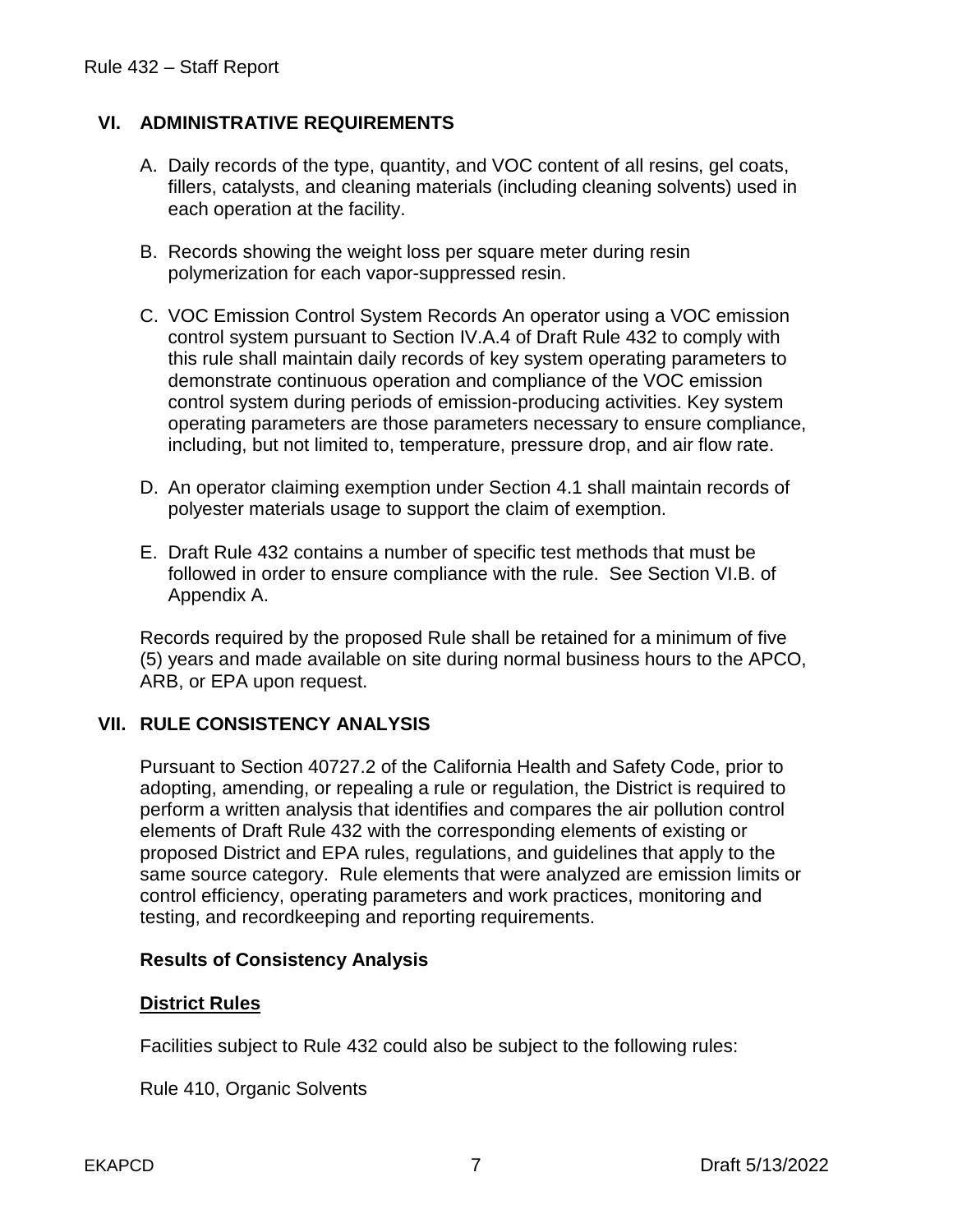Rule 410.2, Disposal and Evaporation of Solvents

Rule 410.3, Organic Solvent Degreasing Operations

Rule 410.4, Metal and Plastic Parts and Products and Pleasure Crafts

Rule 410.4A, Motor Vehicle and Mobile Equipment Coating Operations

Rule 410.7, Graphic Arts

Rule 410.8, Aerospace Coating and Coatings Operations

Rule 411, Storage of Organic Liquids

Rule 422, New and Modified Stationary Source Review Rule

Rule 423, National Emissions Standards for Hazardous Air Pollutants

Rules 410, 410.2, 40.3, 410.4, 410.4A, 410.7, 411, 422, and 423 are not in conflict with, nor are they inconsistent with the requirements of Rule 432.

#### **State and Federal Regulations**

There are no currently State regulations for general polyester resin operations. However, there are Federal regulations that include controls for polyester resin operations, including:

- EPA CTG for Fiberglass Boat Manufacturing Materials EPA-453/R-08-004 September 2008. CTG is designed to assist air districts in determining RACT for VOC from fiberglass boat manufacturing operations.
- National Emission Standards for Hazardous Air Pollutants (NESHAP) Subpart HHHH (Wet-Formed Fiberglass Mat Production Plants).
- NESHAP Subpart VVVV (Boat Manufacturing).
- NESHAP Subparts U, W, OOO, and JJJ (Polymers & Resins I, II, III, and IV, respectively) set forth requirements for polymer and resin manufacturing operations and not for their use.

Noted: The District currently has no fiberglass boat manufacturing operations within its jurisdiction. Also, Wet-Formed Fiberglass Mat Production Plants are a specific industry used, primarily, in the production of asphalt roofing products. Wet-formed fiberglass mat are used as a substrate for several asphalt roofing products. The District has no wet-formed fiberglass production plants.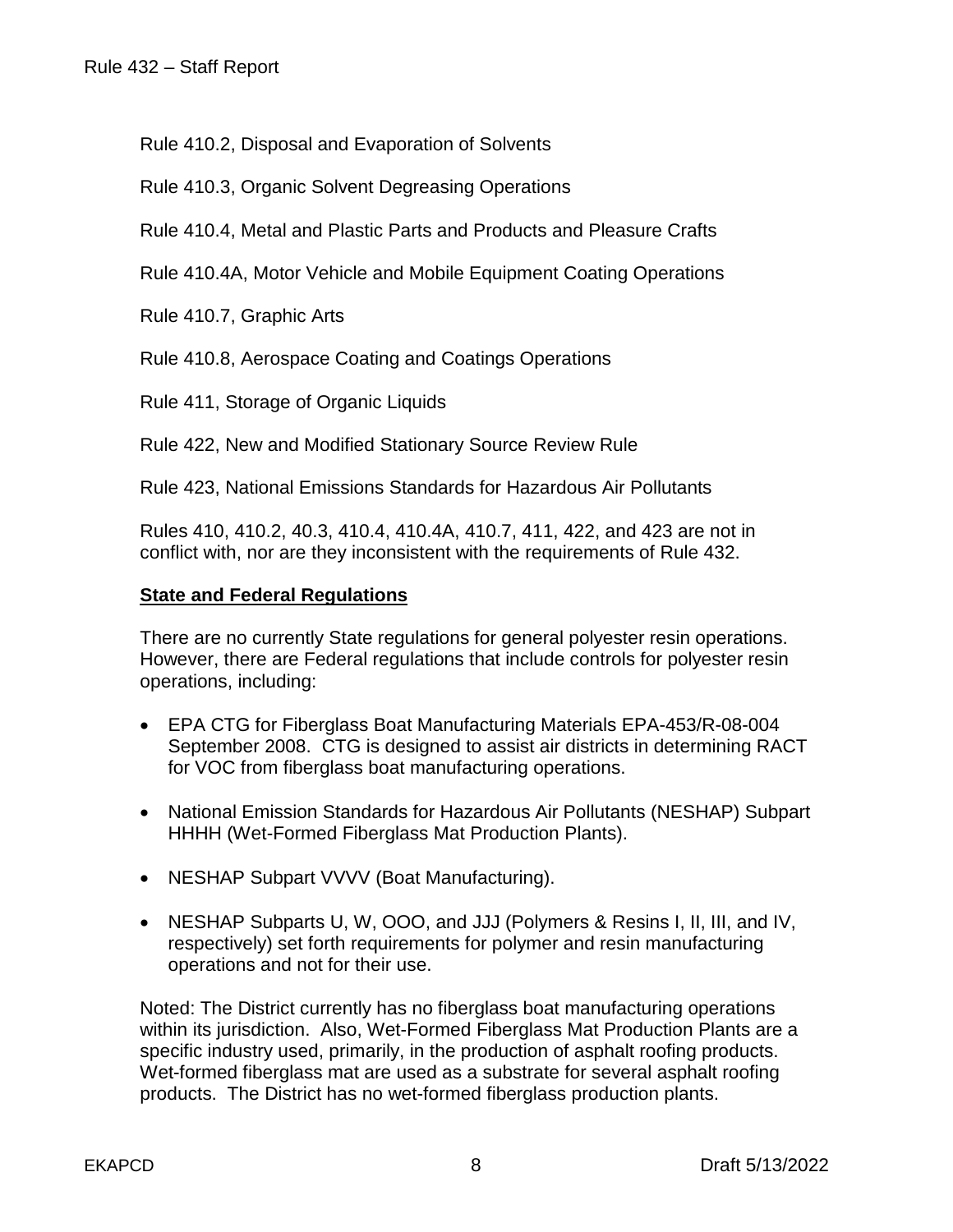Therefore, NESHAP Subpart HHHH and Subpart VVVV currently do not apply to any operations within the District; however, the District will update Rule 432 if a wet-formed fiberglass mat production plant or a fiberglass boat manufacturing operation is constructed within the District to reflect possible increased control measures for the new source(s).

#### **B. EPA - Alternative Control Technology (ACT)**

Currently no EPA ACT guidance document for general polyester resin operations.

#### **C. Standards of Performance for New Stationary Sources (NSPS)**

Currently no NSPS guidance document for general polyester resin operations.

#### **D. National Emission Standards for Hazardous Air Pollutants (NESHAP) and Maximum Achievable Control Technologies (MACTs)**

Currently no NESHAP guidance document for general polyester resin operations.

#### **VIII. VOC REDUCTIONS**

ARB emissions inventory shows the District VOC emissions of 0.05 tons of VOC per day for this category. Amendment to Rule 432 will include additional facilities to the requirements of this Rule. It is expected the generate a 6% VOC reduction to this category of source. The resultant VOC reduction is the following:

#### **0.05-tons/day X 0.06 = 0.003-tons/day of emission reductions.**

#### **IX. ECONOMIC IMPACTS**

Pursuant to California Health & Safety Code (CH&SC) §40920.6(a), the District is required to analyze the cost effectiveness of new rules or rule amendments that implement Best Available Retrofit Control Technology (BARCT) or all feasible measures. Proposed amendment to Rule 432 employs federal RACT requirements but not BARCT or all feasible measures, and is therefore not subject to the cost effectiveness analysis mandate.

#### **X. ENVIRONMENTAL IMPACTS**

Both the California Environmental Quality Act (CEQA) and ARB policy require an evaluation of the potential adverse environmental impacts of proposed projects. The intent of amendment to Rule 432 is to protect public health by reducing the public's exposure to potentially harmful VOC emissions. An additional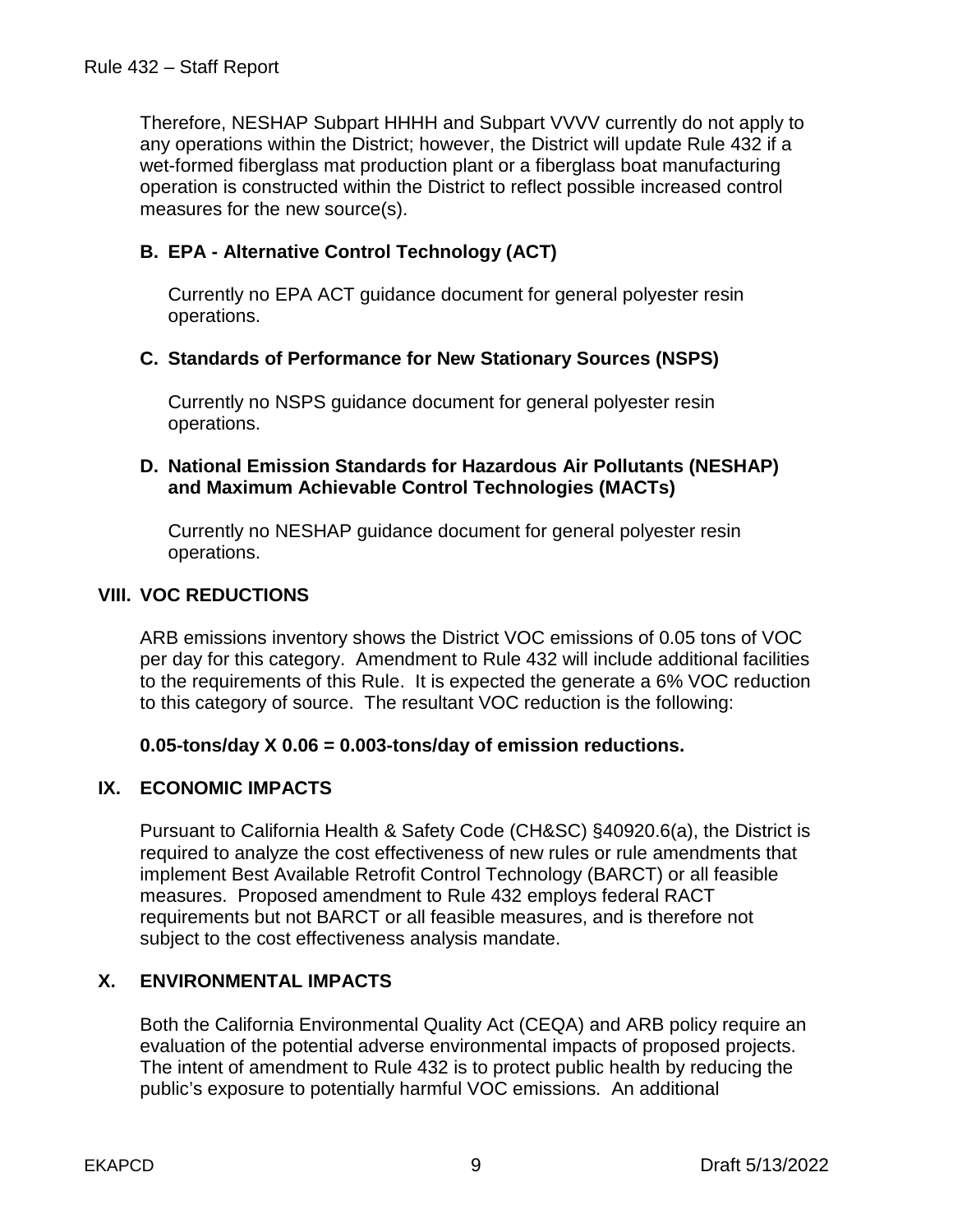consideration is the impact that the proposed rule may have on the environment. District has determined that no significant adverse environmental impacts should occur as a result of adopting Draft Rule 432.

Pursuant to the Section 15061, Subsections (2) & (3) of the CEQA Guidelines, staff will prepared and file a Notice of Exemption for this project upon adoption.

#### **XI. SOCIOECONOMIC IMPACTS**

CH&SC Section 40728.5 exempts districts with a population of less than 500,000 persons from the requirement to assess the socioeconomic impacts of proposed rules. Eastern Kern County population is below 500,000 persons.

#### **XII. RULE APPROVAL PROCESS**

The District will be accepting written comments and concerns from persons interested in proposed Amended Rule 432 for a period of 30 days following the workshop. The District anticipates that Amended Rule 432 will be considered for adoption by the Governing Board at the September 1, 2022, Board Hearing.

*Remainder of Page Intentionally Left Blank*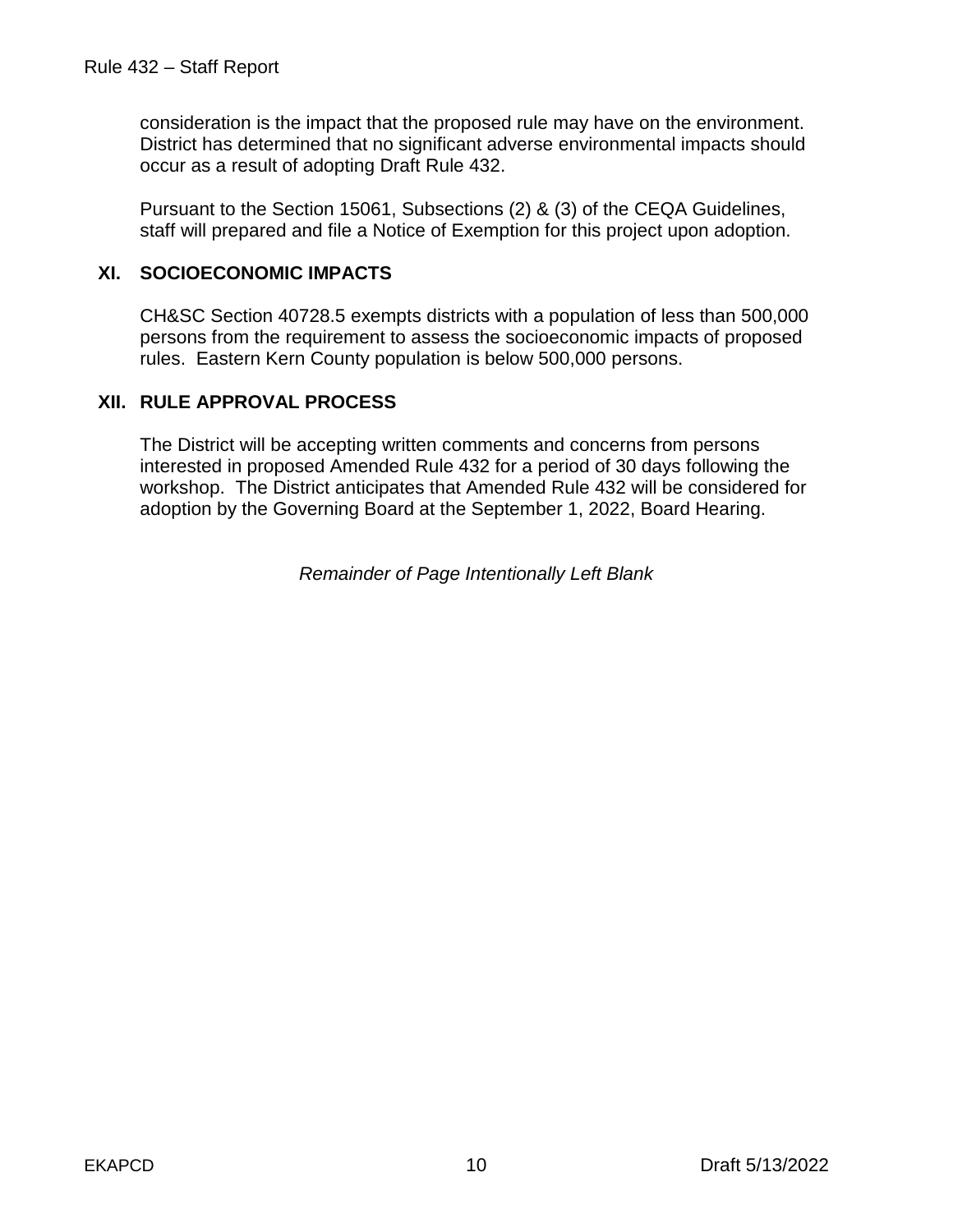**APPENDIX A:**

**PROPOSED REVISION RULE 432 POLYESTER RESIN OPERATIONS**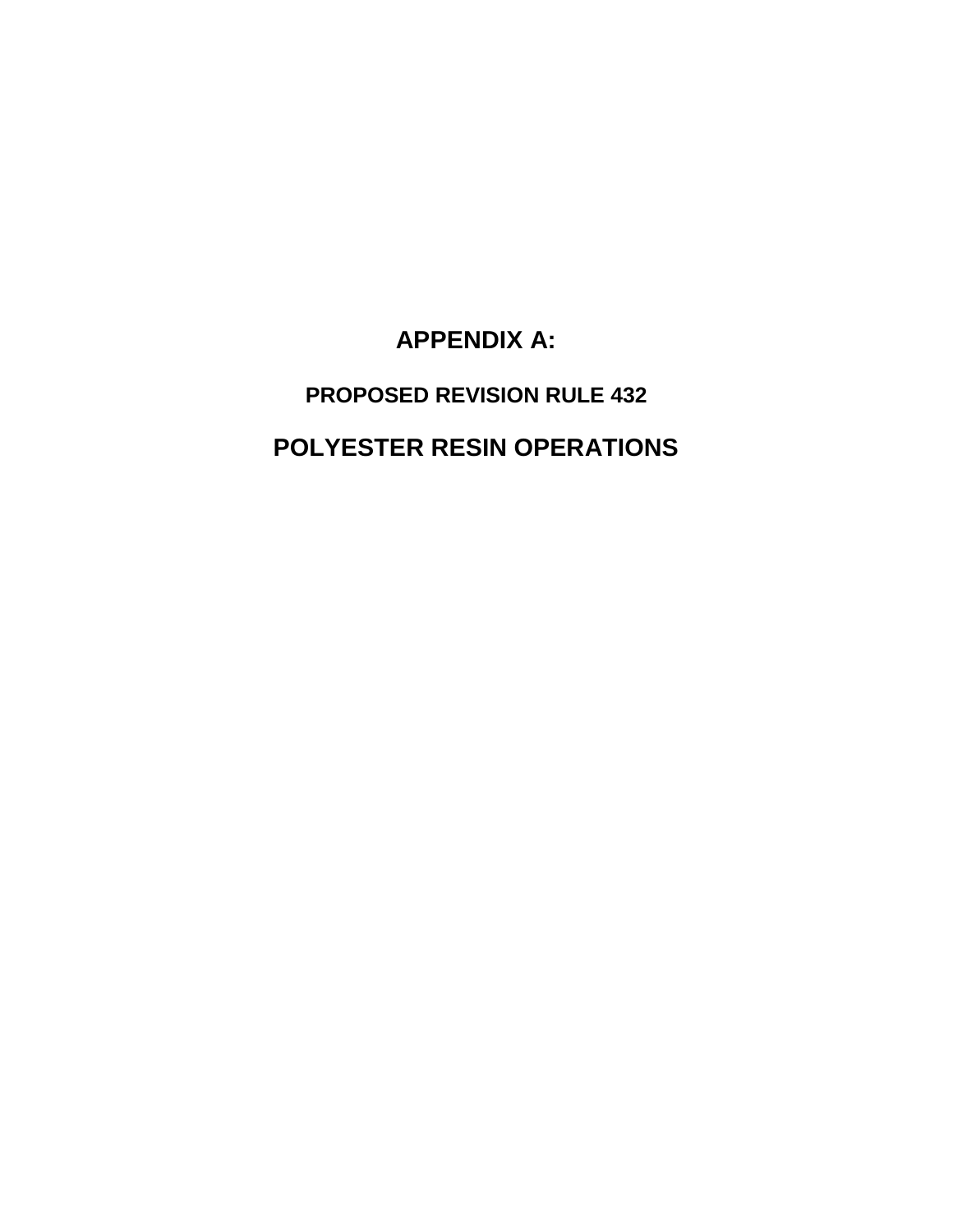#### **RULE 432 Polyester Resin Operations** - Adopted 3/13/2014, Amended X/XX/XXXX **I. Applicability**

The purpose of this rule is to reduce volatile organic compounds (VOC) emissions from polyester resin operations. The provisions of this rule apply to commercial polyester resin operations, industrial polyester resin operations, and organic solvents (use, storage, and waste) associated with polyester resin operations.

#### **II. Definitions**

- A. Air Pollution Control Officer (APCO): Eastern Kern Air Pollution Control District Air Pollution Control Officer, or his designee.
- B. Application Equipment: Device, including, but not limited to, a spray gun, brush, and roller, used to apply adhesives, coatings, or inks.
- C. CARB: California Air Resources Board.
- D. Assembly Adhesive: Chemical material used to join two or more fiberglass, metal, foam, plastic, or wood parts. Assembly adhesives include, but are not limited to, methacrylate adhesives and putties made from polyester or vinylester resin mixed with inert filler or fibers.
- E. ASTM: American Society of Testing and Materials International.
- F. Atomized Resin Application: Technology that utilizes application equipment that breaks resin into droplets (or aerosol) as it exits application equipment to the surface of the part. Atomized resin application includes, but is not limited to, resin spray guns and resin chopper spray guns.
- G. Bench Scale Project: Project (not located at Research and Development facility) operated on a small scale, such as one capable of being located on a laboratory bench top.
- H. Catalyst: Substance is added to a resin to initiate or promote polymerization.
- I. CFR: Code of Federal Regulations.
- J. Cleaning Materials: Materials including, but not limited to, materials used for cleaning hands, tools, molds, application equipment, and work areas.
- K. Clear Gel Coat: Clear (translucent) gel coating used to allow underlying colors or patterns to be visible. Tooling gel coat used to build or repair molds is NOT a clear gel coat.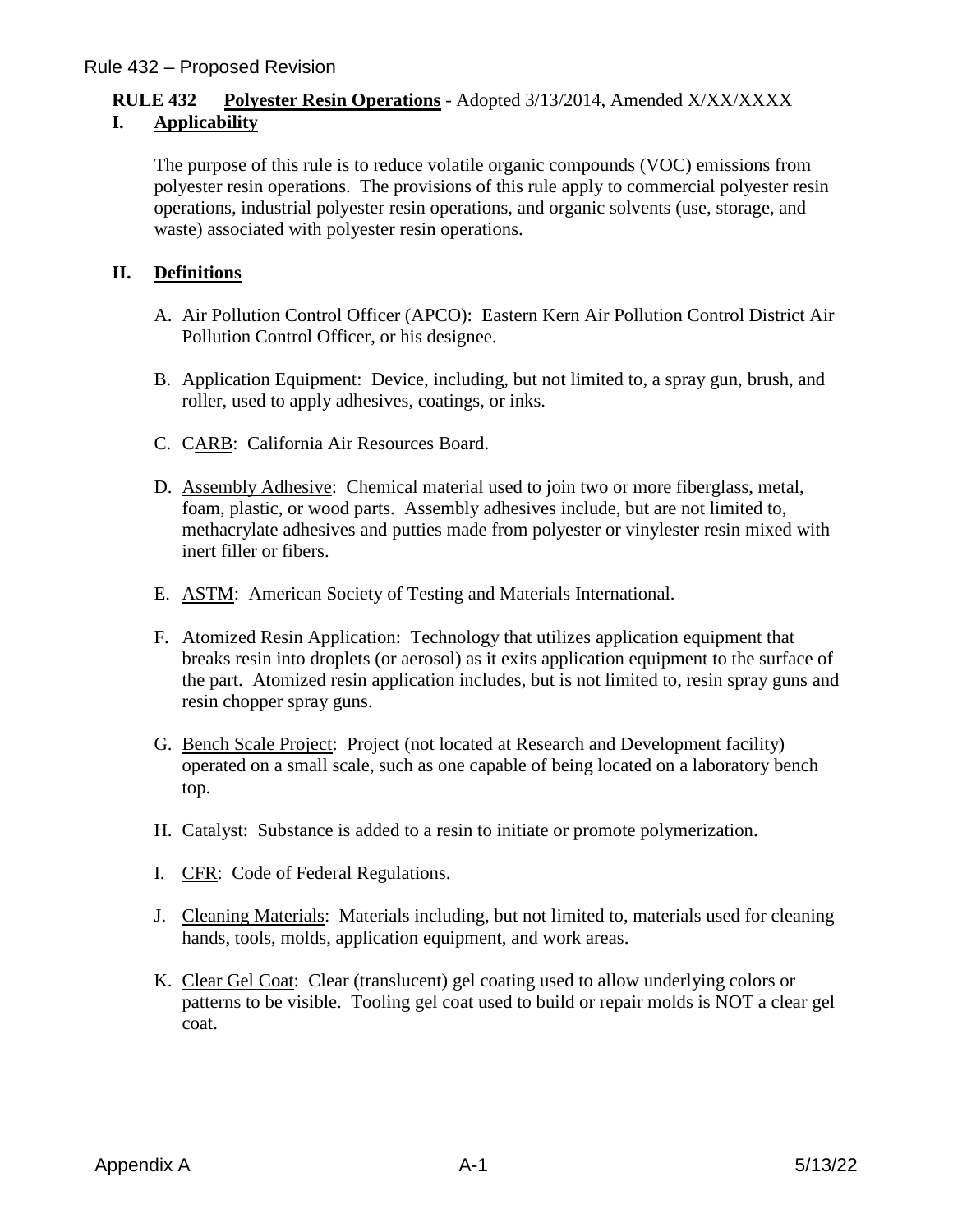- L. Closed Molding Process: Molding process that utilizes pressure to distribute resin through the reinforcing fabric placed between two mold surfaces to either saturate the fabric or fill the mold cavity. Pressure utilized can be one or combination of the following forms: clamping, fluid (hydraulic), vacuum, or atmospheric. Mold surfaces may be rigid or flexible. Closed molding includes, but is not limited to, compression molding with sheet molding compound, infusion molding, resin injection molding (RIM),vacuum-assisted resin transfer molding (VARTM), resin transfer molding (RTM), and vacuum-assisted compression molding. The following are not close molding processes:
	- 1. Processes utilizing a closed mold to compact saturated fabric or remove air or excess resin from the fabric (such as in vacuum bagging).
	- 2. Open molding steps, such as application of gel coat or skin coat layer by conventional open molding prior to a closed molding process.
- M. Coating: A material applied onto or impregnated into a substrate for protective, decorative, or functional purposes.
- N. Corrosion-Resistant Material: Polyester resin material used to make products for corrosion resistant applications such as tooling, fuel or chemical tanks, boat hulls, pools and outdoor spas.
- O. Cure: Polymerization process where small molecules, called monomers, combine chemically to produce a very large chainlike or network molecule. Chemicals are transformed from a liquid to a solid state or semisolid state to achieve desired physical properties for the product, including hardness.
- P. Cured Coating: Coating that is dry to the touch.
- Q. Degreaser: Solvent containing tank, tray, drum, etc. utilized to clean objects. Objects are cleaned by immersion into solvent or exposure to solvent vapor. Objects include, but not limited to, parts, products, tools, machinery, and equipment. An enclosed spray application equipment cleaning system is not a degreaser.
- R. Dissolver: Organic solvent that is added to an adhesive, coating, or ink to melt or to liquefy solid particles.
- S. EPA: United States Environmental Protection Agency.
- T. Filament Application: Resin application method to an open mold where reinforcement fibers are fed through a resin bath and winding the resin impregnated fibers on a rotating mandrel.
- U. Filled Polyester Resin Material: Material formulated by adding compatible filler(s) to polyester resin material(s).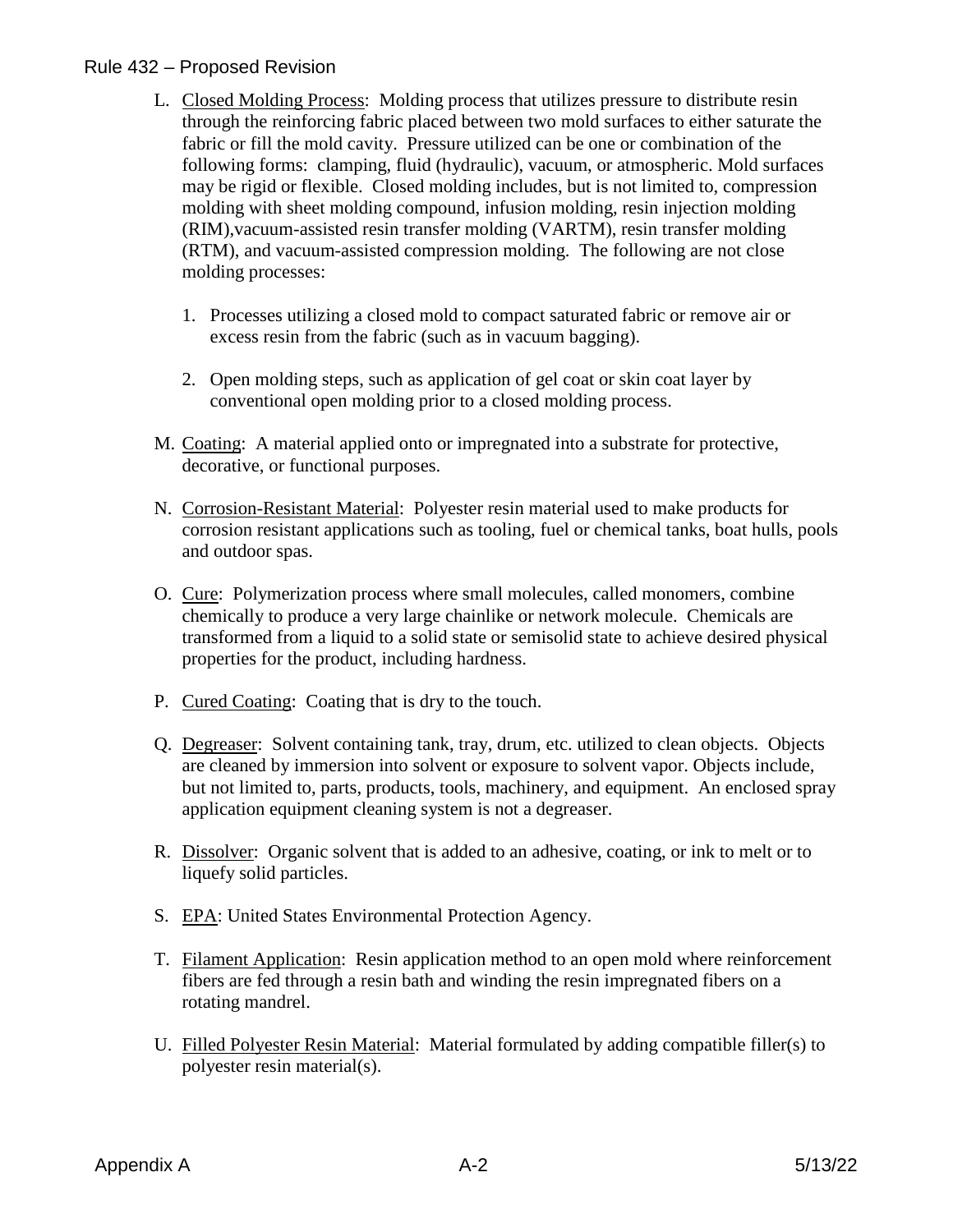- V. Filler: Inert (non-VOC) substance added to the resin to enhance its mechanical properties or extend its volume. Resin fillers include, but are not limited to, silica, carbon black, talc, mica and calcium carbonate.
- W. Fire Retardant Material: Polyester resin material used to make products that are resistant to flame or fire.
- X. Fluid Impingement Technology: Spray gun that produces an expanding non-misting curtain of liquid by the impingement of low-pressure uninterrupted liquid streams.
- Y. Gel Coat: Polyester resin topcoat that provides a cosmetic enhancement and improves resistance to degradation from environmental exposure.
- Z. Grams of VOC per Liter of Material: The weight of VOC per volume of material and can be calculated by the following equation:

Grams of VOC per liter of material  $=$   $\frac{Ws - Ww - Wec}{Vm}$ Where:  $Ws$  = weight of volatile compounds (grams)  $\mathbf{W}\mathbf{w} = \text{weight of water (grams)}$  $Wec$  = weight of exempt compounds (grams)  $Vm = volume of material (liters)$ 

- AA. High-Strength Material: Polyester resins which have a casting tensile strength of 10,000-psi or more.
- BB. High-Volume, Low-Pressure (HVLP): Spray equipment permanently labeled as such and which is designed and operated between 0.1 and 10 pounds per square inch, gauge, (psig) air atomizing pressure measured dynamically at the center of the air cap and at the air horns and with liquid supply pressure less than 50 psig.
- CC. Lamination Resin: Orthophthalate, isophthalate and dicyclopentadiene (DCPD) resin which is used in composite system made of layers of reinforcement fibers and resins.
- DD. Liquid Leak: Visible solvent leak from a container at a rate of more than three drops per minute, or a visible liquid mist.
- EE. Maintenance Cleaning: Cleaning of tools, forms, molds, jigs, machinery, and equipment (excluding coating, ink and adhesive application equipment), and the cleaning of work areas where maintenance or manufacturing occurs.
- FF. Manual Application: Application of resin to an open mold using a hand layup technique. Components of successive plies of resin-impregnated reinforcement fibers are applied using hand tools such as brushes and rollers.
- GG. Manufacturing Process: Process of making goods or products by hand or by machine.
- HH. Marble Resin: Orthophthalate and modified acrylic isophthalate resin, which is designed for the fabrication of cast products, such as vanities.
- Appendix A 3 6/13/22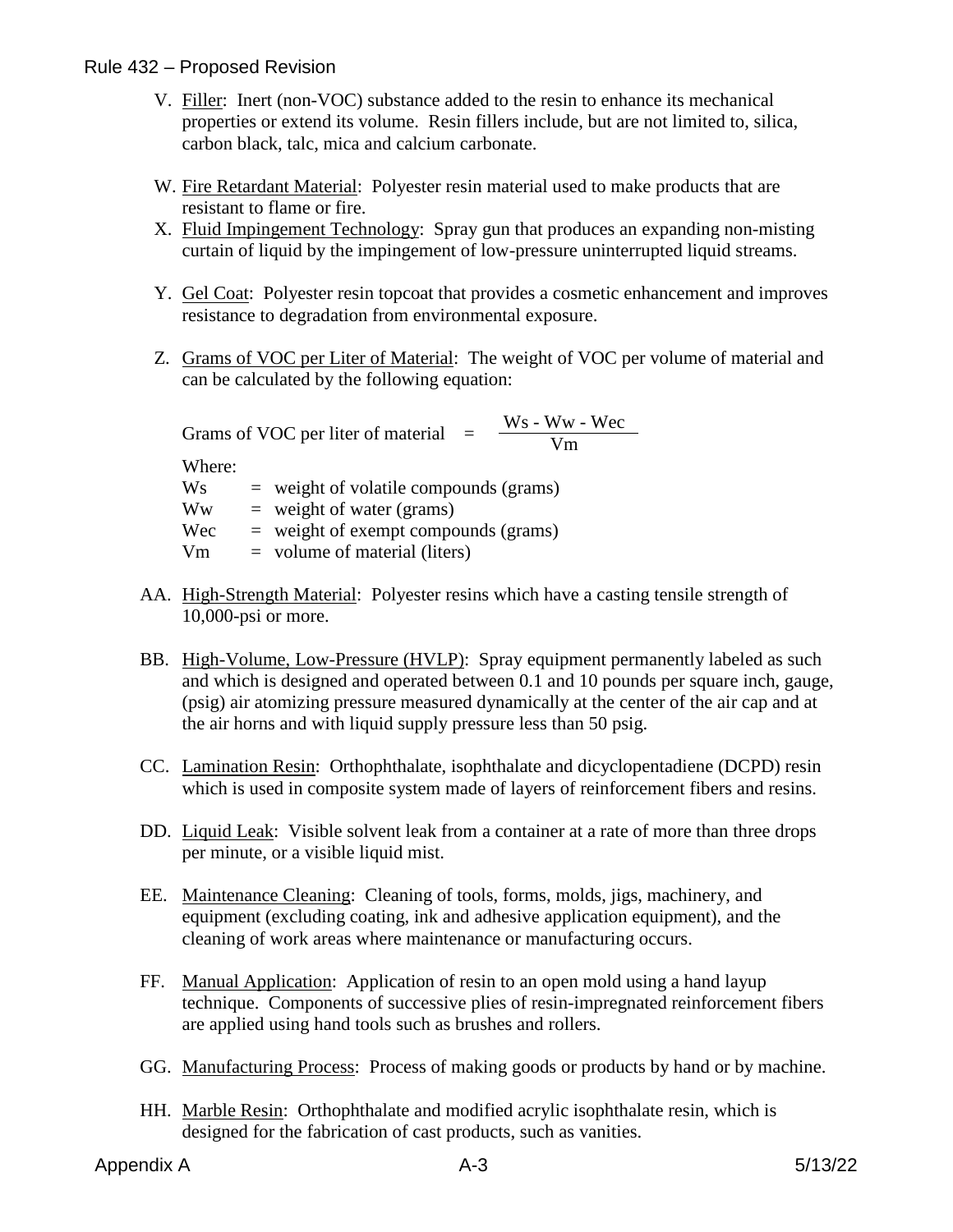- II. Mold: Cavity or surface where gel coat, resin, and fibers are placed and from which finished fiberglass parts take their form.
- JJ. Monomer: Organic compound, such as styrene, that reacts with unsaturated polyester resins to form a cured polyester resin.
- KK. Month: Calendar month.
- LL. Neat Resin: Resin that has no added filler.
- MM. Non-Absorbent Container: Container made of non-porous material that does not allow the migration of solvents through it.
- NN. Non-Atomized Resin Application: Technology that utilizes application equipment that does not break resin into droplets (or aerosol) as it exits application equipment to the surface of the part. Non-atomized resin application technology includes, but are not limited to, non-atomizing spray guns, flowcoaters, chopper flowcoaters, pressure fed resin rollers, resin impregnators, or fluid impingement technology.
- OO. Non-Atomized Solvent Flow: Solvents in the form of a liquid stream without the introduction of any propellant.
- PP. Non-Atomizing Spray Gun: Spray gun where resin flows in a steady and observable coherent flow, with no droplets formed in the area that is within the first three (3) inches of the applicator orifice. Droplets may form in the area greater than three (3) inches from the applicator orifice.
- QQ. Non-Leaking Container: Container without a liquid leak.
- RR. Normal Business Hours: Monday through Friday, 8:00 am to 5:00 pm.
- SS. Open Molding Resin and Gel Coat Process: Process where reinforcing fibers and resin are placed in an open-air mold while the reinforcing fibers are saturated with resin. Open molding operations include vacuum bags (or similar) used to compress uncured laminate to remove bubbles, excess resin, and to achieve a bond between core material and laminate.
- TT. Organic Solvent: The same as "Solvent."
- UU. Organic Solvent Cleaning: Activity, operation, or process, (including surface preparation, cleanup, or wipe cleaning), performed outside of a degreaser, that uses organic solvents to remove uncured adhesives, uncured coatings, uncured inks or other contaminants. These operations including, but not limited to, dirt, soil, oil, lubricants, coolants, moisture, fingerprints, and grease, from parts, products, tools, machinery, general work areas and application equipment (including coatings, adhesives, and ink spray equipment).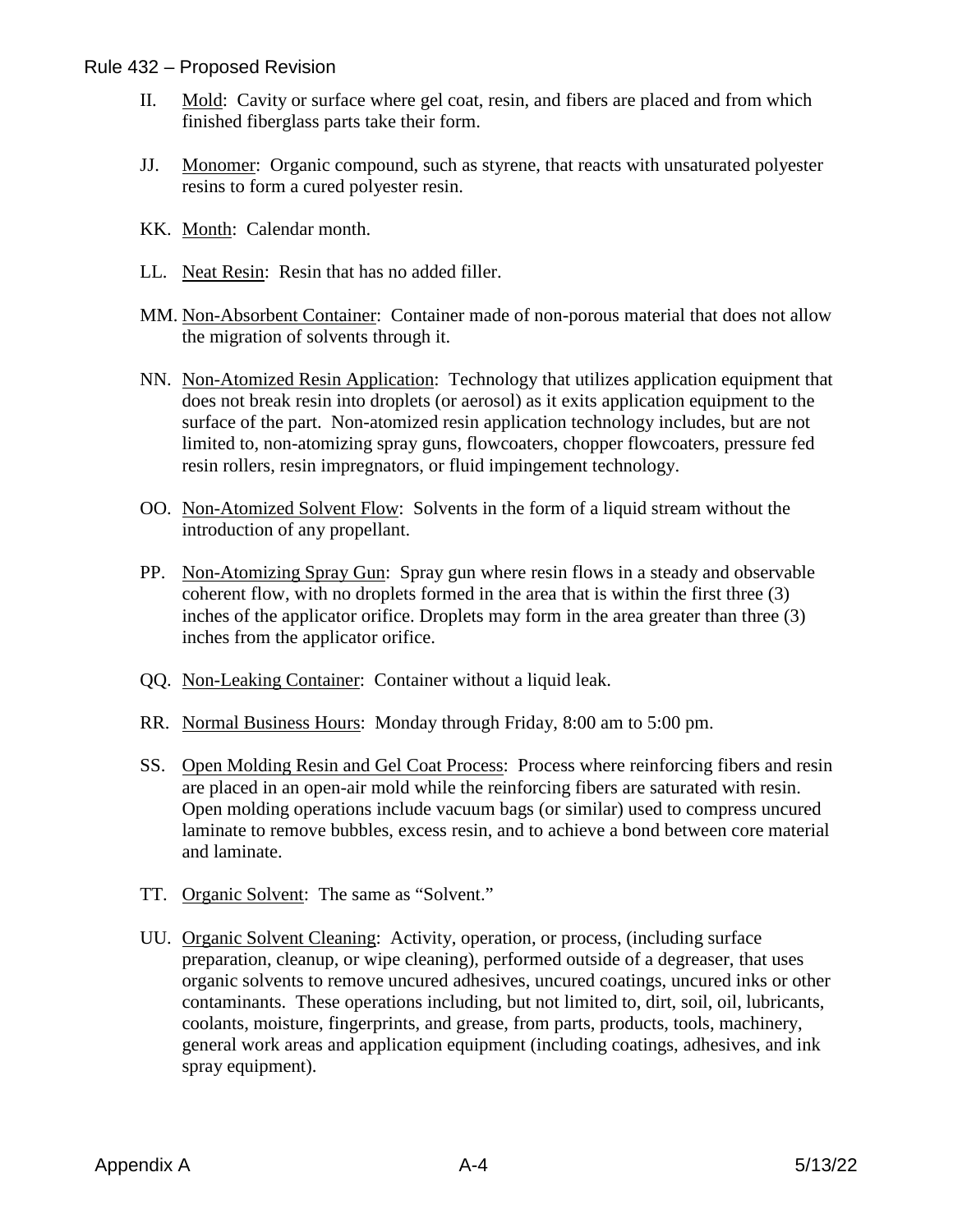- VV. Pigmented Gel Coat: Opaque gel coat that provides a colored, glossy surface which improves the aesthetic appearance of the products. Pigmented gel coat does not include tooling gel coat used to build or repair molds.
- WW.Polyester Resin Materials: Materials including, but not limited to: unsaturated polyester resins such as isophthalic, orthophthalic, halogenated, Bisphenol-A, vinylester, or furan resins; cross-linking agents; catalysts, gel coats, inhibitors, accelerators, promoters, and any other materials used in polyester resin operations.
- XX. Polyester Resin Operations: Production or rework of products by mixing, pouring, hand layup, impregnating, injecting, forming, winding, spraying, and/or curing with fiberglass, fillers, or any other reinforcement materials and associated cleanup.
- YY. Polymer: Chemical compound comprised of a large number of chemical units, formed by chemical linking of monomers.
- ZZ. Production Resin: General purpose resin material that is not especially corrosion resistant, fire retardant, high strength, or gel coats.
- AAA. Propellant: Gas, including air, in a pressure container utilized to expel the contents when the pressure is released.
- BBB. Repair Cleaning: Solvent cleaning operation or activity carried out during a repair process.
- CCC. Repair Process: Process of returning a damaged or not operating properly object to good condition.
- DDD. Research and Development: Facility or part of a facility used to development useful materials, devices, systems, or methods, including, but not limited to, design, development, and improvement of prototypes and processes. Research and development does not include the production manufacturing operations.
- EEE. Resin: Class of natural or synthetic organic polymers used to encapsulate and bind together reinforcement fibers in the construction of fiberglass parts.
- FFF. Resin and Gel Coat Operation: Operation in which resins or gel coats (including putties or polyputties) is combined with additives (including, but are not limited to, fillers, promoters, or catalysts).
- GGG. SCAQMD: South Coast Air Quality Management District.
- HHH. Skin Coat: Layer of resin and fibers applied over gel coat to protect the gel coat from deformation by the subsequent laminate layers.
- III. Small Job: Minor resin or gel coat application project which requires only a very limited amount of materials. Total material use for all small jobs at a facility shall not exceed two (2) gallons a day.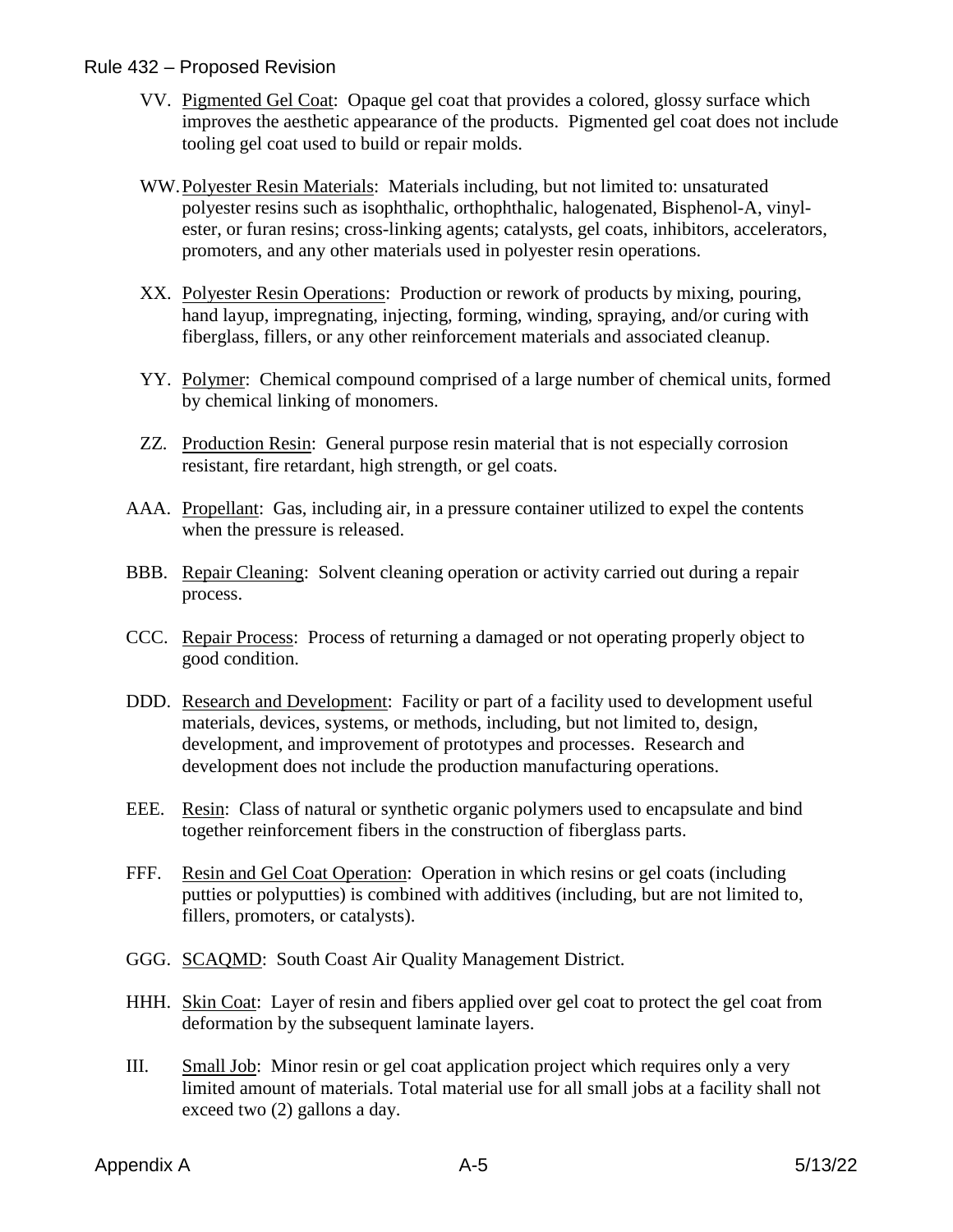- JJJ. Solid Surface Resin: Resin, used without gel coats, to fabricate homogenous solid surface products.
- KKK. Solvent: As defined in Rule 410.3, Organic Solvent Degreasing Operations.
- LLL. Specialty Gel Coat: Gel coat used in conjunction with fire retardant, corrosion resistant or high-strength materials.
- MMM.Specialty Resin: Halogenated, furan, bisphenol A, vinyl-ester, or isophthalic resin used to make products for exposure to one or more of the following extreme environmental conditions: corrosive agents, caustic agents, acidic agents, or flame (heat).
- NNN. Stationary Source: As defined in Rule 210.1 (New and Modified Stationary Source Review Rule).
- OOO. Tooling Resin: Resins used to build or repair molds (tools) or prototypes (plugs) that comprise the molds.
- PPP. Tooling Gel Coat: Gel coat used to build or repair molds (tools) or prototypes (plugs) that comprise the molds.
- QQQ. Touch-up: Application of resin or gel coat to correct minor cosmetic imperfections that occur during fabrication or field installations.
- RRR. Tub/Shower Resin: Dicyclopentadiene (DCPD), orthophthalate and isophthalate resins, used to fabricate bath ware products.
- SSS. Vapor Suppressant: Substance added to resin to minimize the transfer of monomer vapor into the atmosphere.
- TTT. Vinylester Resin: Thermosetting resin containing esters of acrylic or methacrylic acids having a double-bond and ester linkage sites at the end of the resin molecules.
- UUU. Volatile Organic Compound (VOC): The definitions contained in 40 CFR 51.100 shall apply, and are hereby incorporated by reference. In the event of any discrepancy between a definition contained in 40 CFR 51.100 and any definition in this rule, the definition in 40 CFR 51.100 (s) above shall be utilized.
- VVV. Waste Materials: Materials including but not limited to paper or cloth used for cleaning operations, waste resins, or spent cleaning materials.

#### **III. Exemptions**

The solvent cleaning provisions of Section IV.D, Table 2 shall not apply to the following applications:

1. Cleaning of solar cells, laser hardware, scientific instruments, or high precision optics.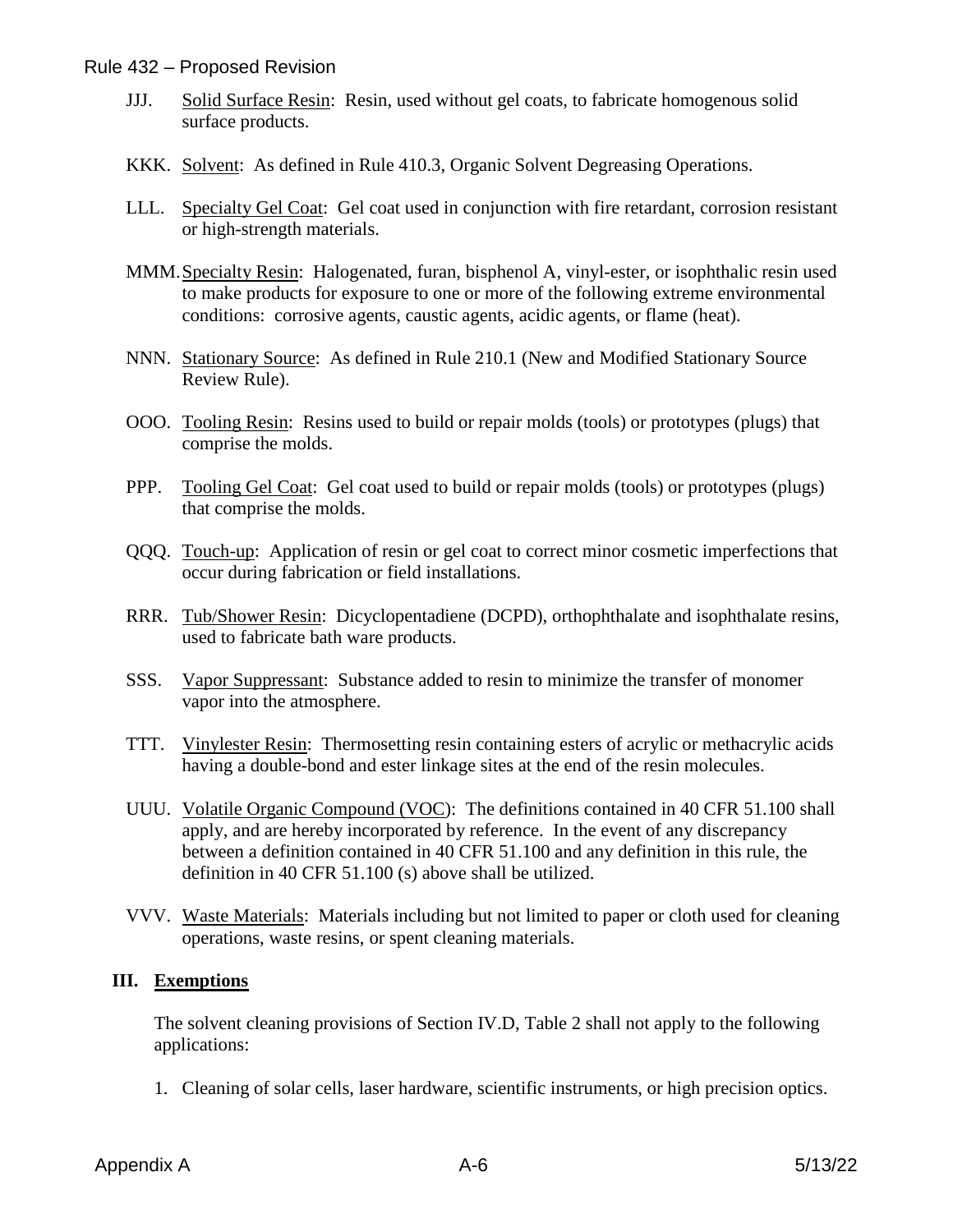2. Cleaning in laboratory tests and analyses, or bench scale or research and development projects.

#### **IV. Requirements**

#### A. Polyester Resin Operation

1. An operator of a polyester resin operation shall comply with the following process or control requirements:

Use materials in an open molding process that comply with the weighted average monomer VOC content limits in Table 1. In addition to complying with Table 1 limits, the non-monomer VOC content of each resin and gel coat shall not contain more than 5 percent by weight of the resin or gel coat; or comply with Sections IV.A.2, IV.A.3, or IV.A.4.

#### **TABLE 1 VOC CONTENT LIMITS FOR OPEN MOLDING RESIN AND GEL COAT**

|               | <b>Compliant Materials Weighted Average Monomer</b> |                                          |  |
|---------------|-----------------------------------------------------|------------------------------------------|--|
|               | <b>Material</b>                                     | <b>Weight Percent Limit</b>              |  |
| a.            | <b>General Purpose Resin</b>                        |                                          |  |
|               | Marble Resin<br>$\bullet$                           | 10% or 32%, as supplied, with no fillers |  |
|               | Solid Surface<br>$\bullet$                          | 17%                                      |  |
|               | Tub/Shower Resin<br>$\bullet$                       | 24% or 35%, as supplied, with no fillers |  |
|               | <b>Lamination Resin</b><br>$\bullet$                | 31% or 35%, as supplied, with no fillers |  |
| $\mathbf b$ . | <b>Tooling Resin</b>                                |                                          |  |
|               | Atomized (spray)                                    | 30%                                      |  |
|               | Non-atomized                                        | 29%                                      |  |
| c.            | <b>Specialty Resin</b>                              |                                          |  |
|               | <b>Fire Retardant Resin</b><br>$\bullet$            | 38%                                      |  |
|               | <b>High Strength Materials</b><br>$\bullet$         | 40%                                      |  |
|               | <b>Corrosion Resistant Resin</b><br>$\bullet$       | 48%                                      |  |
| d.            | <b>All Other Resins</b>                             | 35%                                      |  |
| e.            | <b>Tooling Gel Coat</b>                             | 40%                                      |  |
| f.            | <b>Pigmented Gel Coat</b>                           |                                          |  |
|               | White and Off White                                 | 30%                                      |  |
|               | Non-White                                           | 37%                                      |  |
|               | Primer                                              | 28%                                      |  |
| g.            | Clear Gel Coat                                      |                                          |  |
|               | Marble Resin                                        | 40%                                      |  |
|               | <b>Other Resin</b><br>$\bullet$                     | 44%                                      |  |
| h.            | <b>Specialty Gel Coat</b>                           | 48%                                      |  |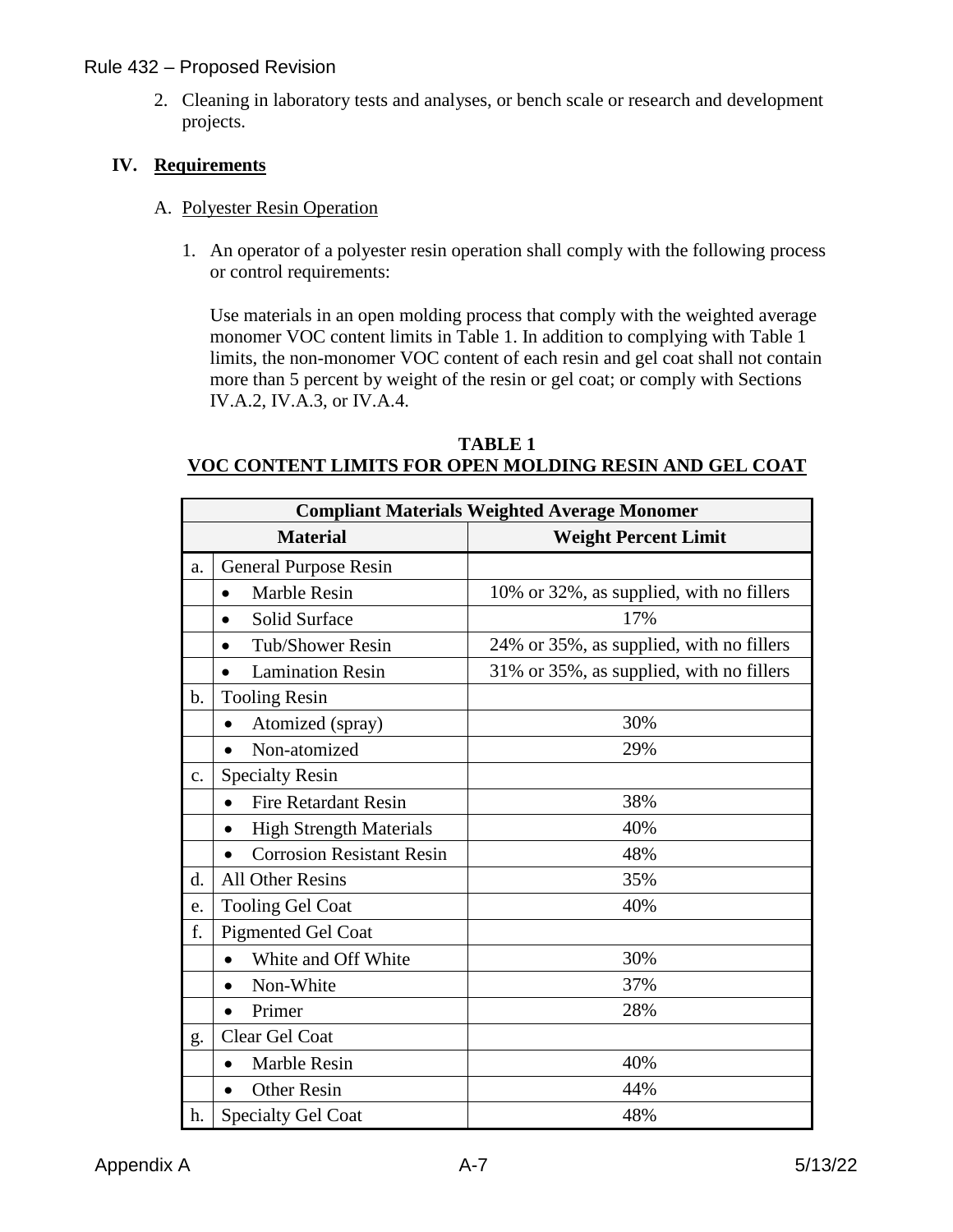- 2. Use resin containing a vapor suppressant, such that the weight loss from the VOC emissions does not exceed 50 grams per square meter of exposed surface during resin polymerization;
- 3. Use a closed-mold system; or
- 4. Install and operate a VOC emissions control system which meets all of the requirements of Sections IV.A.4.a. through IV.A.4.c during periods of emission producing activities:
	- a. The VOC emission control system shall be approved, in writing, by the APCO.
	- b. The VOC emission control system shall have an overall capture and control efficiency of at least 90 percent by weight, demonstrated using the applicable test method(s) in Section V.B.
	- c. The VOC emission control system shall reduce VOC emissions, at all times, to a level that is not greater than the emission which would have been achieved through the use of compliant materials, compliant equipment, or compliant work practices, as applicable. The following equation shall be used to determine if the minimum required overall capture and control efficiency of an emission control system is at an equivalent or greater level of VOC reduction as would be achieved using compliant materials, equipment, or work practices:

$$
CE = \left[ \left[ I - \left( \frac{\text{VOC }_{LWc}}{\text{VOC }_{LWn,Max}} x \frac{1-(\text{VOC }_{LWn,Max}/D_{n,Max})}{1-(\text{VOC }_{LWc}/D_c)} \right) \right] x 100
$$

Where:

| <b>CE</b>        |     | Minimum Required Overall Capture and Control<br>Efficiency, percent.                                                                                    |
|------------------|-----|---------------------------------------------------------------------------------------------------------------------------------------------------------|
| <b>VOCLWc</b>    |     | VOC Limit, less water and exempt compounds.                                                                                                             |
| $VOC_{LWn, Max}$ | $=$ | Maximum VOC content of noncompliant coating used<br>in conjunction with a control device, less water and<br>exempt compounds.                           |
| $D_{n,Max}$      |     | Density of solvent, reducer, or thinner contained in the<br>noncompliant coating, containing the maximum VOC<br>content of the multi-component coating. |
| $D_c$            |     | Density of corresponding solvent, reducer, or thinner<br>used in the compliant coating system.                                                          |

5. Resins and gel coats used for touch up, repair, or small jobs, may have a monomer content limit up to 10% more than the applicable limit set forth in Table 1. Such resins or gel coats shall only be applied by a hand-held atomized spray gun which has a container for the resin or gel coat as part of the gun. Resins or gels applied by another method shall comply with the applicable limit in Table 1. Total material use for all small jobs at a facility shall not exceed two (2) gallons a day.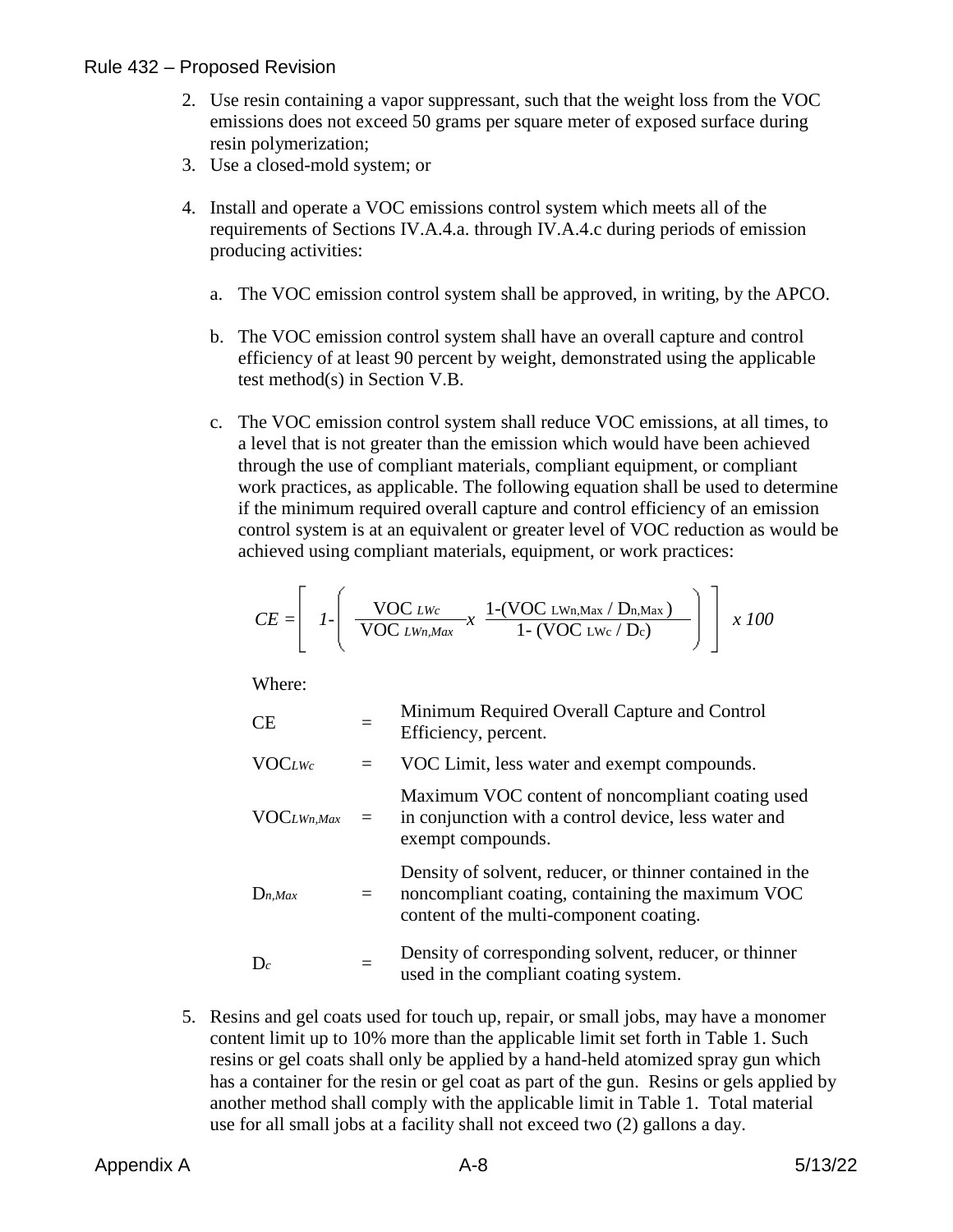- B. Spray application of polyester resin shall only be performed using airless, air assisted airless, high-volume, low-pressure (HVLP) spray equipment, or electrostatic spray equipment.
	- 1. High-Volume, Low-Pressure (HVLP) spray equipment shall be operated in accordance with the manufacturer's recommendations.
	- 2. For HVLP spray guns manufactured prior to January 1, 1996, the end user shall demonstrate that the gun meets HVLP spray equipment standards. Satisfactory proof will be either in the form of manufacturer's published technical material or by a demonstration using a certified air pressure tip gauge, measuring the air atomizing pressure dynamically at the center of the air cap and at the air horns.
	- 3. A person shall not sell or offer for sale for use within the District any HVLP spray gun without a permanent marking denoting the maximum inlet air pressure in psig at which the gun will operate within the parameters specified in Section II.
- C. In lieu of complying with the applicable requirements of IV.B, an operator may install and maintain a VOC emission control system that meets the requirements of Section IV.A.4 around the coating application operation.

#### D. Organic Solvent Cleaning Requirements

1. An operator shall not use organic solvents for cleaning operations that exceed the VOC content limits specified in Table 2.

| <b>Type of Solvent Cleaning Operation</b> |                                                                                                           | <b>VOC Content Limit Grams of</b><br>VOC/liter of material (lb/gal) |
|-------------------------------------------|-----------------------------------------------------------------------------------------------------------|---------------------------------------------------------------------|
| a.                                        | <b>Product Cleaning During</b><br>Manufacturing Process or Surface<br>Preparation for Coating Application | 25(0.21)                                                            |
| b.                                        | Repair and Maintenance Cleaning                                                                           | 25(0.21)                                                            |
| $\mathbf{C}$ .                            | <b>Cleaning of Polyester Resin</b><br><b>Application Equipment</b>                                        | 25(0.21)                                                            |

#### **TABLE 2 VOC CONTENT LIMITS FOR ORGANIC SOLVENTS**

2. In lieu of complying with the VOC content limits in Table 2, an operator may control VOC emissions from cleaning operations with an APCO-approved VOC emission control system that meets the requirements of Section IV.A.4 for the solvent cleaning operations.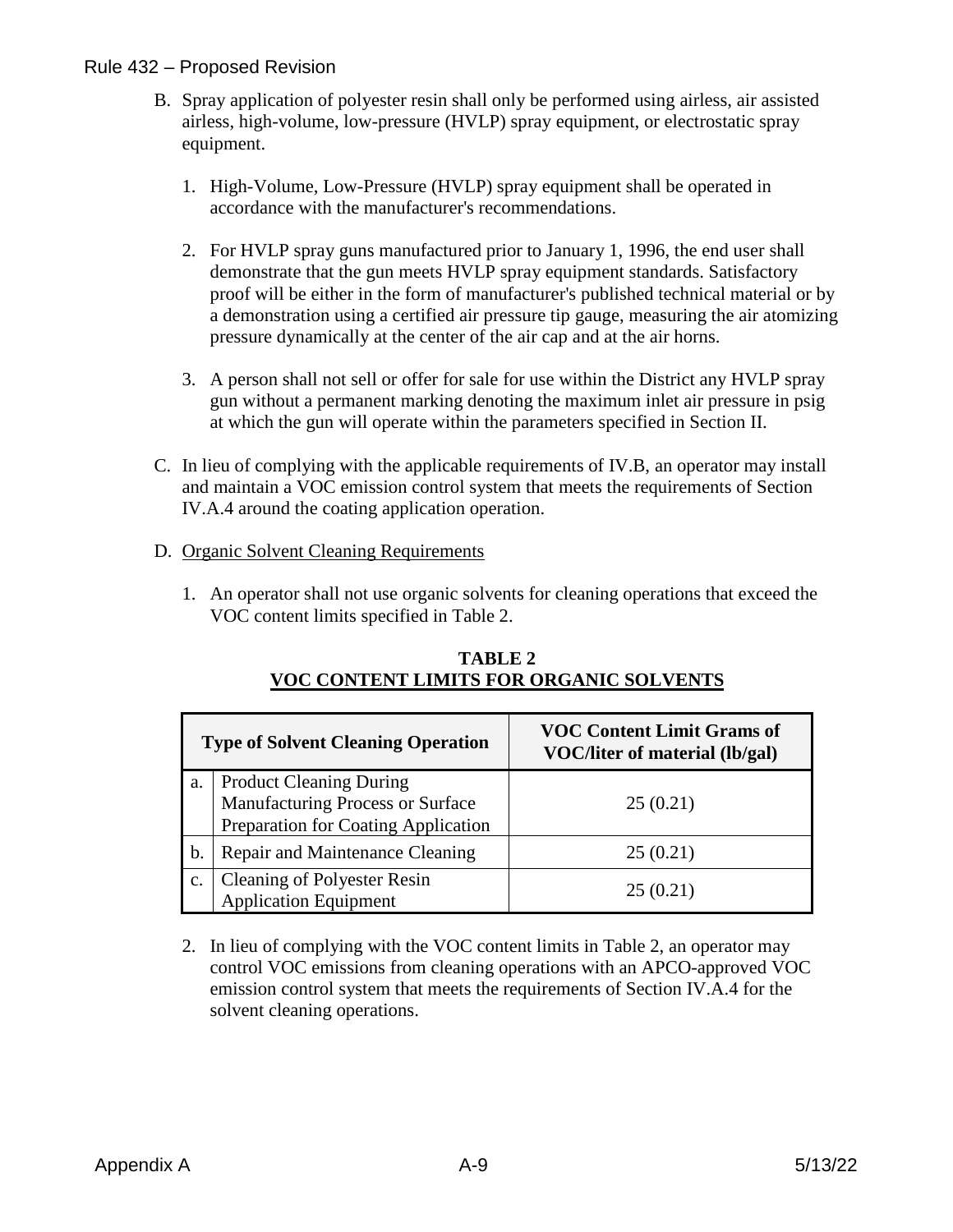#### E. Solvent Storage and Disposal

An owner or operator shall store or dispose of all uncured polyester resin materials, fresh or spent solvents, waste solvent cleaning materials such as cloth, paper, etc., coatings, adhesives, catalysts, and thinners in self-closing, non-absorbent and nonleaking containers. The containers shall remain closed at all times except when depositing or removing the contents of the containers or when the container is empty.

#### **V. Administrative Requirements**

#### A. Recordkeeping

An operator subject to this rule shall maintain the following records:

- 1. Daily records of the type and quantity of all resins, gel coats, fillers, catalysts, and cleaning materials (including cleaning solvents) used in each operation. Records shall also indicate the amount used and VOC content, in weight percent, of all polyester resin and gel coat materials used for touch up, repair, and small jobs.
- 2. Records of the VOC content, in weight percent, of all polyester resin and gel coat, filler materials, including the weight percent of non-monomer VOC content of the resin and gel coat, used or stored at the stationary source.
- 3. Records of the VOC content of all cleaning materials used and stored at the stationary source as specified in Section IV.D.
- 4. Records showing the weight loss per square meter during resin polymerization for each vapor-suppressed resin.
- 5. VOC Emission Control System records an operator using a VOC emission control system pursuant to Section IV.A.4 to comply with this rule shall maintain daily records of key system operating parameters to demonstrate continuous operation and compliance of the VOC emission control system during periods of emissionproducing activities. Key system operating parameters are those parameters necessary to ensure compliance, including, but not limited to, temperature, pressure drop, and air flow rate.
- 6. An operator claiming exemption under Section III shall maintain records of polyester materials usage to support the claim of exemption.
- 7. The operator shall retain the records specified in Sections V.A.1 through V.A.6, as applicable, on site for a period of five years, make the records available on site during normal business hours to the APCO, ARB, or EPA, and submit the records to the APCO, ARB, or EPA upon request.
- B. Test Methods

The analysis of cleaning materials, polyester resin materials and control efficiency shall be determined by the following methods: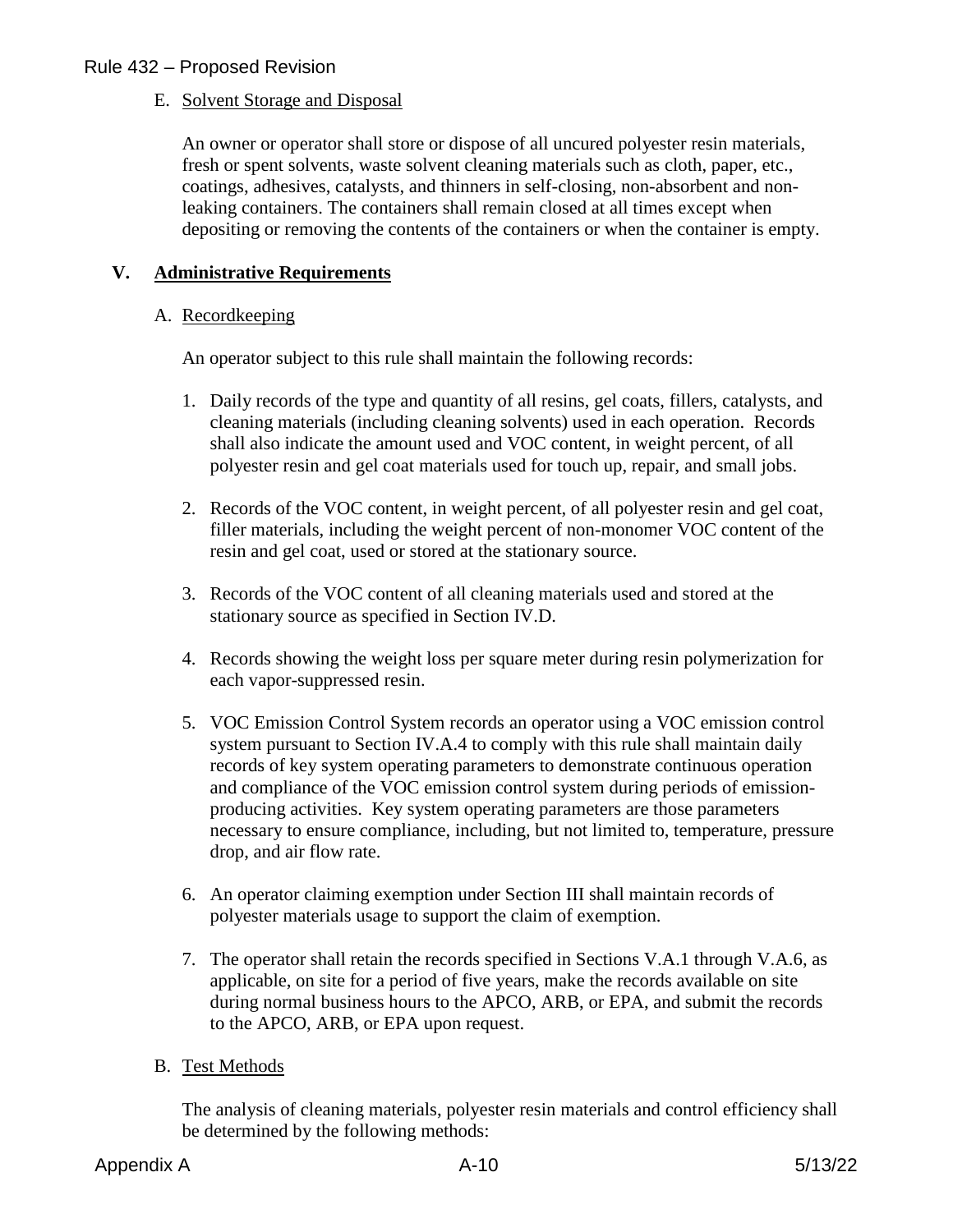- 1. The emission rate per square meter of exposed surface during polymerization of Polyester Resins is to be determined using: SCAQMD Method 309-91 (Static Method for Determination of Volatile Emissions from Polyester and Vinyl Resins Operations), February, 1993.
- 2. Determination of Overall Capture and Control Efficiency of VOC Emission Control Systems:
	- a. The capture efficiency of a VOC emission control system's collection device(s) shall be determined according to EPA's "Guidelines for Determining Capture Efficiency," January 9, 1995 and 40 CFR 51, Appendix M, Test Methods 204- 204F, as applicable, or any other method approved by EPA, ARB, and the APCO.
	- b. The control efficiency of a VOC emission control system's VOC control device(s) shall be determined using EPA Test Methods 2, 2A, or 2D for measuring flow rates and EPA Test Methods 25, 25A, or 25B for measuring total gaseous organic concentrations at the inlet and outlet of the control device(s). EPA Method 18 or ARB Method 422 shall be used to determine the emissions of exempt compounds.
	- c. For VOC emission control systems that consist of a single VOC emission collection device connected to a single VOC emission control device, the overall capture and control efficiency shall be calculated by using the following equation:

| CE <sub>Capture</sub> and Control |          | $[CE_{Capture} \times CE_{Control}]$<br>100                   |
|-----------------------------------|----------|---------------------------------------------------------------|
| Where:                            |          |                                                               |
| CE <sub>Capture</sub> and Control |          | <b>Overall Capture and Control</b><br>Efficiency, in percent. |
| $CE_{Capture}$                    | $\equiv$ | Capture Efficiency of the<br>collection device, in percent.   |
| $CE_{Control}$                    |          | Control Efficiency of the<br>control device, in percent.      |

- 3. The monomer content of uncatalyzed resin materials is to be determined using ASTM D2369-87 (Standard Test Method for Volatile Content of Coatings) or SCAQMD Test Method 312-91 (Determination of Percent Monomer in Polyester Resins) April, 1996.
- 4. The VOC content of cleaning materials shall be determined using EPA Method 24 (40 CFR Part 60, Appendix A).
- 5. Determination of emissions of VOC from spray gun cleaning systems shall be made using SCAQMD "General Test Method for Determining Solvent Losses from Spray Gun Cleaning Systems," October 3, 1989.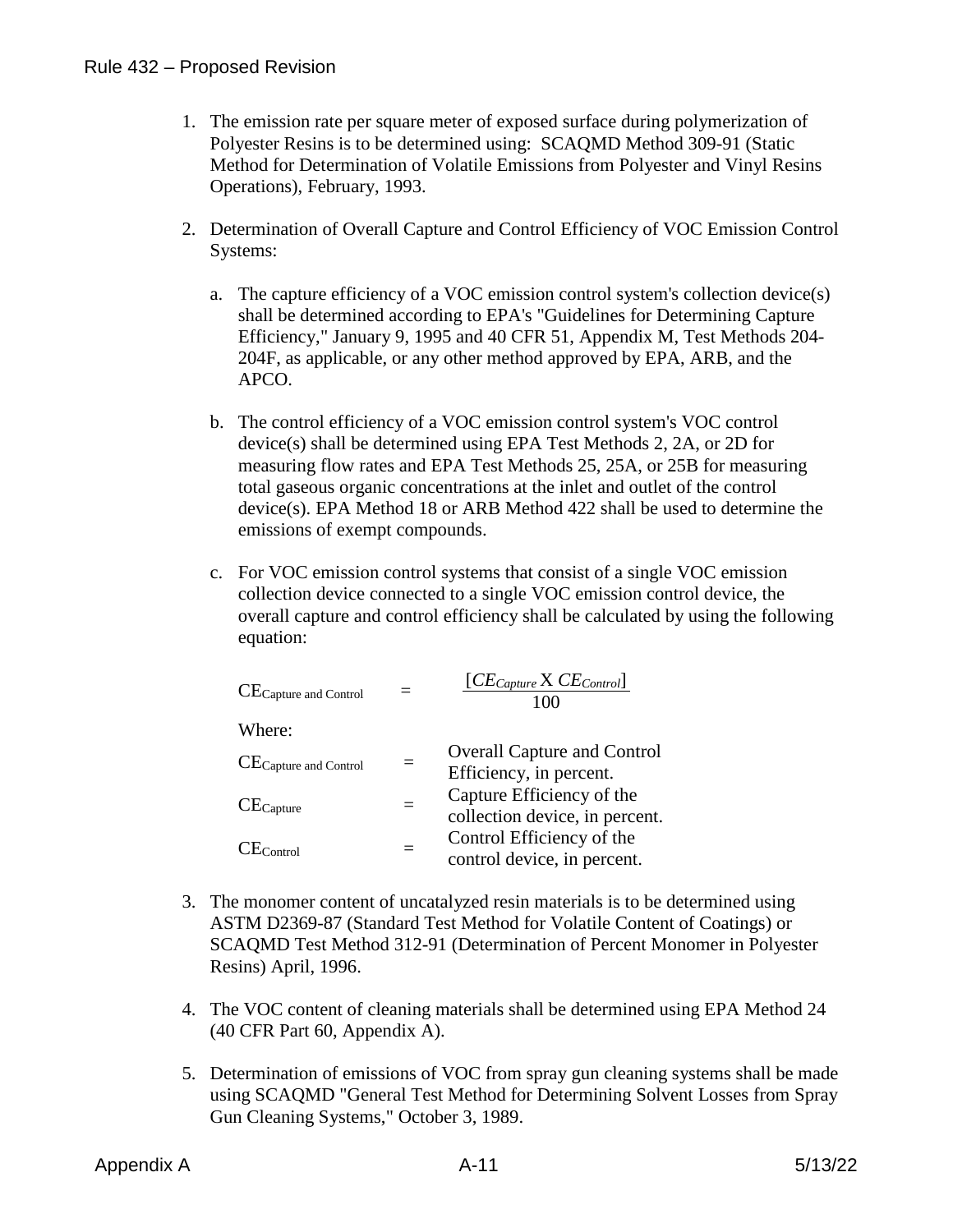6. The transfer efficiency of alternative coating application methods shall be determined in accordance with the SCAQMD method "Spray Equipment Transfer Efficiency Test Procedure for Equipment User," May 24, 1989.

#### C. Multiple Test Methods

When more than one test method or set of test methods is specified for any testing, a violation of any requirement of this rule established by any one of the specified test methods or set of test methods shall constitute a violation of this rule.

#### **VI. Compliance Schedule**

#### A. New Sources

Owners or Operators of any facility proposing to install polyester resin operations and required to comply with Section IV of this rule shall obtain an Authority to Construct (ATC) in accordance with Rule 210.1 prior to installation or operation of any polyester resin operation.

#### B. Existing Sources

- 1. Owners or Operators of any facility with polyester resin operations required to comply with Section IV of this rule shall obtain a valid Permit to Operate (PTO) or an Authority to Construct (ATC), and shall apply for an ATC within 180-days from the adoption of this Rule.
- 2. Owners or operators with valid PTO(s), required to comply with Section IV of this rule shall obtain shall be in full compliance within 12 months after rule adoption.

#### *Remainder of Page Intentionally Left Blank*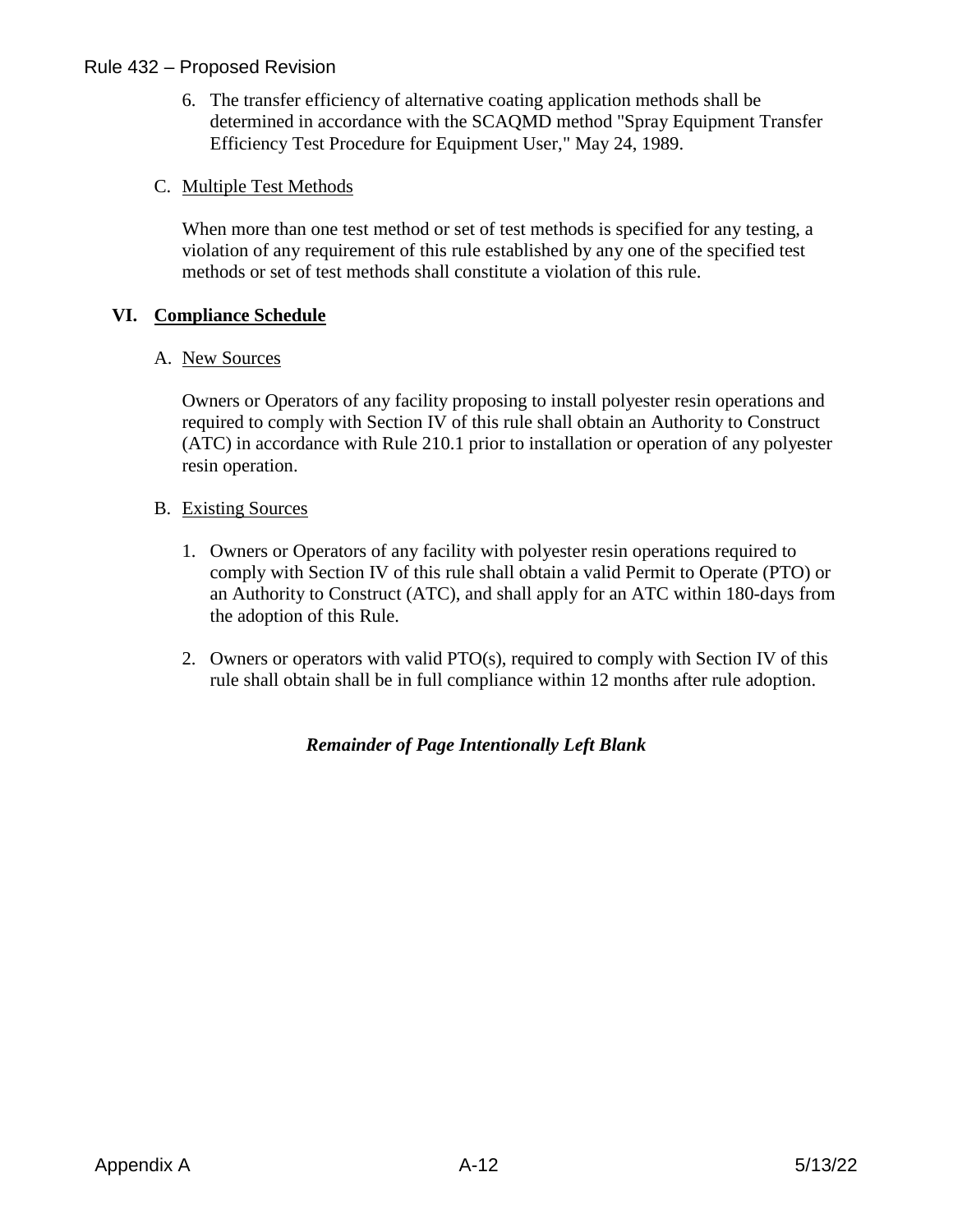**APPENDIX B:**

# **PROPOSED REVISION RULE 432**

## **POLYESTER RESIN OPERATIONS**

**STRIKEOUT UNDERLINE**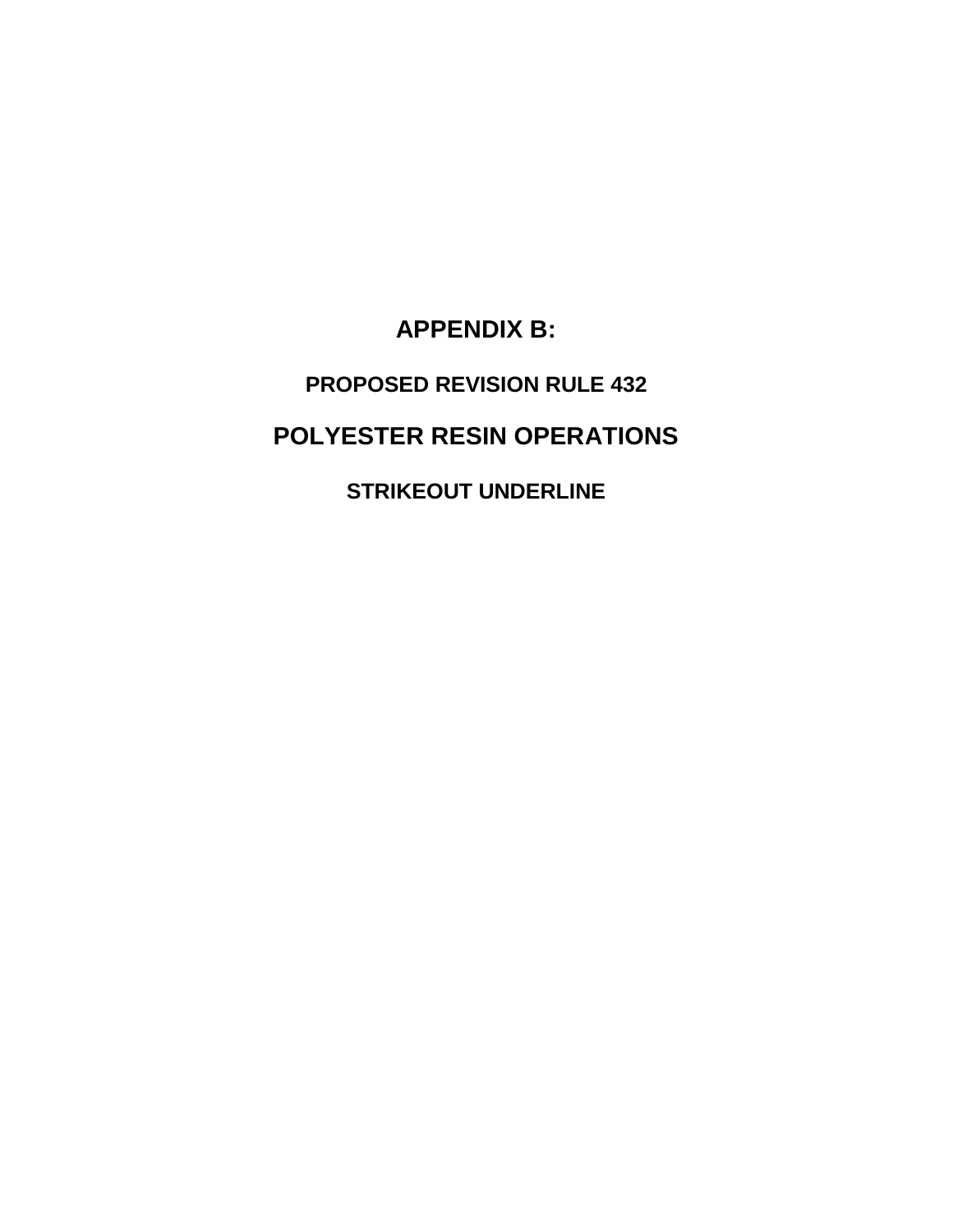#### **RULE 432 Polyester Resin Operations** - Adopted 3/13/2014, Amended X/XX/XXXX

#### **I. Applicability**

The purpose of this rule is to reduce volatile organic compounds (VOC) emissions from polyester resin operations. The provisions of this rule apply to commercial polyester resin operations, industrial polyester resin operations, and organic solvents (use {including cleaning}, storage, and waste, and disposal {off-site transfer}) associated with polyester resin operations.

#### **II. Definitions**

- A. Air Pollution Control Officer (APCO)APCO: Eastern Kern Air Pollution Control District Air Pollution Control Officer, or his designee. of the Eastern Kern Air Pollution Control District.
- B. Application Equipment: Device, including, but not limited to, a spray gun, brush, and roller, used to apply adhesives, coatings, or inks.
- C. CARB: California Air Resources Board.
- D. Assembly Adhesive: Chemical material used to join two or more fiberglass, metal, foam, plastic, or wood parts. Assembly adhesives include, but are not limited to, methacrylate adhesives and putties made from polyester or vinylester resin mixed with inert filler or fibers.
- E. ASTM: American Society of Testing and Materials International.
- F. Atomized Resin Application: Technology that utilizes application equipment that breaks resin into droplets (or aerosol) as it exits application equipment to the surface of the part. Atomized resin application includes, but is not limited to, resin spray guns and resin chopper spray guns.
- G. Bench Scale Project: Project (not located at Research and Development facility) operated on a small scale, such as one capable of being located on a laboratory bench top.
- H. Catalyst: Substance is added to a resin to initiate or promote polymerization.
- I. CFR: Code of Federal Regulations.
- J. Cleaning Materials: Materials including, but not limited to, materials used for cleaning hands, tools, molds, application equipment, and work areas.
- K. Clear Gel Coat: Clear (translucent) gel coating used to allow underlying colors or patterns to be visible. Tooling gel coat used to build or repair molds is NOT a clear gel coat.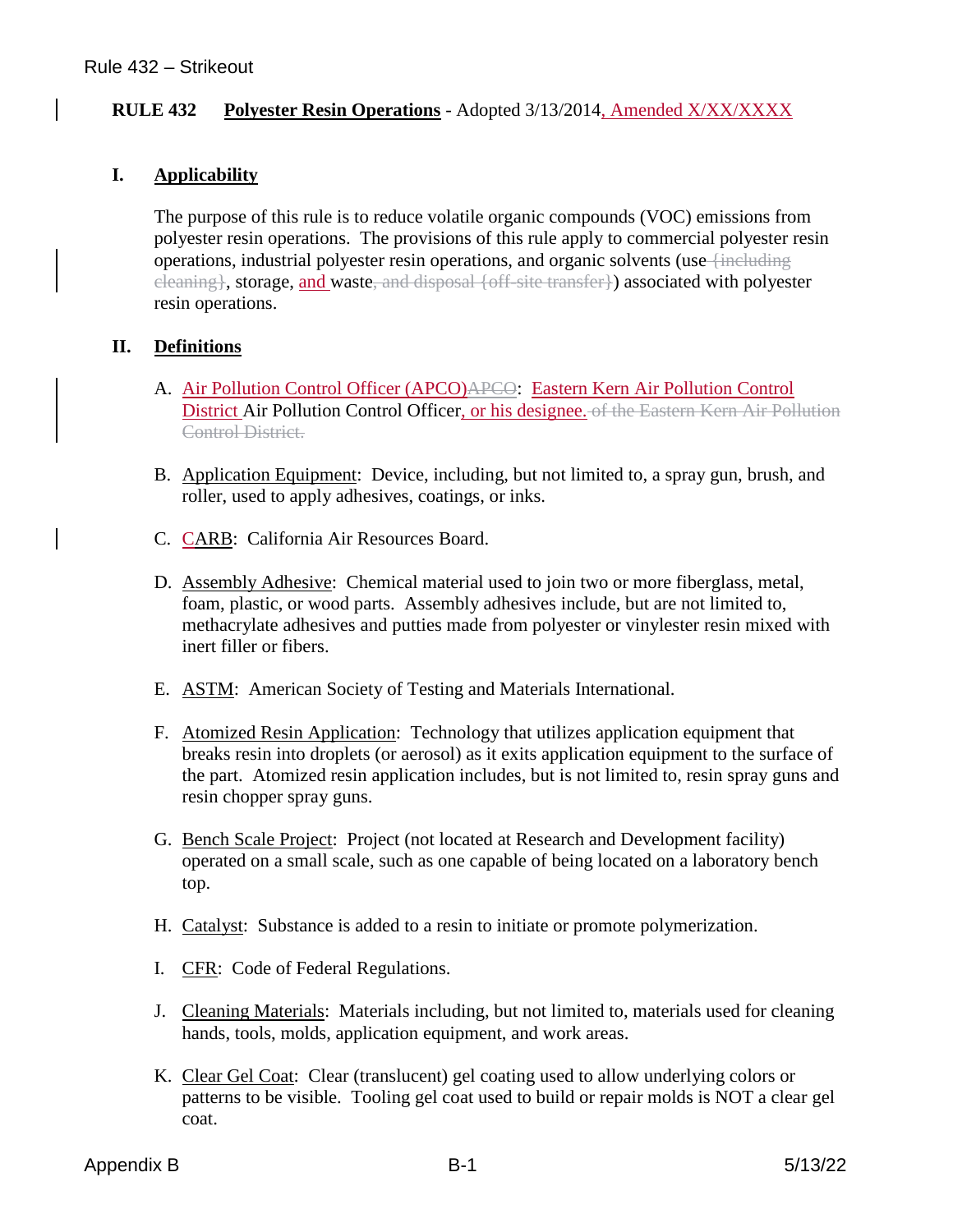#### Rule 432 – Strikeout

- L. Closed Molding Process: Molding process that utilizes pressure to distribute resin through the reinforcing fabric placed between two mold surfaces to either saturate the fabric or fill the mold cavity. Pressure utilized can be one or combination of the following forms: clamping, fluid (hydraulic), vacuum, or atmospheric. Mold surfaces may be rigid or flexible. Closed molding includes, but is not limited to, compression molding with sheet molding compound, infusion molding, resin injection molding (RIM),vacuum-assisted resin transfer molding (VARTM), resin transfer molding (RTM), and vacuum-assisted compression molding. The following are not close molding processes:
	- 1. Processes utilizing a closed mold to compact saturated fabric or remove air or excess resin from the fabric (such as in vacuum bagging).
	- 2. Open molding steps, such as application of gel coat or skin coat layer by conventional open molding prior to a closed molding process.
- M. Coating: A material applied onto or impregnated into a substrate for protective, decorative, or functional purposes.
- N. Corrosion-Resistant Material: Polyester resin material used to make products for corrosion resistant applications such as tooling, fuel or chemical tanks, boat hulls, pools and outdoor spas.
- O. Cure: Polymerization process where small molecules, called monomers, combine chemically to produce a very large chainlike or network molecule. Chemicals are transformed from a liquid to a solid state or semisolid state to achieve desired physical properties for the product, including hardness.
- P. Cured Coating: Coating that is dry to the touch.
- Q. Degreaser: Solvent containing tank, tray, drum, etc. utilized to clean objects. Objects are cleaned by immersion into solvent or exposure to solvent vapor. Objects include, but not limited to, parts, products, tools, machinery, and equipment. An enclosed spray application equipment cleaning system is not a degreaser.
- R. Dissolver: Organic solvent that is added to an adhesive, coating, or ink to melt or to liquefy solid particles.
- S. EPA: United States Environmental Protection Agency.
- T. Filament Application: Resin application method to an open mold where reinforcement fibers are fed through a resin bath and winding the resin impregnated fibers on a rotating mandrel.
- U. Filled Polyester Resin Material: Material formulated by adding compatible filler(s) to polyester resin material(s).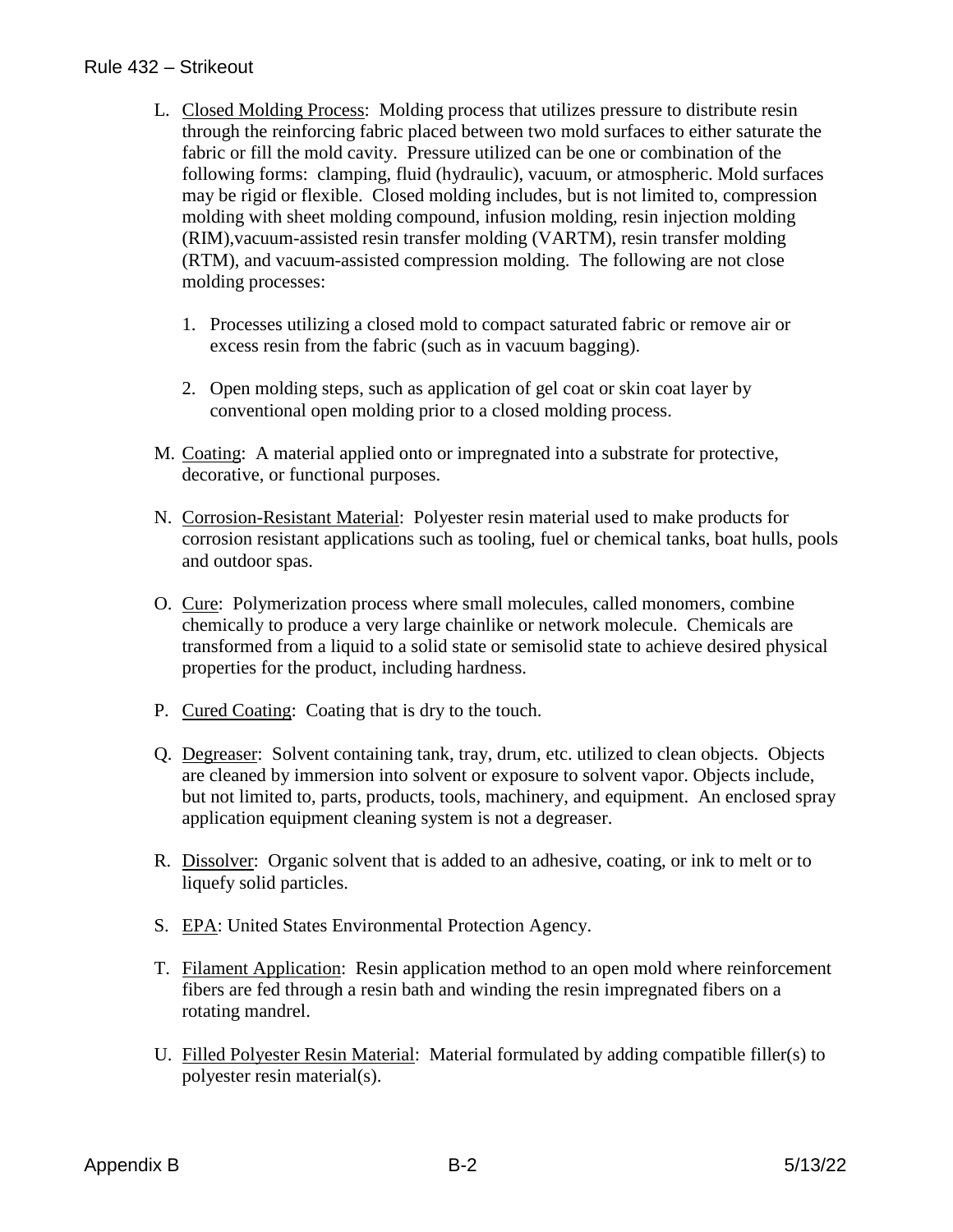- V. Filler: Inert (non-VOC) substance added to the resin to enhance its mechanical properties or extend its volume. Resin fillers include, but are not limited to, silica, carbon black, talc, mica and calcium carbonate.
- W. Fire Retardant Material: Polyester resin material used to make products that are resistant to flame or fire.
- X. Fluid Impingement Technology: Spray gun that produces an expanding non-misting curtain of liquid by the impingement of low-pressure uninterrupted liquid streams.
- Y. Gel Coat: Polyester resin topcoat that provides a cosmetic enhancement and improves resistance to degradation from environmental exposure.
- Z. Grams of VOC per Liter of Material: The weight of VOC per volume of material and can be calculated by the following equation:

Grams of VOC per liter of material  $=$   $\frac{Ws - Ww - Wec}{Vm}$ 

Where:

 $W_s$  = weight of volatile compounds (grams)  $\mathbf{W}\mathbf{w} = \text{weight of water (grams)}$  $Wec$  = weight of exempt compounds (grams)  $Vm = volume of material (liters)$ 

- AA. High-Strength Material: Polyester resins which have a casting tensile strength of 10,000-psi or more.
- BB. High-Volume, Low-Pressure (HVLP): Spray equipment permanently labeled as such and which is designed and operated between 0.1 and 10 pounds per square inch, gauge, (psig) air atomizing pressure measured dynamically at the center of the air cap and at the air horns and with liquid supply pressure less than 50 psig.
- CC. Lamination Resin: Orthophthalate, isophthalate and dicyclopentadiene (DCPD) resin which is used in composite system made of layers of reinforcement fibers and resins.
- DD. Liquid Leak: Visible solvent leak from a container at a rate of more than three drops per minute, or a visible liquid mist.
- EE. Maintenance Cleaning: Cleaning of tools, forms, molds, jigs, machinery, and equipment (excluding coating, ink and adhesive application equipment), and the cleaning of work areas where maintenance or manufacturing occurs.
- FF. Manual Application: Application of resin to an open mold using a hand layup technique. Components of successive plies of resin-impregnated reinforcement fibers are applied using hand tools such as brushes and rollers.
- GG. Manufacturing Process: Process of making goods or products by hand or by machine.
- HH. Marble Resin: Orthophthalate and modified acrylic isophthalate resin, which is designed for the fabrication of cast products, such as vanities.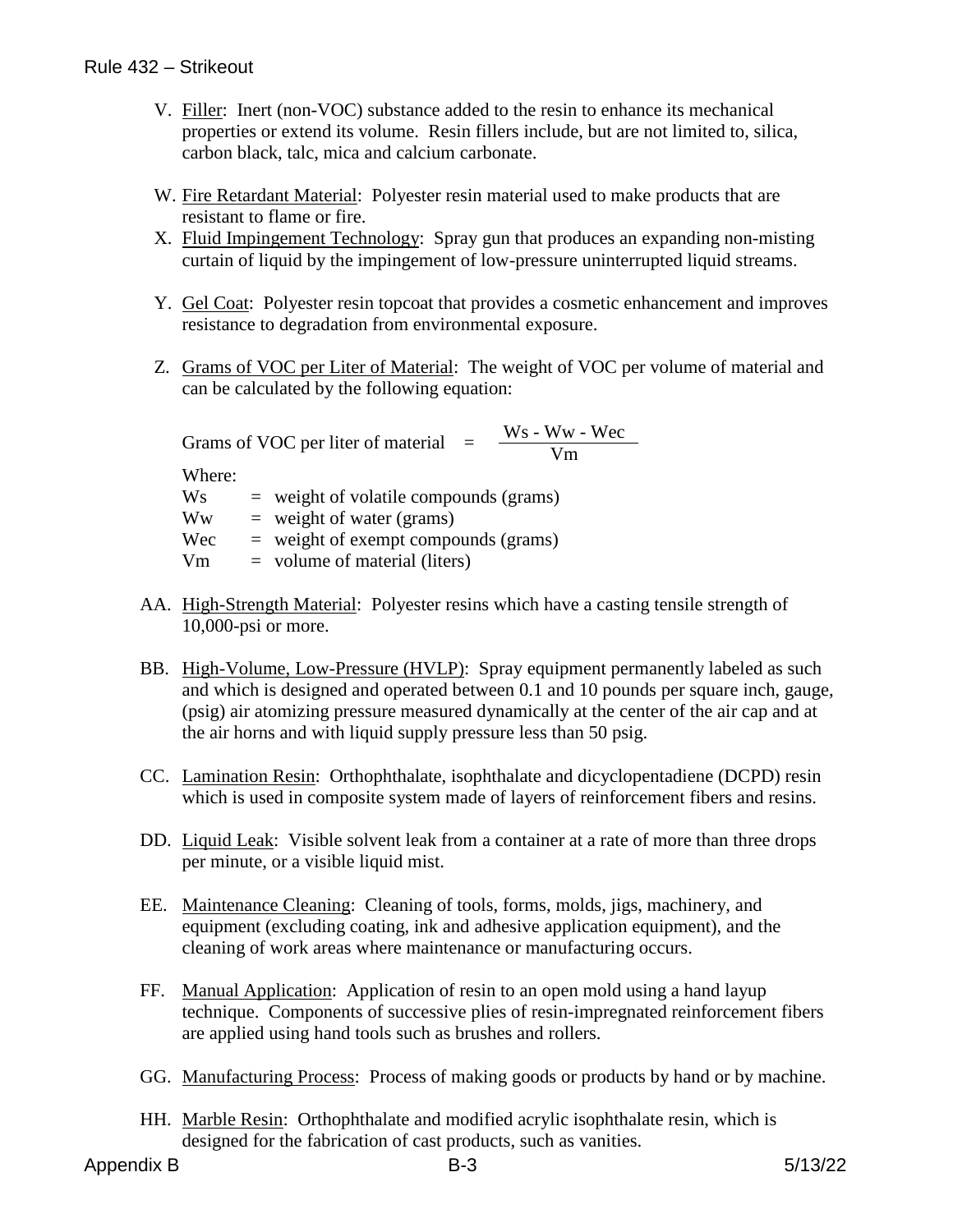- II. Mold: Cavity or surface where gel coat, resin, and fibers are placed and from which finished fiberglass parts take their form.
- JJ. Monomer: Organic compound, such as styrene, that reacts with unsaturated polyester resins to form a cured polyester resin.
- KK. Month: Calendar month.
- LL. Neat Resin: Resin that has no added filler.
- MM. Non-Absorbent Container: Container made of non-porous material that does not allow the migration of solvents through it.
- NN. Non-Atomized Resin Application: Technology that utilizes application equipment that does not break resin into droplets (or aerosol) as it exits application equipment to the surface of the part. Non-atomized resin application technology includes, but are not limited to, non-atomizing spray guns, flowcoaters, chopper flowcoaters, pressure fed resin rollers, resin impregnators, or fluid impingement technology.
- OO. Non-Atomized Solvent Flow: Solvents in the form of a liquid stream without the introduction of any propellant.
- PP. Non-Atomizing Spray Gun: Spray gun where resin flows in a steady and observable coherent flow, with no droplets formed in the area that is within the first three (3) inches of the applicator orifice. Droplets may form in the area greater than three (3) inches from the applicator orifice.
- QQ. Non-Leaking Container: Container without a liquid leak.
- RR. Normal Business Hours: Monday through Friday, 8:00 am to 5:00 pm.
- SS. Open Molding Resin and Gel Coat Process: Process where reinforcing fibers and resin are placed in an open-air mold while the reinforcing fibers are saturated with resin. Open molding operations include vacuum bags (or similar) used to compress uncured laminate to remove bubbles, excess resin, and to achieve a bond between core material and laminate.
- TT. Organic Solvent: The same as "Solvent."
- UU. Organic Solvent Cleaning: Activity, operation, or process, (including surface preparation, cleanup, or wipe cleaning), performed outside of a degreaser, that uses organic solvents to remove uncured adhesives, uncured coatings, uncured inks or other contaminants. These operations including, but not limited to, dirt, soil, oil, lubricants, coolants, moisture, fingerprints, and grease, from parts, products, tools, machinery, general work areas and application equipment (including coatings, adhesives, and ink spray equipment).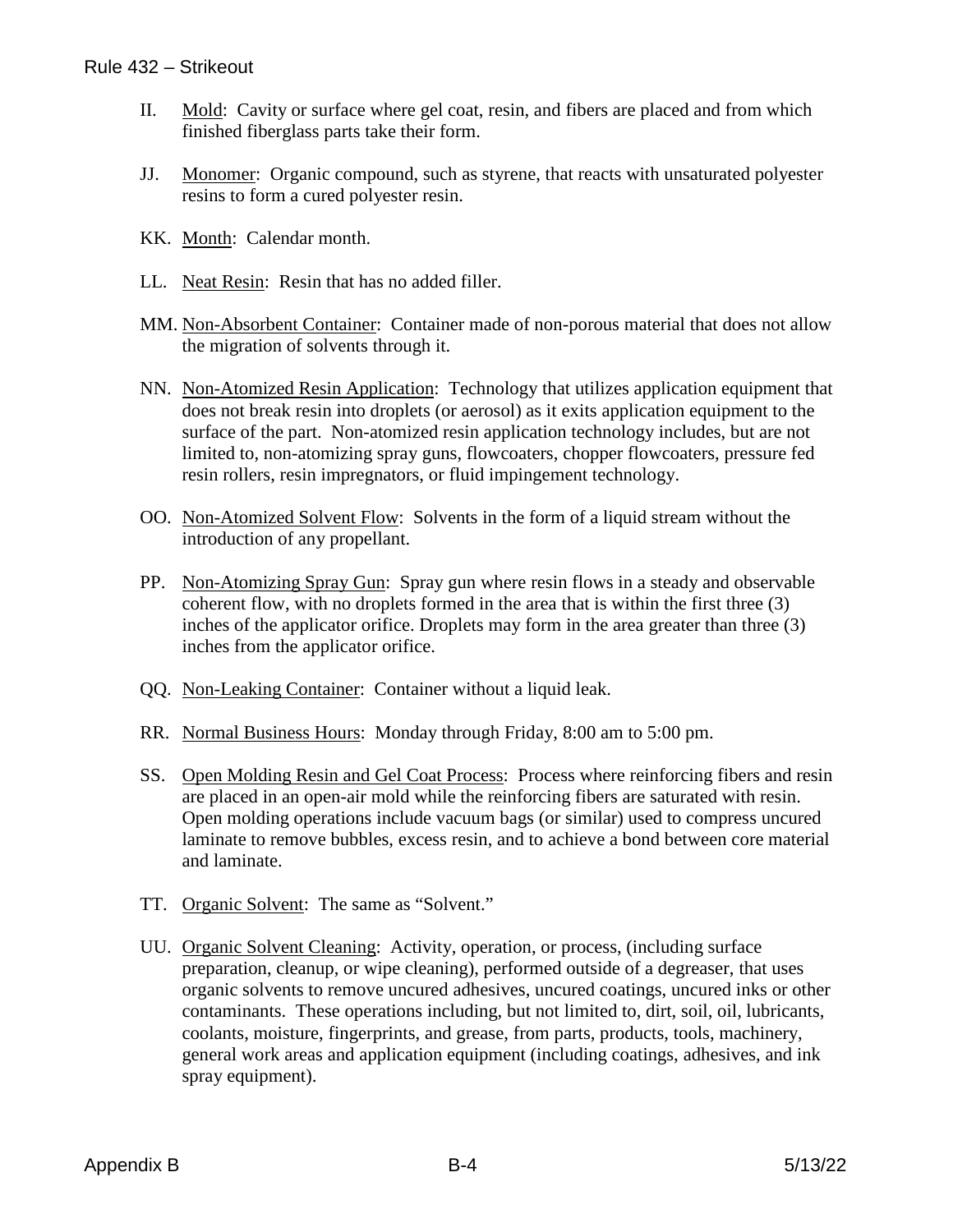#### Rule 432 – Strikeout

- VV. Pigmented Gel Coat: Opaque gel coat that provides a colored, glossy surface which improves the aesthetic appearance of the products. Pigmented gel coat does not include tooling gel coat used to build or repair molds.
- WW.Polyester Resin Materials: Materials including, but not limited to: unsaturated polyester resins such as isophthalic, orthophthalic, halogenated, Bisphenol-A, vinylester, or furan resins; cross-linking agents; catalysts, gel coats, inhibitors, accelerators, promoters, and any other materials used in polyester resin operations.
- XX. Polyester Resin Operations: Production or rework of products by mixing, pouring, hand layup, impregnating, injecting, forming, winding, spraying, and/or curing with fiberglass, fillers, or any other reinforcement materials and associated cleanup.
- YY. Polymer: Chemical compound comprised of a large number of chemical units, formed by chemical linking of monomers.
- ZZ. Production Resin: General purpose resin material that is not especially corrosion resistant, fire retardant, high strength, or gel coats.
- AAA. Propellant: Gas, including air, in a pressure container utilized to expel the contents when the pressure is released.
- BBB. Repair Cleaning: Solvent cleaning operation or activity carried out during a repair process.
- CCC. Repair Process: Process of returning a damaged or not operating properly object to good condition.
- DDD. Research and Development: Facility or part of a facility used to development useful materials, devices, systems, or methods, including, but not limited to, design, development, and improvement of prototypes and processes. Research and development does not include the production manufacturing operations.
- EEE. Resin: Class of natural or synthetic organic polymers used to encapsulate and bind together reinforcement fibers in the construction of fiberglass parts.
- FFF. Resin and Gel Coat Operation: Operation in which resins or gel coats (including putties or polyputties) is combined with additives (including, but are not limited to, fillers, promoters, or catalysts).
- GGG. SCAQMD: South Coast Air Quality Management District.
- HHH. Skin Coat: Layer of resin and fibers applied over gel coat to protect the gel coat from deformation by the subsequent laminate layers.
- III. Small Job: Minor resin or gel coat application project which requires only a very limited amount of materials. Total material use for all small jobs at a facility shall not exceed two (2) gallons a day.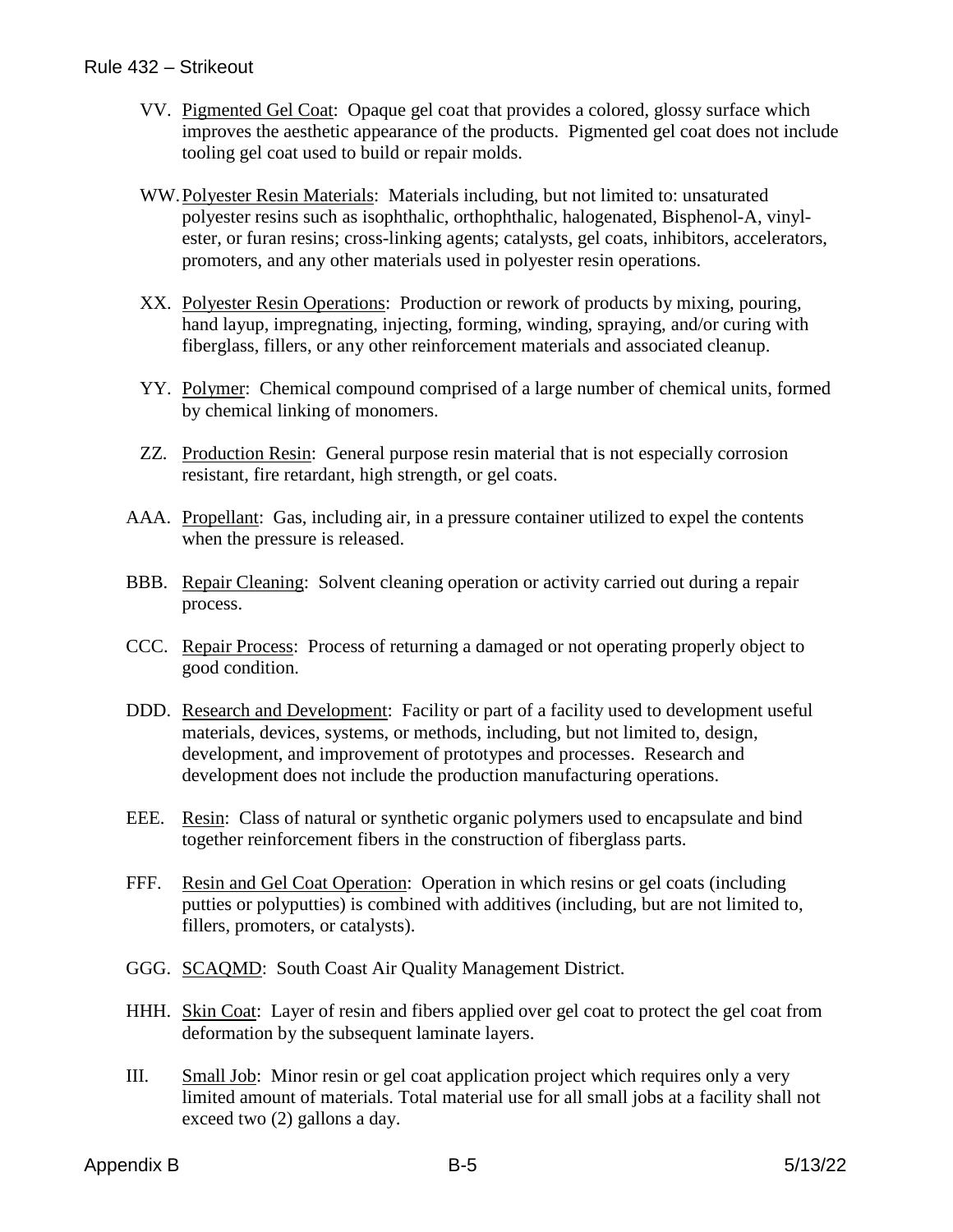- JJJ. Solid Surface Resin: Resin, used without gel coats, to fabricate homogenous solid surface products.
- KKK. Solvent: As defined in Rule 410.3, Organic Solvent Degreasing Operations.
- LLL. Specialty Gel Coat: Gel coat used in conjunction with fire retardant, corrosion resistant or high-strength materials.
- MMM.Specialty Resin: Halogenated, furan, bisphenol A, vinyl-ester, or isophthalic resin used to make products for exposure to one or more of the following extreme environmental conditions: corrosive agents, caustic agents, acidic agents, or flame (heat).
- NNN. Stationary Source: As defined in Rule 210.1 (New and Modified Stationary Source Review Rule).
- OOO. Tooling Resin: Resins used to build or repair molds (tools) or prototypes (plugs) that comprise the molds.
- PPP. Tooling Gel Coat: Gel coat used to build or repair molds (tools) or prototypes (plugs) that comprise the molds.
- QQQ. Touch-up: Application of resin or gel coat to correct minor cosmetic imperfections that occur during fabrication or field installations.
- RRR. Tub/Shower Resin: Dicyclopentadiene (DCPD), orthophthalate and isophthalate resins, used to fabricate bath ware products.
- SSS. Vapor Suppressant: Substance added to resin to minimize the transfer of monomer vapor into the atmosphere.
- TTT. Vinylester Resin: Thermosetting resin containing esters of acrylic or methacrylic acids having a double-bond and ester linkage sites at the end of the resin molecules.
- UUU. Volatile Organic Compound (VOC): As defined in Rule 102, Definitions The definitions contained in 40 CFR 51.100 shall apply, and are hereby incorporated by reference. In the event of any discrepancy between a definition contained in 40 CFR 51.100 and any definition in this rule, the definition in 40 CFR 51.100 (s) above shall be utilized.
- VVV. Waste Materials: Materials including but not limited to paper or cloth used for cleaning operations, waste resins, or spent cleaning materials.

#### **III. Exemptions**

- A. The provisions of this rule, excluding recordkeeping requirements of Section V.A, shall not apply to any polyester resin operation provided the volume of polyester resin materials used is less than 20 gallons per month.
	- The solvent cleaning provisions of Section IV.D, Table 2 shall not apply to the following applications: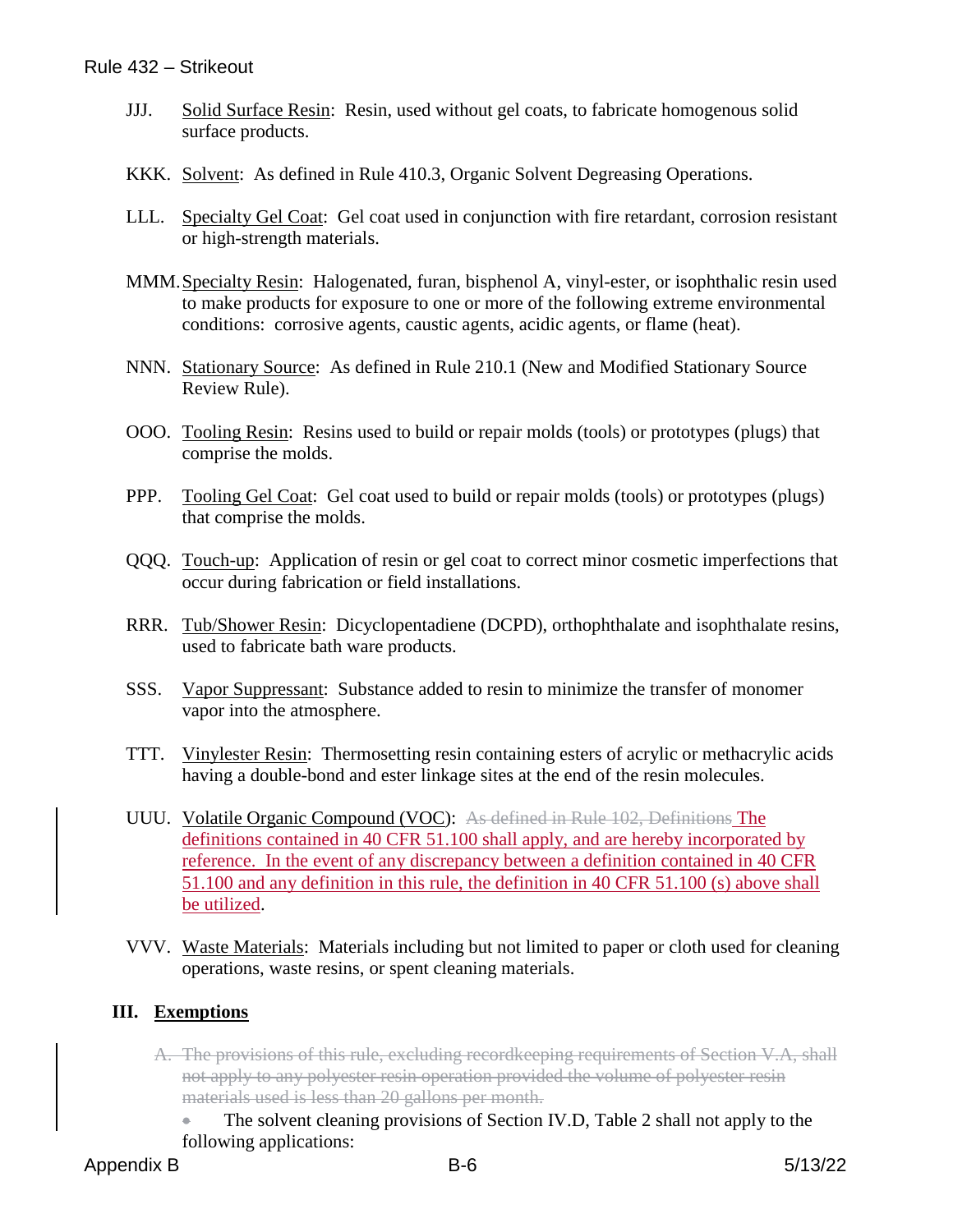#### Rule 432 – Strikeout

- 1. Cleaning of solar cells, laser hardware, scientific instruments, or high precision optics.
- 2. Cleaning in laboratory tests and analyses, or bench scale or research and development projects.

#### **IV. Requirements**

- A. Polyester Resin Operation
	- 1. An operator of a polyester resin operation shall comply with the following process or control requirements:

Use materials in an open molding process that comply with the weighted average monomer VOC content limits in Table 1. In addition to complying with Table 1 limits, the non-monomer VOC content of each resin and gel coat shall not contain more than 5 percent by weight of the resin or gel coat; or comply with Sections IV.A.2, IV.A.3, or IV.A.4.

#### **TABLE 1 VOC CONTENT LIMITS FOR OPEN MOLDING RESIN AND GEL COAT**

|               | <b>Compliant Materials Weighted Average Monomer</b> |                                          |  |
|---------------|-----------------------------------------------------|------------------------------------------|--|
|               | <b>Material</b>                                     | <b>Weight Percent Limit</b>              |  |
| a.            | <b>General Purpose Resin</b>                        |                                          |  |
|               | <b>Marble Resin</b><br>$\bullet$                    | 10% or 32%, as supplied, with no fillers |  |
|               | <b>Solid Surface</b><br>$\bullet$                   | 17%                                      |  |
|               | <b>Tub/Shower Resin</b>                             | 24% or 35%, as supplied, with no fillers |  |
|               | <b>Lamination Resin</b><br>$\bullet$                | 31% or 35%, as supplied, with no fillers |  |
| b.            | <b>Tooling Resin</b>                                |                                          |  |
|               | Atomized (spray)                                    | 30%                                      |  |
|               | Non-atomized<br>$\bullet$                           | 29%                                      |  |
| $C_{\bullet}$ | <b>Specialty Resin</b>                              |                                          |  |
|               | <b>Fire Retardant Resin</b>                         | 38%                                      |  |
|               | <b>High Strength Materials</b>                      | 40%                                      |  |
|               | <b>Corrosion Resistant Resin</b>                    | 48%                                      |  |
| d.            | <b>All Other Resins</b>                             | 35%                                      |  |
| e.            | <b>Tooling Gel Coat</b>                             | 40%                                      |  |
| f.            | <b>Pigmented Gel Coat</b>                           |                                          |  |
|               | White and Off White                                 | 30%                                      |  |
|               | Non-White                                           | 37%                                      |  |
|               | Primer                                              | 28%                                      |  |
| g.            | Clear Gel Coat                                      |                                          |  |
|               | <b>Marble Resin</b>                                 | 40%                                      |  |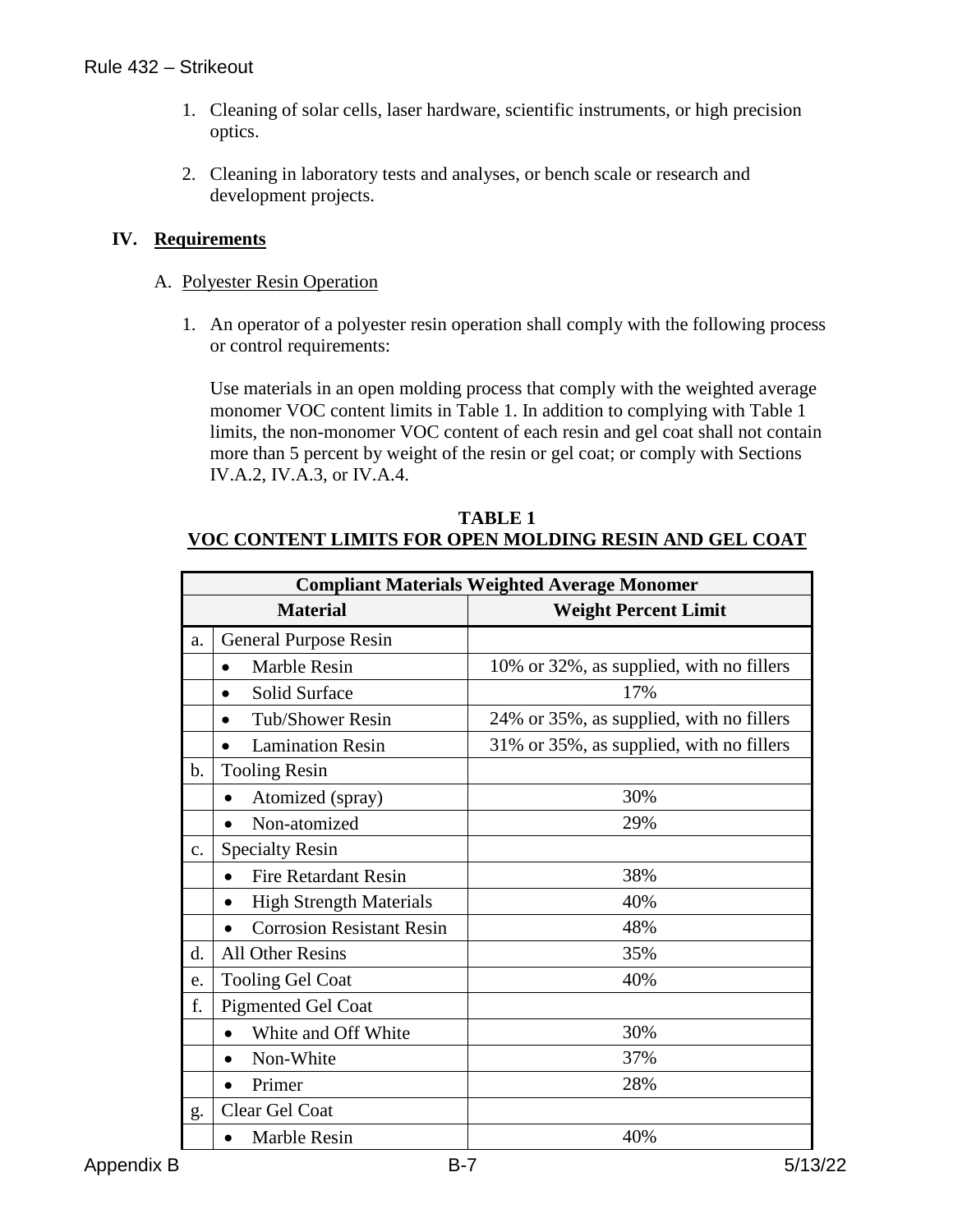|    | <b>Other Resin</b><br>$\bullet$ | 44% |
|----|---------------------------------|-----|
| h. | Specialty Gel Coat              | 48% |

- 2. Use resin containing a vapor suppressant, such that the weight loss from the VOC emissions does not exceed 50 grams per square meter of exposed surface during resin polymerization;
- 3. Use a closed-mold system; or
- 4. Install and operate a VOC emissions control system which meets all of the requirements of Sections IV.A.4.a. through IV.A.4.c during periods of emission producing activities:
	- a. The VOC emission control system shall be approved, in writing, by the APCO.
	- b. The VOC emission control system shall have an overall capture and control efficiency of at least 90 percent by weight, demonstrated using the applicable test method(s) in Section V.B.
	- c. The VOC emission control system shall reduce VOC emissions, at all times, to a level that is not greater than the emission which would have been achieved through the use of compliant materials, compliant equipment, or compliant work practices, as applicable. The following equation shall be used to determine if the minimum required overall capture and control efficiency of an emission control system is at an equivalent or greater level of VOC reduction as would be achieved using compliant materials, equipment, or work practices:

$$
CE = \left[ \left. I \left\{ \begin{array}{c} \frac{\text{VOC Lwc}}{\text{VOC LWn, Max}} x & \frac{1-(\text{VOC LWn, Max} / D_n, Max)}{1 - (\text{VOC LWc} / D_c)} \end{array} \right\} \right] \left. x \right. 100
$$

Where:

| CE               |     | Minimum Required Overall Capture and Control<br>Efficiency, percent.                                                                                    |
|------------------|-----|---------------------------------------------------------------------------------------------------------------------------------------------------------|
| <b>VOCLWc</b>    | $=$ | VOC Limit, less water and exempt compounds.                                                                                                             |
| $VOC_{LWn, Max}$ | $=$ | Maximum VOC content of noncompliant coating used<br>in conjunction with a control device, less water and<br>exempt compounds.                           |
| $D_{n,Max}$      |     | Density of solvent, reducer, or thinner contained in the<br>noncompliant coating, containing the maximum VOC<br>content of the multi-component coating. |
| $D_c$            |     | Density of corresponding solvent, reducer, or thinner<br>used in the compliant coating system.                                                          |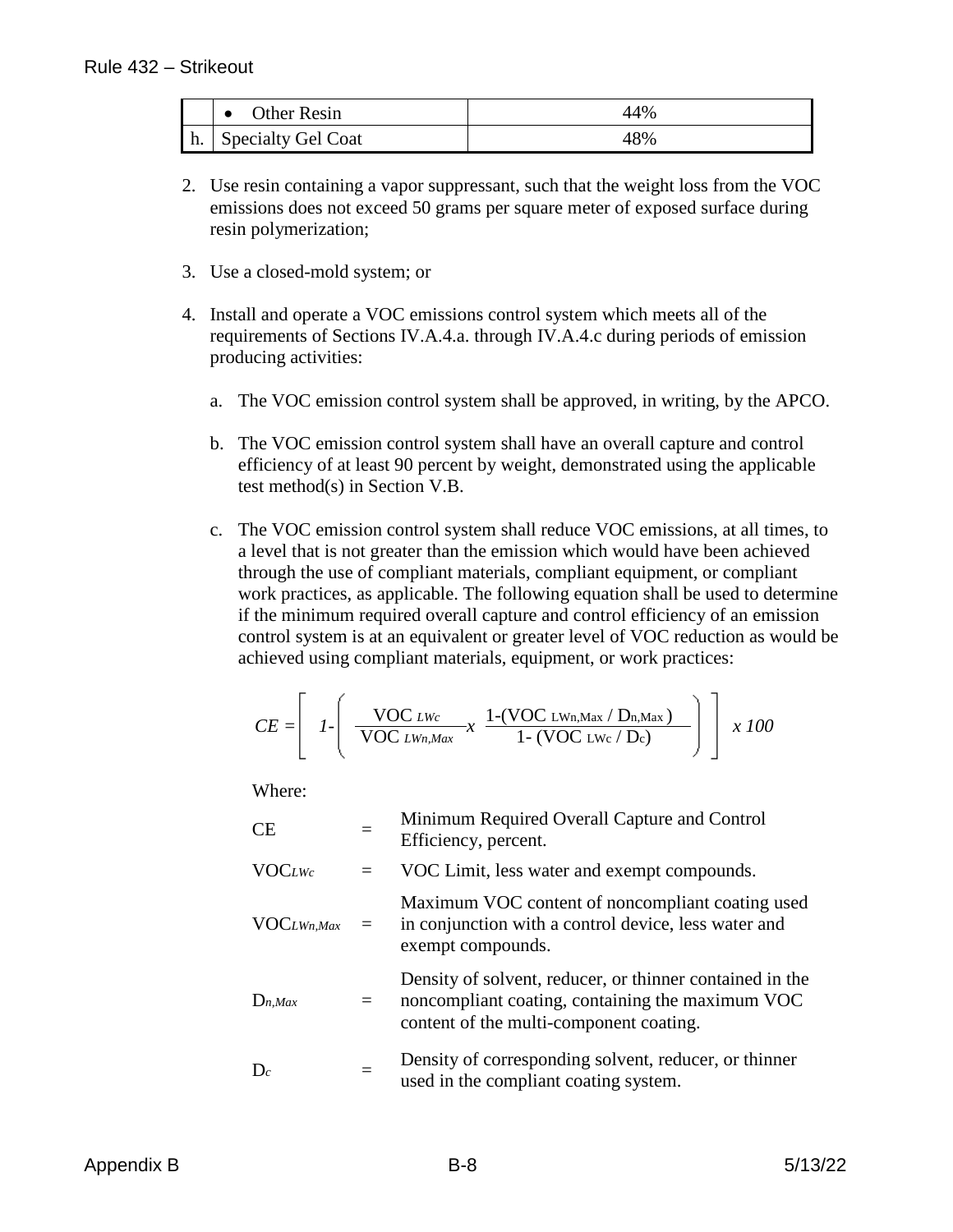- 5. Resins and gel coats used for touch up, repair, or small jobs, may have a monomer content limit up to 10% more than the applicable limit set forth in Table 1. Such resins or gel coats shall only be applied by a hand-held atomized spray gun which has a container for the resin or gel coat as part of the gun. Resins or gels applied by another method shall comply with the applicable limit in Table 1. Total material use for all small jobs at a facility shall not exceed two (2) gallons a day.
- B. Spray application of polyester resin shall only be performed using airless, air assisted airless, high-volume, low-pressure (HVLP) spray equipment, or electrostatic spray equipment.
	- 1. High-Volume, Low-Pressure (HVLP) spray equipment shall be operated in accordance with the manufacturer's recommendations.
	- 2. For HVLP spray guns manufactured prior to January 1, 1996, the end user shall demonstrate that the gun meets HVLP spray equipment standards. Satisfactory proof will be either in the form of manufacturer's published technical material or by a demonstration using a certified air pressure tip gauge, measuring the air atomizing pressure dynamically at the center of the air cap and at the air horns.
	- 3. A person shall not sell or offer for sale for use within the District any HVLP spray gun without a permanent marking denoting the maximum inlet air pressure in psig at which the gun will operate within the parameters specified in Section II.
- C. In lieu of complying with the applicable requirements of IV.B, an operator may install and maintain a VOC emission control system that meets the requirements of Section IV.A.4 around the coating application operation.
- D. Organic Solvent Cleaning Requirements
	- 1. An operator shall not use organic solvents for cleaning operations that exceed the VOC content limits specified in Table 2.

|    | <b>Type of Solvent Cleaning Operation</b>                                                                 | <b>VOC Content Limit Grams of</b><br>VOC/liter of material (lb/gal) |
|----|-----------------------------------------------------------------------------------------------------------|---------------------------------------------------------------------|
| a. | <b>Product Cleaning During</b><br>Manufacturing Process or Surface<br>Preparation for Coating Application | 25(0.21)                                                            |
| b. | Repair and Maintenance Cleaning                                                                           | 25(0.21)                                                            |
| c. | <b>Cleaning of Polyester Resin</b><br><b>Application Equipment</b>                                        | 25(0.21)                                                            |

#### **TABLE 2 VOC CONTENT LIMITS FOR ORGANIC SOLVENTS**

2. In lieu of complying with the VOC content limits in Table 2, an operator may control VOC emissions from cleaning operations with an APCO-approved VOC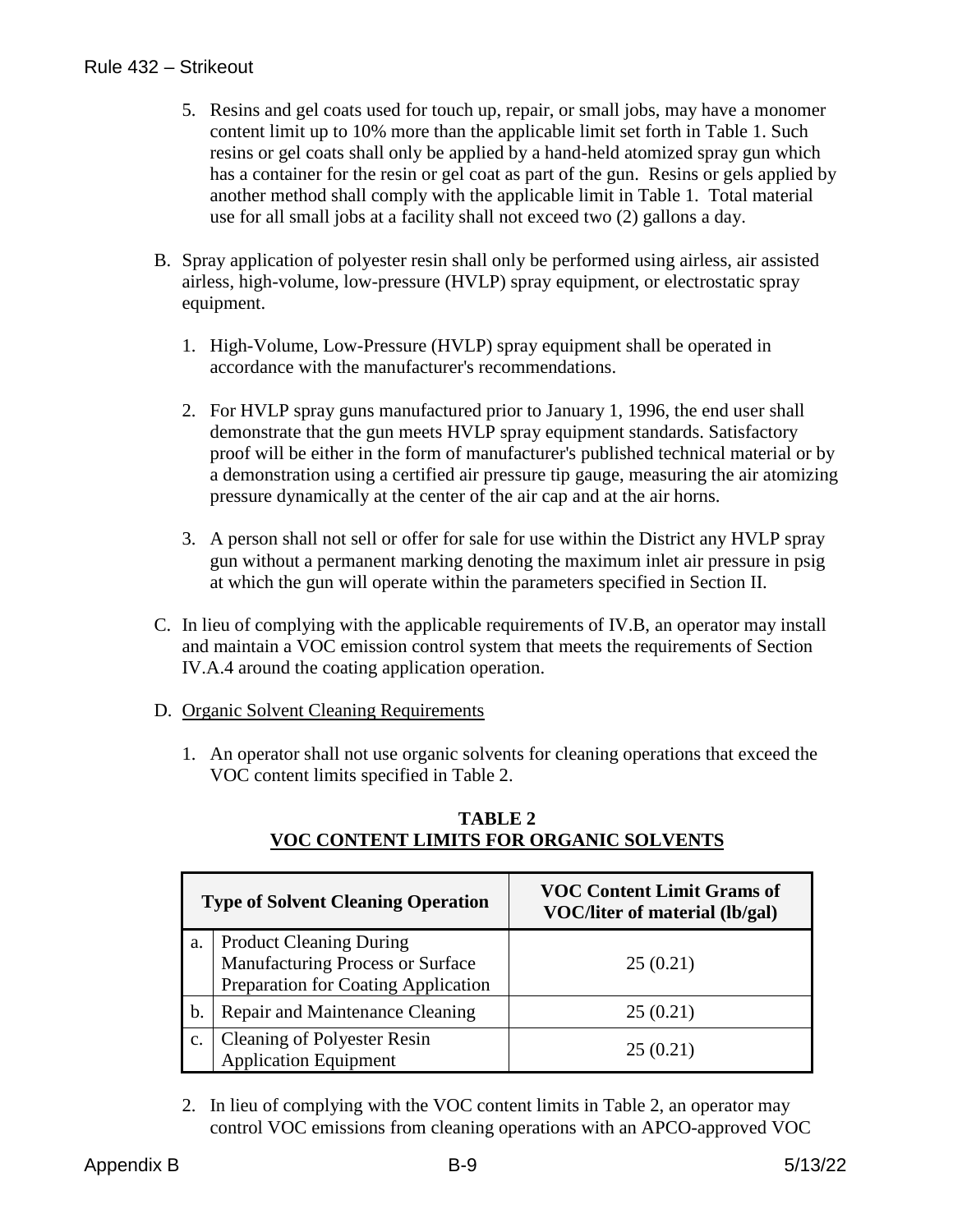emission control system that meets the requirements of Section IV.A.4 for the solvent cleaning operations.

#### E. Solvent Storage and Disposal

An owner or operator shall store or dispose of all uncured polyester resin materials, fresh or spent solvents, waste solvent cleaning materials such as cloth, paper, etc., coatings, adhesives, catalysts, and thinners in self-closing, non-absorbent and nonleaking containers. The containers shall remain closed at all times except when depositing or removing the contents of the containers or when the container is empty.

#### **V. Administrative Requirements**

#### A. Recordkeeping

An operator subject to this rule shall maintain the following records:

- 1. Daily records of the type and quantity of all resins, gel coats, fillers, catalysts, and cleaning materials (including cleaning solvents) used in each operation. Records shall also indicate the amount used and VOC content, in weight percent, of all polyester resin and gel coat materials used for touch up, repair, and small jobs.
- 2. Records of the VOC content, in weight percent, of all polyester resin and gel coat, filler materials, including the weight percent of non-monomer VOC content of the resin and gel coat, used or stored at the stationary source.
- 3. Records of the VOC content of all cleaning materials used and stored at the stationary source as specified in Section IV.D.
- 4. Records showing the weight loss per square meter during resin polymerization for each vapor-suppressed resin.
- 5. VOC Emission Control System records an operator using a VOC emission control system pursuant to Section IV.A.4 to comply with this rule shall maintain daily records of key system operating parameters to demonstrate continuous operation and compliance of the VOC emission control system during periods of emissionproducing activities. Key system operating parameters are those parameters necessary to ensure compliance, including, but not limited to, temperature, pressure drop, and air flow rate.
- 6. An operator claiming exemption under Section III shall maintain records of polyester materials usage to support the claim of exemption.
- 7. The operator shall retain the records specified in Sections V.A.1 through V.A.6, as applicable, on site for a period of five years, make the records available on site during normal business hours to the APCO, ARB, or EPA, and submit the records to the APCO, ARB, or EPA upon request.

#### B. Test Methods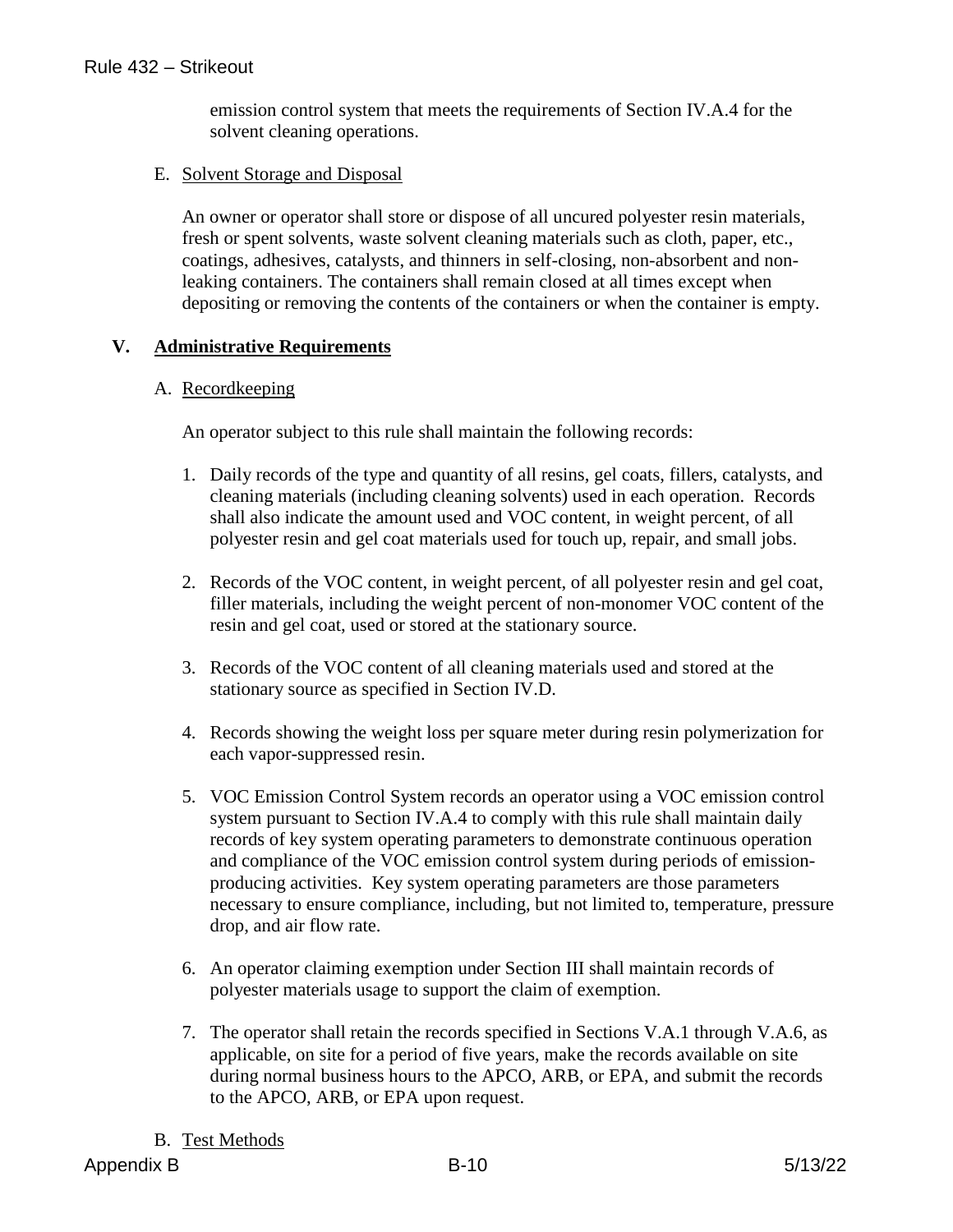The analysis of cleaning materials, polyester resin materials and control efficiency shall be determined by the following methods:

- 1. The emission rate per square meter of exposed surface during polymerization of Polyester Resins is to be determined using: SCAQMD Method 309-91 (Static Method for Determination of Volatile Emissions from Polyester and Vinyl Resins Operations), February, 1993.
- 2. Determination of Overall Capture and Control Efficiency of VOC Emission Control Systems:
	- a. The capture efficiency of a VOC emission control system's collection device(s) shall be determined according to EPA's "Guidelines for Determining Capture Efficiency," January 9, 1995 and 40 CFR 51, Appendix M, Test Methods 204- 204F, as applicable, or any other method approved by EPA, ARB, and the APCO.
	- b. The control efficiency of a VOC emission control system's VOC control device(s) shall be determined using EPA Test Methods 2, 2A, or 2D for measuring flow rates and EPA Test Methods 25, 25A, or 25B for measuring total gaseous organic concentrations at the inlet and outlet of the control device(s). EPA Method 18 or ARB Method 422 shall be used to determine the emissions of exempt compounds.
	- c. For VOC emission control systems that consist of a single VOC emission collection device connected to a single VOC emission control device, the overall capture and control efficiency shall be calculated by using the following equation:

| CE Capture and Control |          | $[CE_{Capture} \times CE_{Control}]$<br>100                   |
|------------------------|----------|---------------------------------------------------------------|
| Where:                 |          |                                                               |
| CE Capture and Control | $\equiv$ | <b>Overall Capture and Control</b><br>Efficiency, in percent. |
| $CE_{Capture}$         |          | Capture Efficiency of the<br>collection device, in percent.   |
| $E_{\rm Control}$      |          | Control Efficiency of the<br>control device, in percent.      |

- 3. The monomer content of uncatalyzed resin materials is to be determined using ASTM D2369-87 (Standard Test Method for Volatile Content of Coatings) or SCAQMD Test Method 312-91 (Determination of Percent Monomer in Polyester Resins) April, 1996.
- 4. The VOC content of cleaning materials shall be determined using EPA Method 24 (40 CFR Part 60, Appendix A).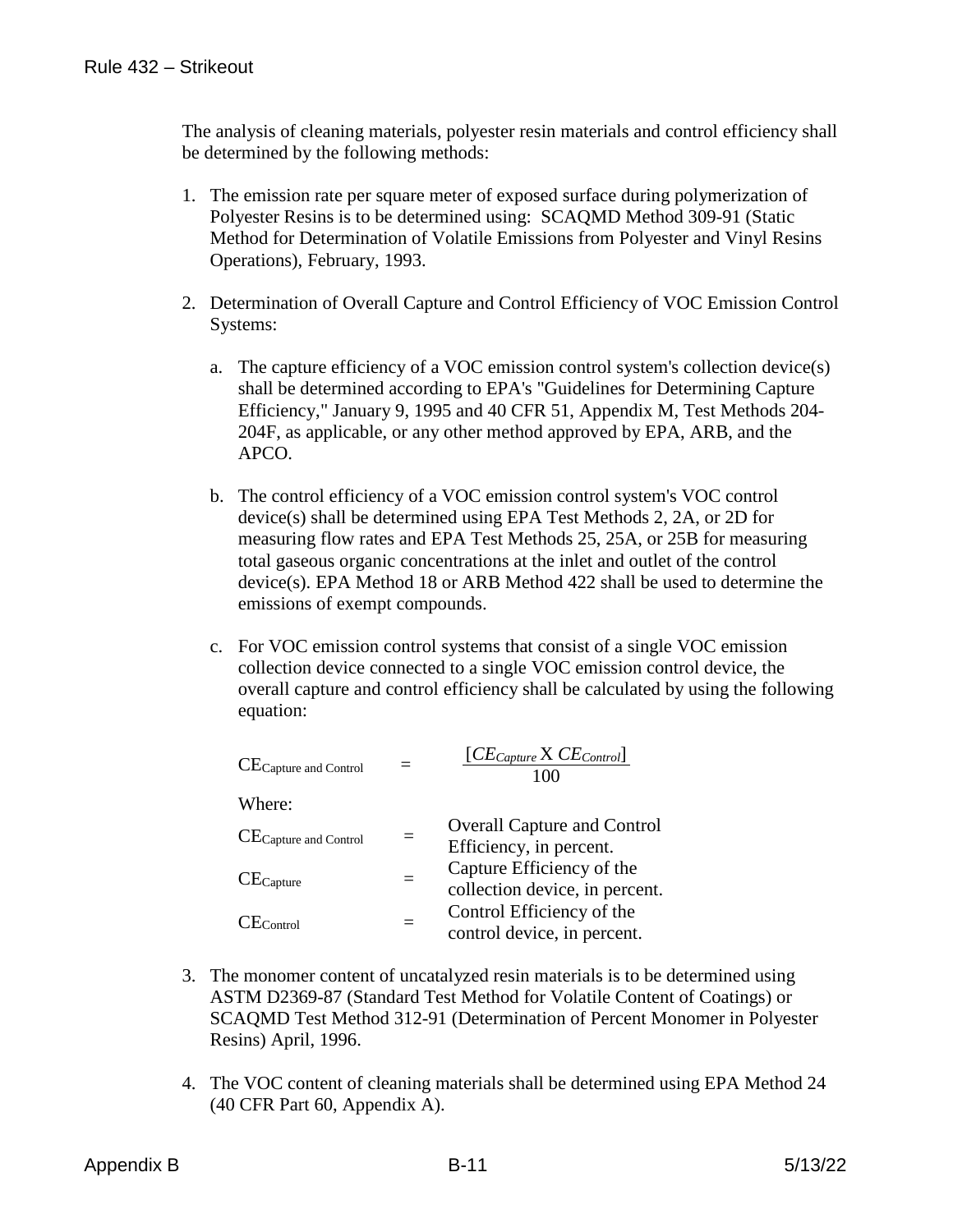#### Rule 432 – Strikeout

- 5. Determination of emissions of VOC from spray gun cleaning systems shall be made using SCAQMD "General Test Method for Determining Solvent Losses from Spray Gun Cleaning Systems," October 3, 1989.
- 6. The transfer efficiency of alternative coating application methods shall be determined in accordance with the SCAQMD method "Spray Equipment Transfer Efficiency Test Procedure for Equipment User," May 24, 1989.

#### C. Multiple Test Methods

When more than one test method or set of test methods is specified for any testing, a violation of any requirement of this rule established by any one of the specified test methods or set of test methods shall constitute a violation of this rule.

#### **VI. Compliance Schedule**

#### A. New Sources

- 1. Owners or Operators of any facility proposing to install polyester resin operations and required to comply with Section IV of this rule shall obtain an Authority to Construct (ATC) in accordance with Rule 210.1 prior to installation or operation of any polyester resin operation.
- 2. Owners or Operators of any facility with polyester resin operations exempt by Section III.A of this rule shall maintain records of polyester resin use upon initial operations.

#### B. Existing Sources

- 1. Owners or Operators of any facility with polyester resin operations required to comply with Section IV of this rule shall obtain a valid Permit to Operate (PTO) or an Authority to Construct (ATC), and shall apply for an ATC within 180-days from the adoption of this Rule.
- 2. Owners or Operators of any facility with polyester resin operations exempt by Section III.A of this rule shall commence maintaining records of polyester resin use within 180 days of this rule adoption.
- 32. Owners or operators with valid PTO(s), required to comply with Section IV of this rule shall obtain shall be in full compliance within 12 months after rule adoption.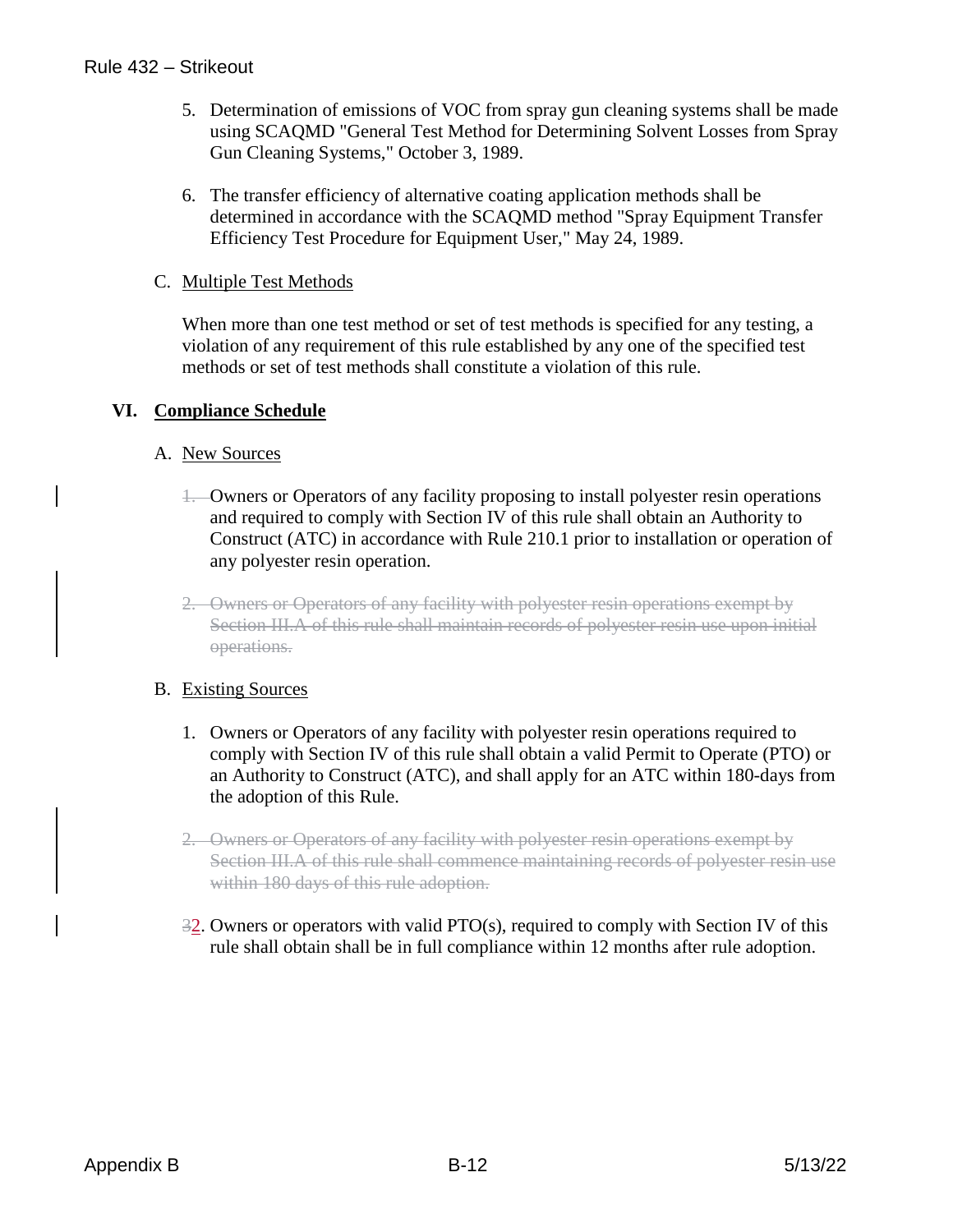**APPENDIX C:**

**PROPOSED REVISION RULE 432 POLYESTER RESIN OPERATIONS**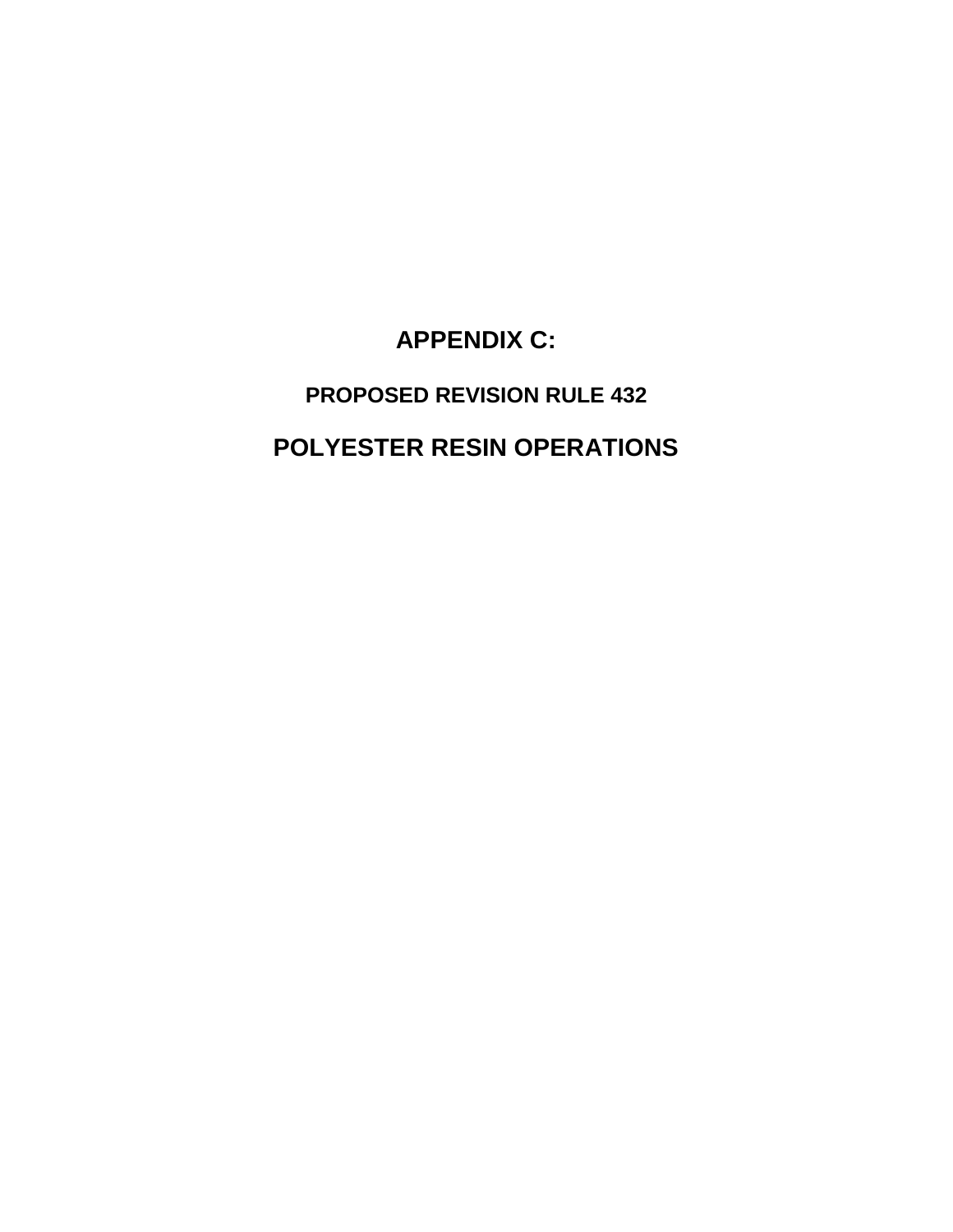**s)** *Volatile organic compounds (VOC)* means any compound of carbon, excluding carbon monoxide, carbon dioxide, carbonic acid, metallic carbides or carbonates, and ammonium carbonate, which participates in atmospheric photochemical reactions.

**(1)** This includes any such organic compound other than the following, which have been determined to have negligible photochemical reactivity: Methane; ethane; methylene chloride (dichloromethane); 1,1,1-trichloroethane (methyl chloroform); 1,1,2-trichloro-1,2,2-trifluoroethane (CFC-113); trichlorofluoromethane (CFC-11); dichlorodifluoromethane (CFC-12); chlorodifluoromethane (HCFC-22); trifluoromethane (HFC-23); 1,2-dichloro 1,1,2,2-tetrafluoroethane (CFC-114); chloropentafluoroethane (CFC-115); 1,1,1-trifluoro 2,2-dichloroethane (HCFC-123); 1,1,1,2-tetrafluoroethane (HFC-134a); 1,1-dichloro 1-fluoroethane (HCFC-141b); 1 chloro 1,1-difluoroethane (HCFC-142b); 2-chloro-1,1,1,2-tetrafluoroethane (HCFC-124); pentafluoroethane (HFC-125); 1,1,2,2-tetrafluoroethane (HFC-134); 1,1,1 trifluoroethane (HFC-143a); 1,1-difluoroethane (HFC-152a); parachlorobenzotrifluoride (PCBTF); cyclic, branched, or linear completely methylated siloxanes; acetone; perchloroethylene (tetrachloroethylene); 3,3-dichloro-1,1,1,2,2 pentafluoropropane (HCFC-225ca); 1,3-dichloro-1,1,2,2,3-pentafluoropropane (HCFC-225cb); 1,1,1,2,3,4,4,5,5,5-decafluoropentane (HFC 43-10mee); difluoromethane (HFC-32); ethylfluoride (HFC-161); 1,1,1,3,3,3-hexafluoropropane (HFC-236fa); 1,1,2,2,3-pentafluoropropane (HFC-245ca); 1,1,2,3,3 pentafluoropropane (HFC-245ea); 1,1,1,2,3-pentafluoropropane (HFC-245eb); 1,1,1,3,3-pentafluoropropane (HFC-245fa); 1,1,1,2,3,3-hexafluoropropane (HFC-236ea); 1,1,1,3,3-pentafluorobutane (HFC-365mfc); chlorofluoromethane (HCFC-31); 1 chloro-1-fluoroethane (HCFC-151a); 1,2-dichloro-1,1,2-trifluoroethane (HCFC-123a); 1,1,1,2,2,3,3,4,4-nonafluoro-4-methoxy-butane (C4F9OCH3 or HFE-7100); 2- (difluoromethoxymethyl)-1,1,1,2,3,3,3-heptafluoropropane ((CF3)2CFCF2OCH3); 1 ethoxy-1,1,2,2,3,3,4,4,4-nonafluorobutane (C4F9OC2H5 or HFE-7200); 2- (ethoxydifluoromethyl)-1,1,1,2,3,3,3-heptafluoropropane ((CF3)2CFCF2OC2H5); methyl acetate; 1,1,1,2,2,3,3-heptafluoro-3-methoxy-propane (n-C3F7OCH3, HFE-7000); 3-ethoxy- 1,1,1,2,3,4,4,5,5,6,6,6-dodecafluoro-2- (trifluoromethyl) hexane (HFE-7500); 1,1,1,2,3,3,3-heptafluoropropane (HFC 227ea); methyl formate (HCOOCH3); 1,1,1,2,2,3,4,5,5,5-decafluoro-3-methoxy-4 trifluoromethyl-pentane (HFE-7300); propylene carbonate; dimethyl carbonate; *trans*-1,3,3,3-tetrafluoropropene; HCF2OCF2H (HFE-134); HCF2OCF2OCF2H (HFE-236cal2); HCF2OCF2CF2OCF2H (HFE-338pcc13); HCF2OCF2OCF2CF2OCF2H (H-Galden 1040x or H-Galden ZT 130 (or 150 or 180)); *trans* 1-chloro-3,3,3 trifluoroprop-1-ene; 2,3,3,3-tetrafluoropropene; 2-amino-2-methyl-1-propanol; t-butyl acetate; 1,1,2,2- Tetrafluoro -1-(2,2,2-trifluoroethoxy) ethane; *cis-*1,1,1,4,4,4 hexafluorobut-2-ene (HFO-1336mzz-Z); and perfluorocarbon compounds which fall into these classes:

**(i)** Cyclic, branched, or linear, completely fluorinated alkanes;

**(ii)** Cyclic, branched, or linear, completely fluorinated ethers with no unsaturations;

**(iii)** Cyclic, branched, or linear, completely fluorinated tertiary amines with no unsaturations; and